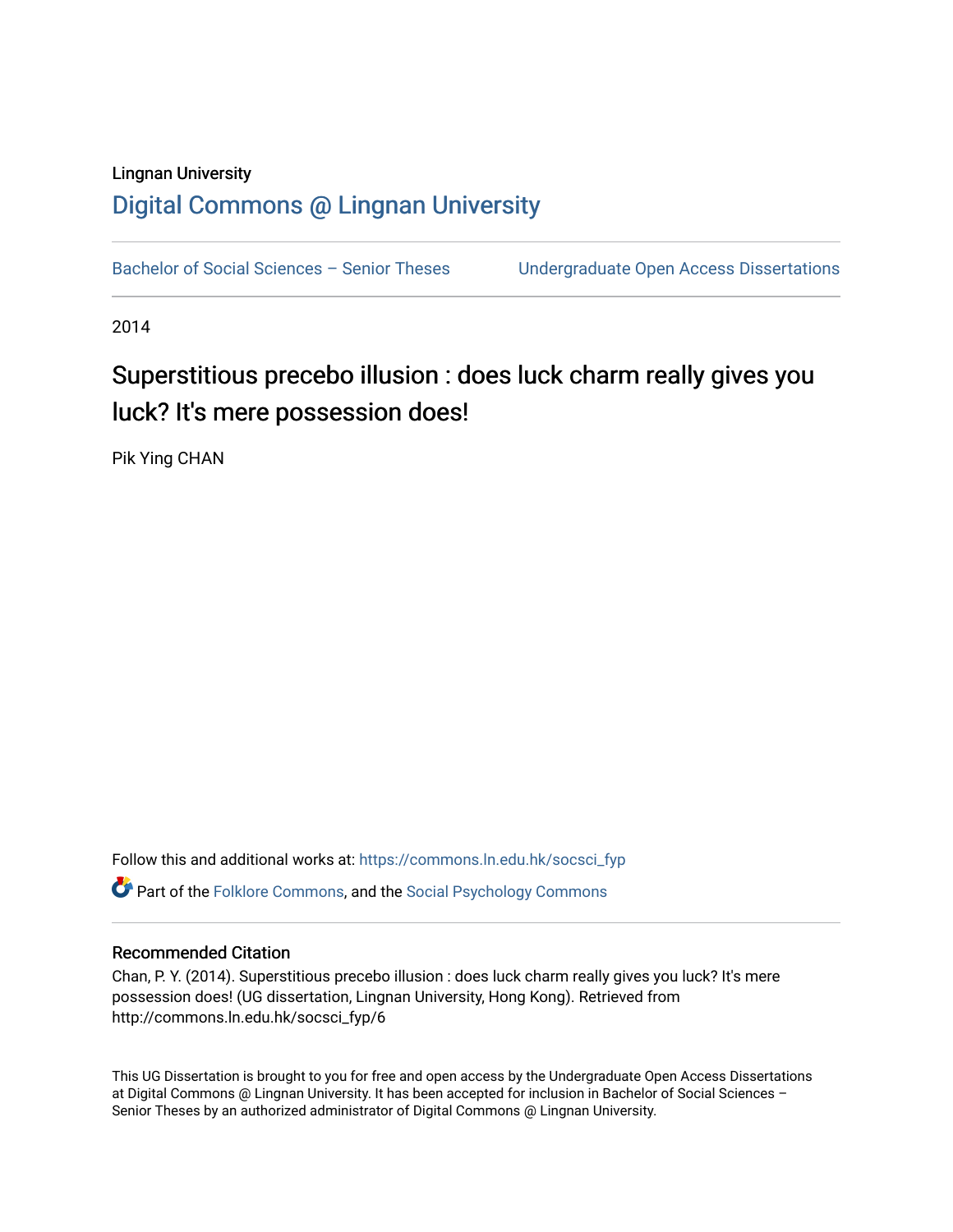## SUPERSTITIOUS PRECEBO ILLUSION: DOES LUCK CHARM REALLY GIVES YOU LUCK? IT'S MERE POSSESSION DOES!

by

CHAN Pik Ying

A thesis

submitted in partial fulfillment of the requirements for the Bachelor of

Social Sciences (Honours)

Supervisor: Professor YEUNG Wai Lan, Victoria

Lingnan University

2014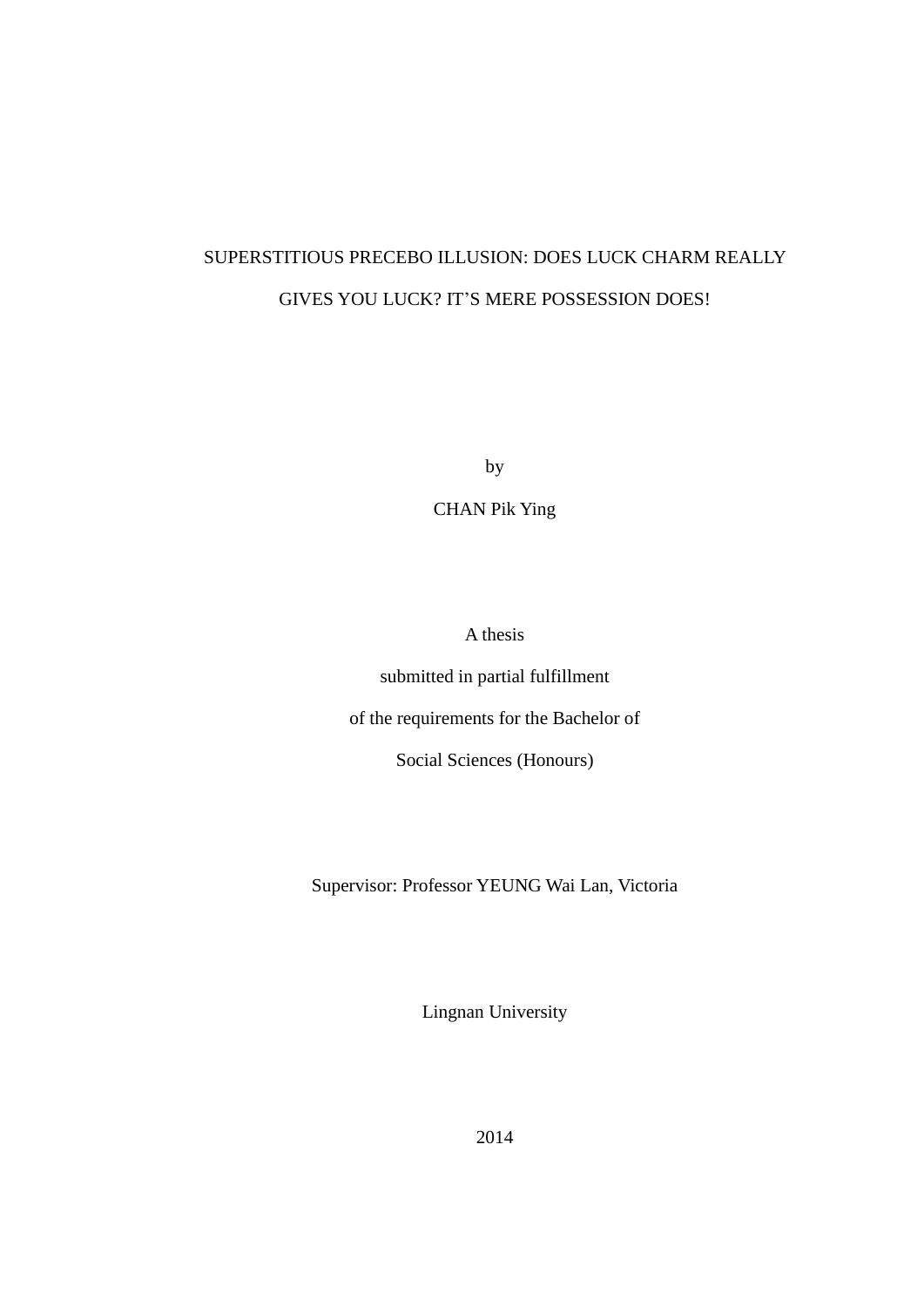## **CONTENTS**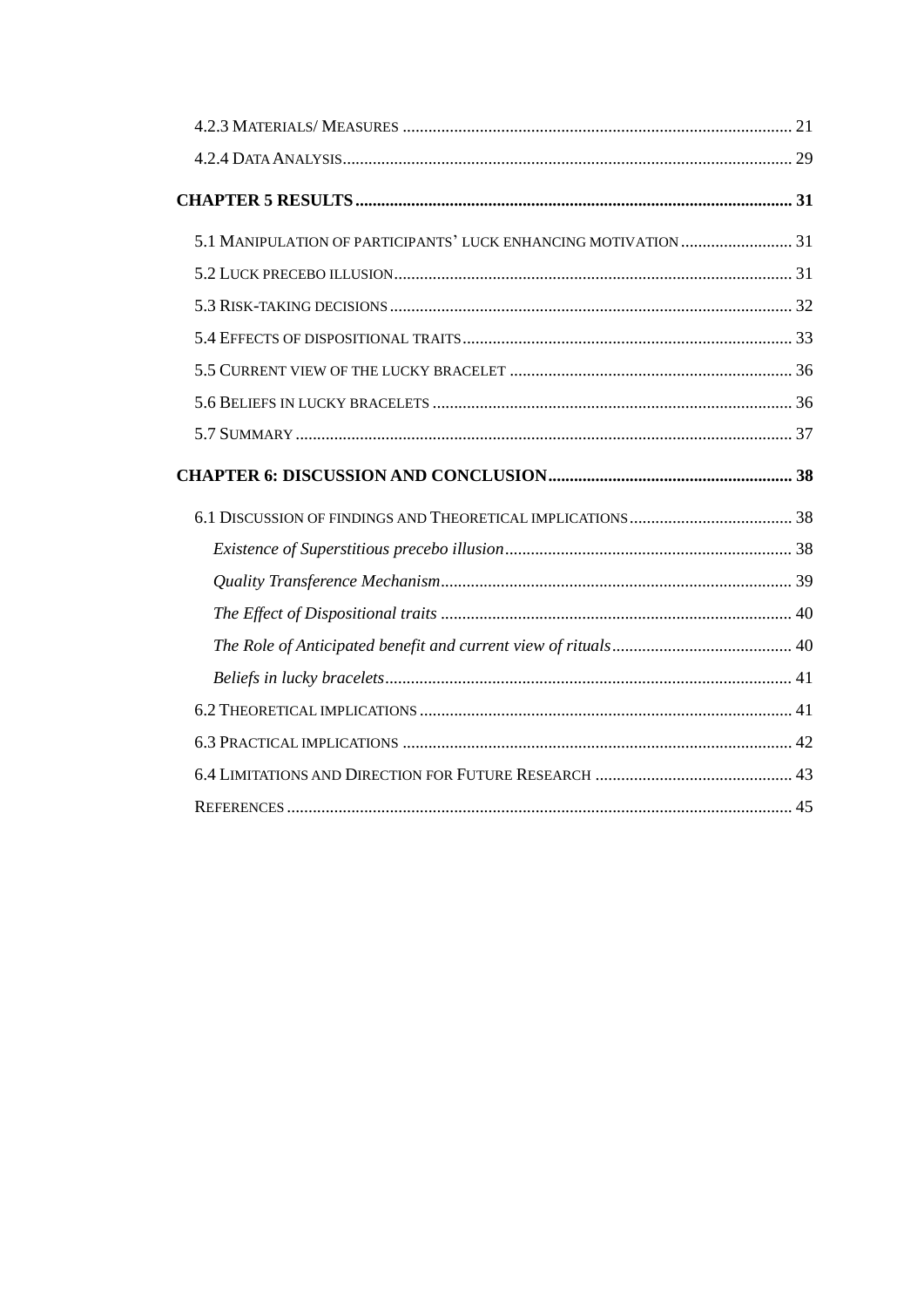### **Chapter 1: Introduction**

#### **1.1 Background**

Superstition is quite common in the modern society, people still hold superstitious beliefs and often engage in superstitious rituals that bring good luck. For example, Feng shui is the most popular superstition among Chinese and carrying a Feng shui luck charm such as mystic knot and red envelopes was believed to bring good luck. Likewise, in Western superstition, similar astrological talismans are believed to strengthen different qualities of the possessor. When one believes that certain object carried mystical power, having possession of it would grant the owner access to those powers. Nonetheless, the mystic power of these talismans is questionable and many believed it to be a placebo effect, in which the beneficial change is assumed result from one's belief or expectation of certain treatment, or any other objects. Based on the prevalent belief on the effectiveness of superstitious luck charm, more investigations concerning this illusion should be made.

In addition, concerning the placebo effect, recent evidence suggests a new approach to understand placebo effect, in which the illusory feeling of benefit might occur once people merely possess the object, even before using it, which is called the precebo effect. To shed light on this precebo illusion, the present study seeks to demonstrate the precebo illusion of superstitious luck charm.

## **1.2 Objectives and Significance of the study**

This study aims to demonstrate the precebo illusion through superstitious rituals. In order to extend our understanding on it, this study was designed to first validate the existence of superstitious precebo illusion by experimental investigation, then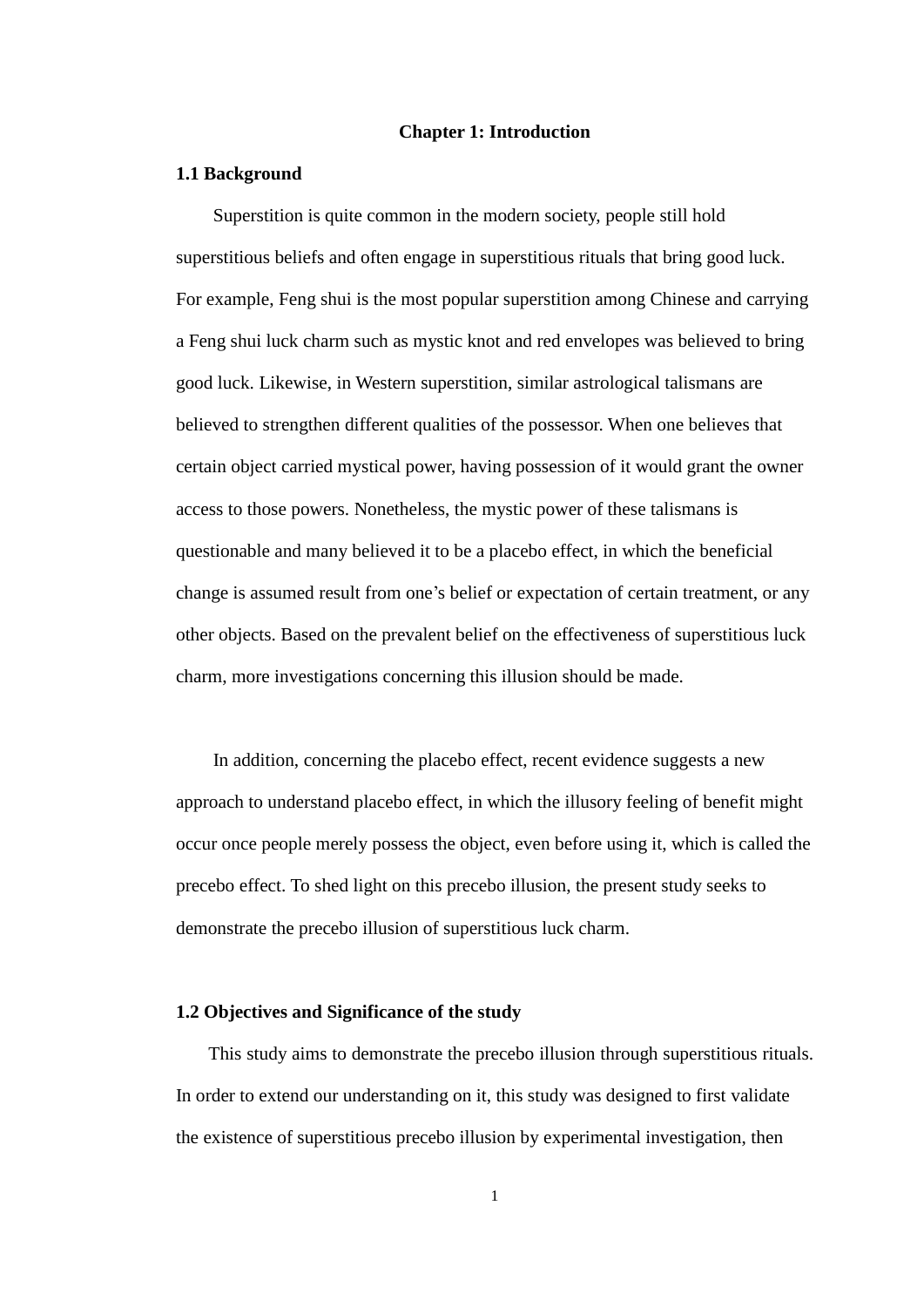identify its underlying mechanism, finally, to explore what would moderate the strength of this illusory feeling of benefit.

This research can contribute to people's understanding on the precebo illusion, and to explore the possibility that the precebo illusion is a precursor of the placebo effect. Moreover, it is also significant in the practical perspective as it can assists in understanding consumer behavior on consuming superstitious-related products and evaluating the effectiveness of associated marketing strategy.

## **1.3 Organization of the thesis**

This thesis consists of six chapters. In Chapter two, literature review gives an overview on the current knowledge of theoretical background of the superstitious precebo illusion. Chapter three presents the research hypotheses. Chapter four is concerned with the methodology used for this study. Chapter five reports the findings of this research, which aims to validate the existence of superstitious precebo illusion. At last, the final chapter analyses the result and includes discussion of the findings, theoretical and practical implications, and also the limitations and suggestion of future research direction.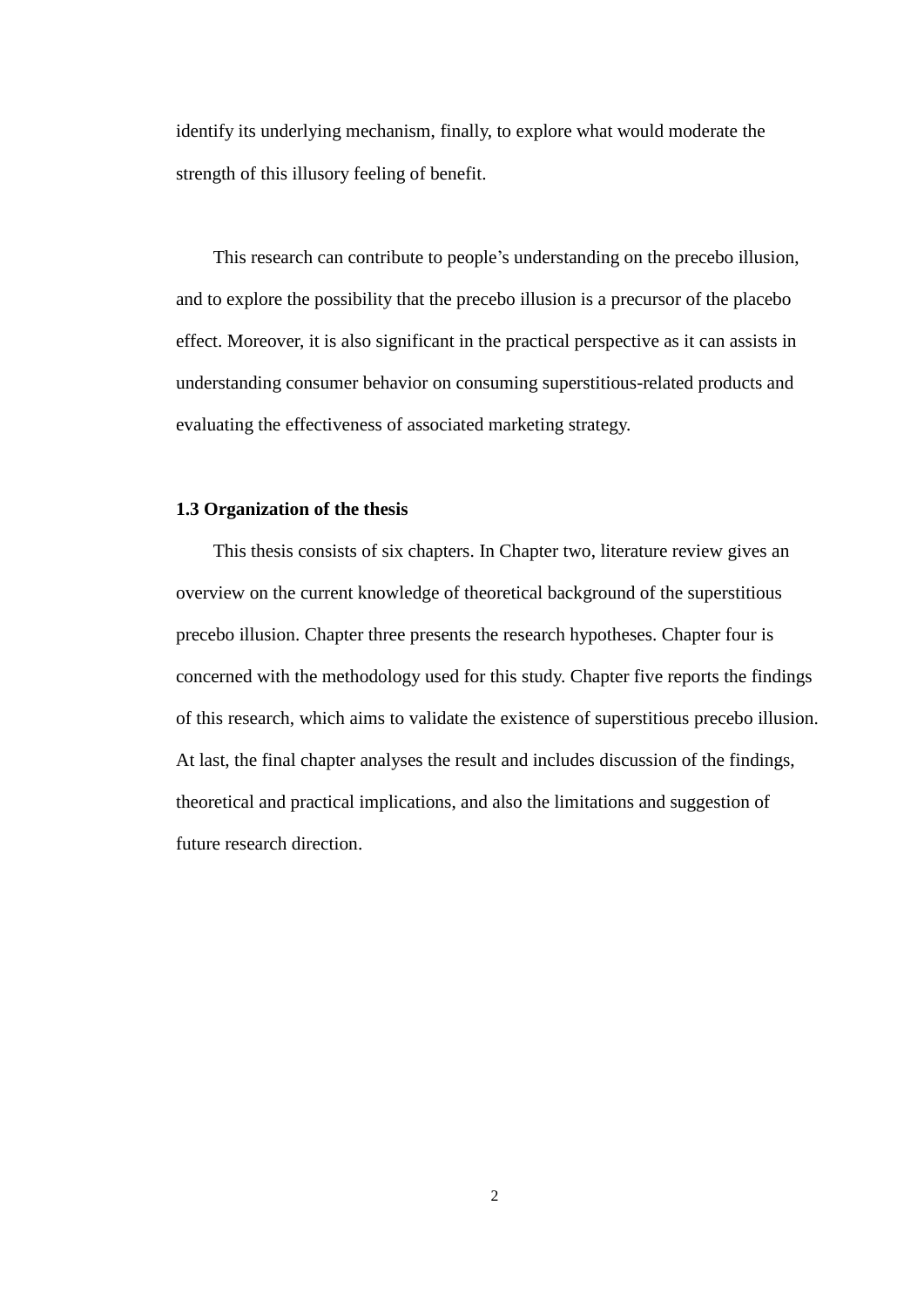### **Chapter 2: Literature Review**

This chapter reviews literature on the theoretical background of the superstitious precebo illusion and also the related underlying mechanism and variables, including dispositional traits, luck-related variables.

### **2.1 Superstitious rituals and luck charm**

Superstition is common in the modern society, people still engage in superstitious beliefs and rituals such as knocking on wood, consider red as an auspicious color, or carrying a luck charm (Wiseman & Watt, 2004). Though superstition can occur in different forms, and in both positive and negative aspects, it can be defined as irrational beliefs that certain object or action might influence the likelihood of an event not based on logic (Damisch, Stoberock & Mussweiler, 2010). It is common for people to use superstitious-related rituals, such as luck charms under uncertain or difficult conditions. Rudski and Edwards (2007) found that college students were more likely to rely on superstitious ritual when they have low perceived skill on the tasks as the use of rituals can provide them an illusion of control for uncertain conditions. Moreover, similar rituals can be easily found among professional athletes. For example, Michael Jordan, the former famous basketball player, used to wear his lucky blue shorts from college under his NBA team uniform for good luck.

Though it might be illusionary, good luck-associated superstitious luck charms were found to improve persistence through enhancing self-perceived efficacy. The research of Damisch et.al. (2010) shows that participants who were in the presence of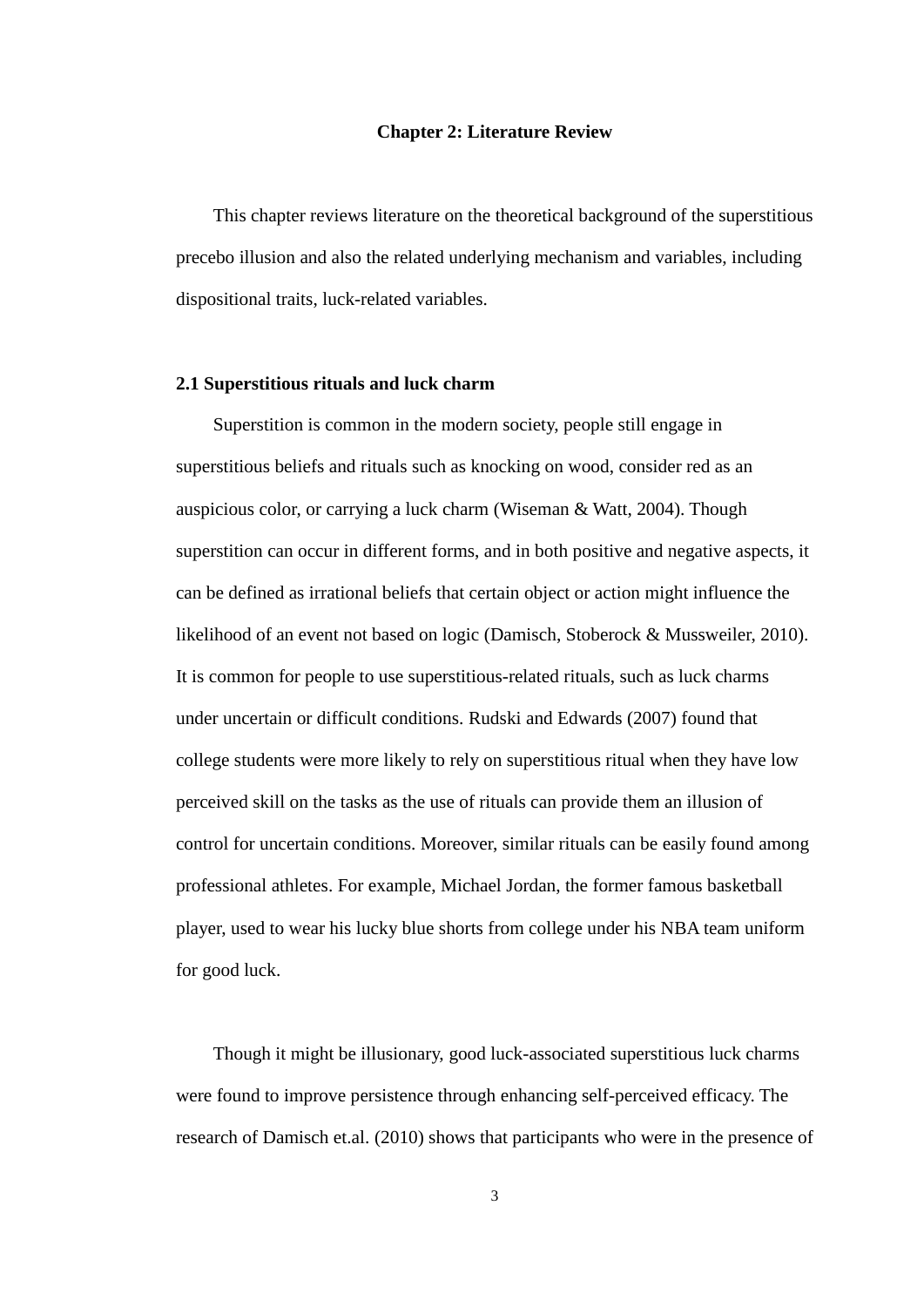a personal luck charm would set higher goal for the tasks assigned. Nevertheless, prior research on superstitious rituals mainly focused on the use of personal luck charm that an individual has possessed personally for a long period, but what if the luck charm were newly presented, will it affect the individuals' belief? It is important to examine the influence of superstitious rituals under different conditions and how its effects work.

## **2.2 The Precebo Effect and its underlying mechanism**

The placebo effect is a fascinating phenomenon that demonstrates how powerful is our minds in shaping our perception of reality, and it has been studied in the medical field for half a century. It occurs when patients experience perceived or actual improvement when they were given a placebo treatment which has no pharmacological effect (Beecher, 1955).

Moreover, the placebo effect has also received much attention in other fields such as marketing. Some products were advertised exaggeratedly and claimed to have certain properties that do not exist, but still consumers are reported to experience beneficial effects. For instance, a brand of hologram bracelet named Power Balance, which was used by numerous NBA players including Jeremy Lin, was alleged to have the effects of enhancing athlete's strength and sport performance, but later was found to be a placebo effect (Wilson, 2011). Thus, it is important to examine the placebo effect of marketing actions and how its effects work.

4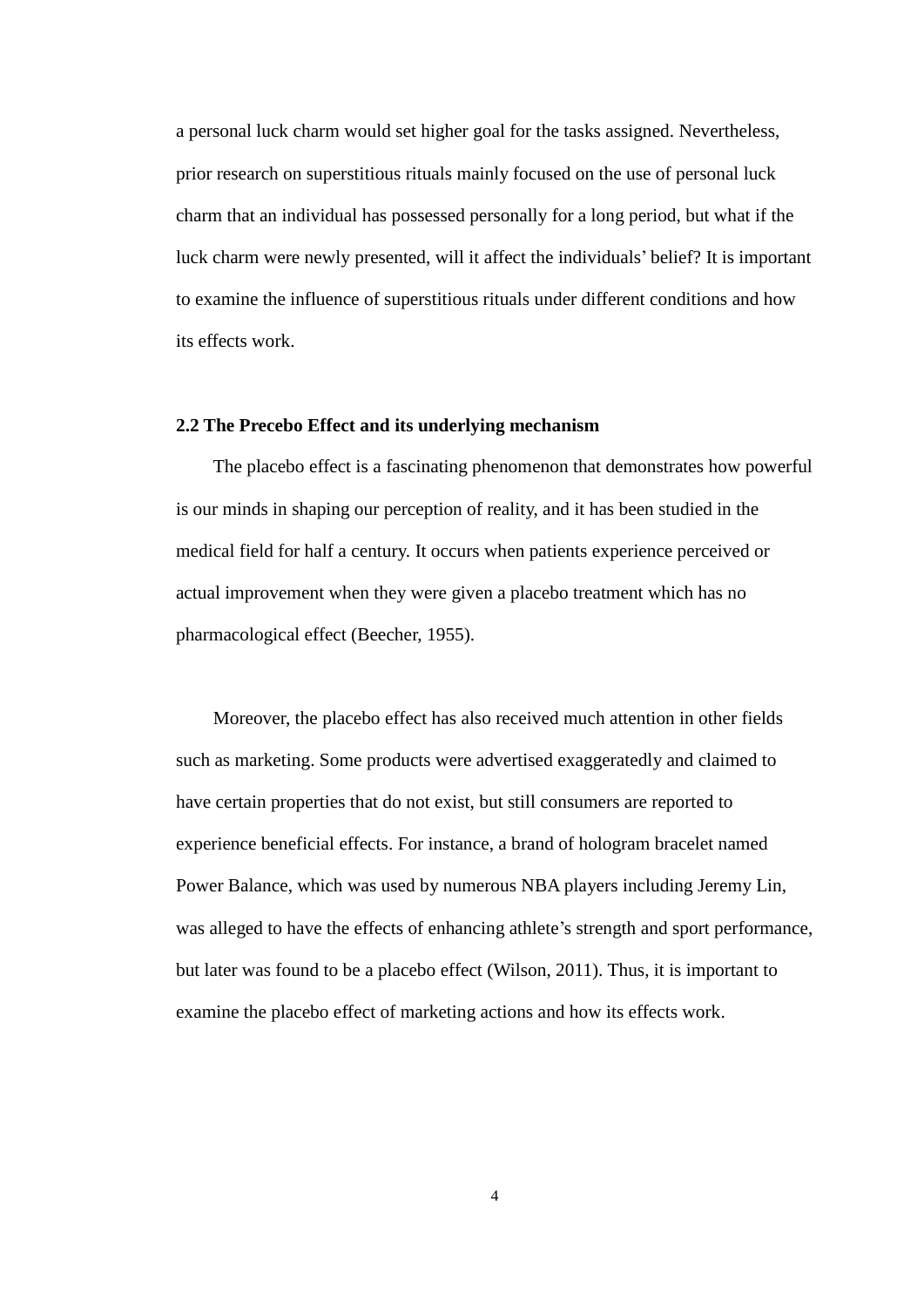## *Precebo effect*

Previous researches have investigated the underlying mechanisms that drive the placebo effect. Nonetheless, they only focus on investigating the placebo effect after people using/ consuming the products, but do not examine the possibility that this illusory feeling of benefit may occur at the time when people merely possessing the products, even before usage. Yeung & colleagues (2013) is amongst the first to document this illusory feeling, which is called the precebo illusion. It is suggested that people might feel benefited from the product, by merely possessing it, even before they actually use it. For instance, students reported greater perceived knowledge gained through the possession of lectures notes, even before they read the notes.

## *Quality Transference Mechanism*

Quality Transference is proposed to be one mechanism that driven the precebo effect. Past research indicated that people view an object more favorably when they have ownership on it (Nesselroade, Beggan, & Allison, 1999; Huang, Wang & Shi, 2009), and they would overemphasize the control the possessions give them to compensate for a perceived loss of control (Beggan, 1991), and served as an attempt for self-enhancement (Beggan, 1992). The present study suggests that with mere possession, precebo effect can be demonstrated when people regard their possessions as part of themselves and perceived it as a means to compensate for a loss of control, the positive qualities of an object would transfer to the possessor to enhance themselves.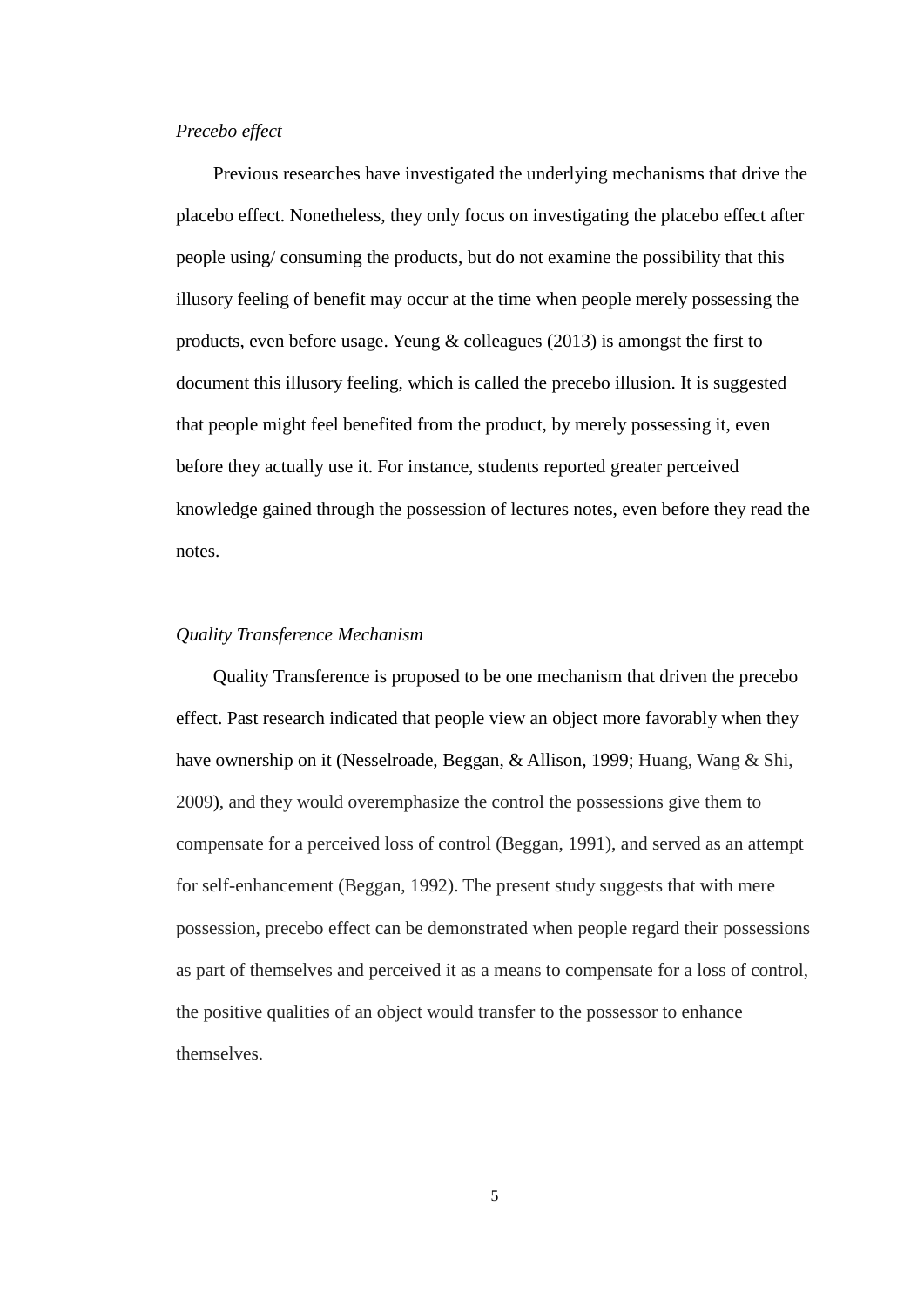## *Motivational Factors and Goal Activation*

It is expected that precebo effect will only occur when the instrumental value of a product is congruent with one's motive. Motivational concordance is suggested to be one important model to predict placebo responding (Hyland, 2011), if one's motive matches with the instrumental value of a product or ritual and with high expectancy on it, the illusionary feeling of benefit would occur. Oppositely, if there is mismatch between one's motive and the value of a product, it is possible that the illusory of benefit would not occur. Irmak, Block, & Fitzsimo(2005) demonstrated that the placebo effect manifests only for people who desire the arousing effects of a product.

Moreover, it is suggested that placebo effect is driven by goal activation. Placebo expectations become more likely to take effects when people held a placebo-compatible goal, even it is temporary-activated (Geers, Weiland, Kosbab, Landry & Helfer, 2005). The present study would explore the differences of precebo illusion by manipulating the motive of participants and the instrumental value of the products.

## **2.3 Superstitious precebo illusion**

The present study intends to demonstrate the precebo effect through superstitious ritual (object), which has the quality of bringing luck, i.e. a luck charm.

It is hypothesized that quality transference can be the underlying mechanism that drive precebo effect. Whilst past study shown that people believe good luck is an essence that is attached to the self or object, which is highly transferable (Wohl  $\&$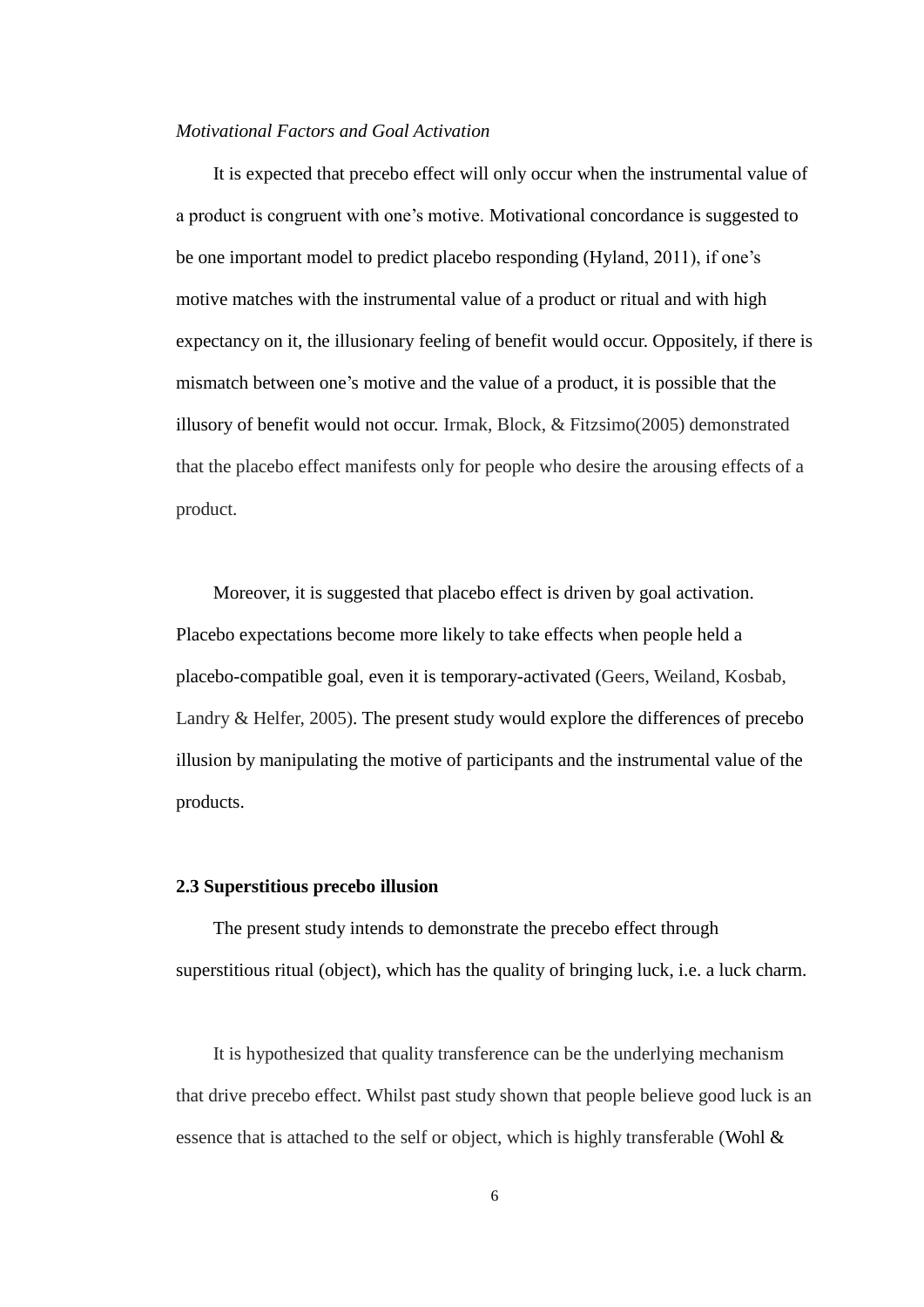Enzle, 2002) and can be removed through physical cleansings (Xu, Zwick & Schwarz, 2012). Interestingly, similar with placebo effect, when people were presented with good luck charms, performance benefits are demonstrated in cognitive tasks (Damisch et. al., 2010). It is shown that good luck acquire the characteristics of high transferability and is able to demonstrate the placebo effect. Thus, the present study aims to investigate the precebo effect and its underlying mechanisms through the use of superstitious luck-enhancing object.

## **2.4 The Roles of Dispositional traits**

Apart from demonstrating the existence of precebo illusion and investigating its underlying psychological mechanism, the present study also intends to identify the dispositional factors that possibly drive the precebo effect. Specific dispositional traits may be associated with the strength of precebo response, such as those that would affect person's expectation regarding products' benefits. Drawing from prior work, few personality variables were found to predict people's response.

### *Dispositional Optimism*

Dispositional optimism is found related to placebo responding (Geers, Kosbab, Helfer, Weiland, & Wellman, 2007), optimistic individuals reported greater benefits from engaging in a placebo sleep treatment than pessimistic individuals. It is hypothesized that optimists are dispositionally tend to believe positive events are likely to occur and would respond more to their expectations for positive precebo effects.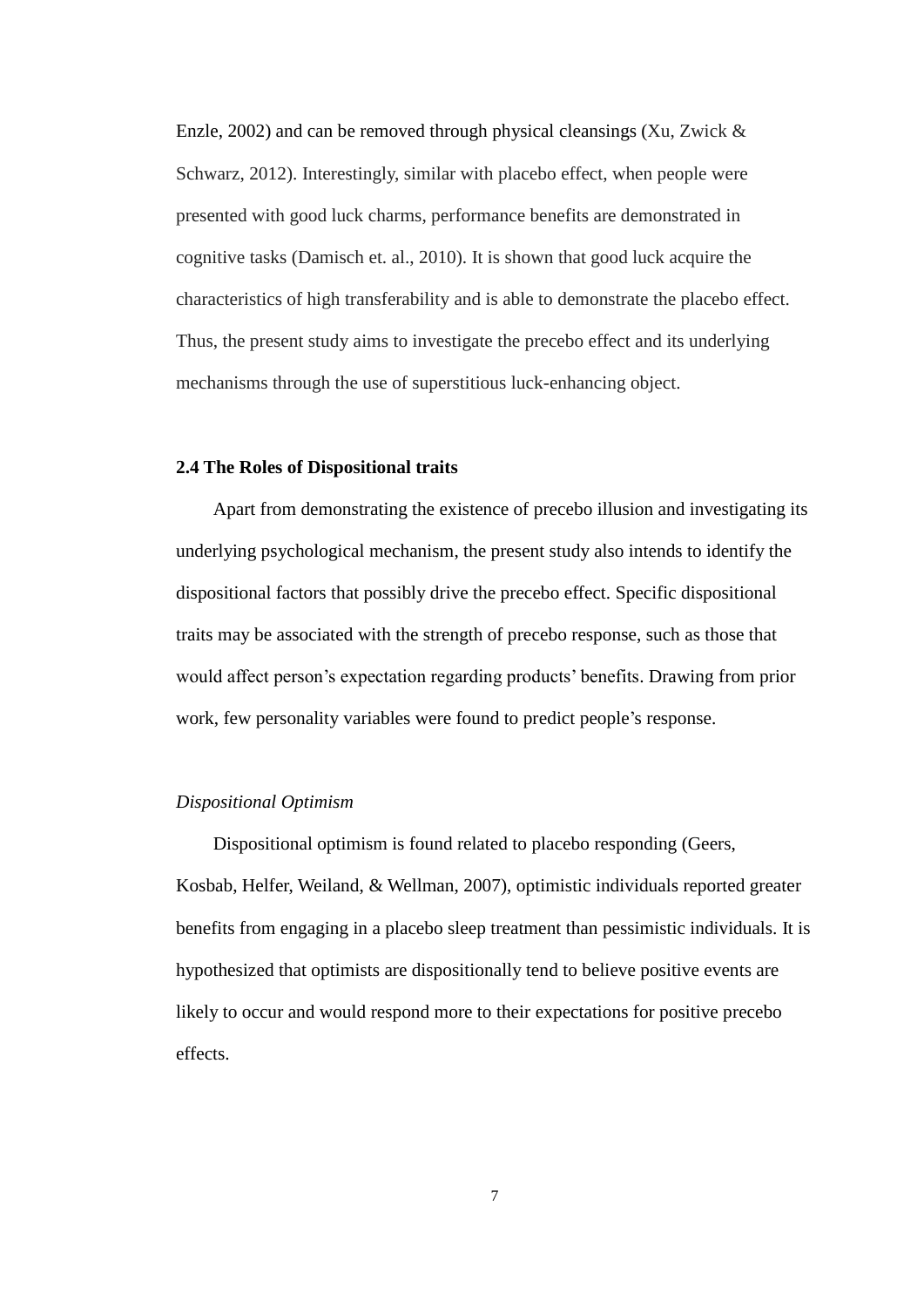## *Negotiable fate, Agency and Fatalism*

Negotiable fate means one can be negotiable with fate for control, by exercising personal agency action within the limits that fate has been determined (Chaturvedi, Chi & Viswanathan, 2009). Au, Chiu, Chaturved, Mallorie, Viswanathan, Zhang & Savani (2011) report that individuals who strongly believe in negotiable fate are more likely to align themselves with luck. In addition, they tend to engage in active coping, it is suggested that they would pay more attention to feelings or signs of luck that brought by luck –enhancing rituals. Nevertheless, negotiable fate and fatalism are distinct constructs in which fatalism is associated with avoidant coping (Au, Chiu, Zhang, Mallorie, Chaturvedi, Viswanathan & Savani (2012). Thus, people believe in fatalism seems to be not susceptible to the superstitious precebo illusion.

## *Desire for Control*

One's desire for control also play a role in placebo response, variations in the desire for control would moderate the effects of placebo treatment choice (Geers, Rose, Fowler, Rasinski, Brown, & Helfer, 2013). Past study also shows its link with superstitious behaviour. Consumer preferences for lucky products, which associate with positive outcome, increases with higher levels of desire for control (Hamerman & Johar, 2013). An illusion of control could form through consuming lucky products and it is perceived to be a strategy in achieving desired outcome. Therefore, the level of desire for control is expected to be related to the precebo illusion over lucky products.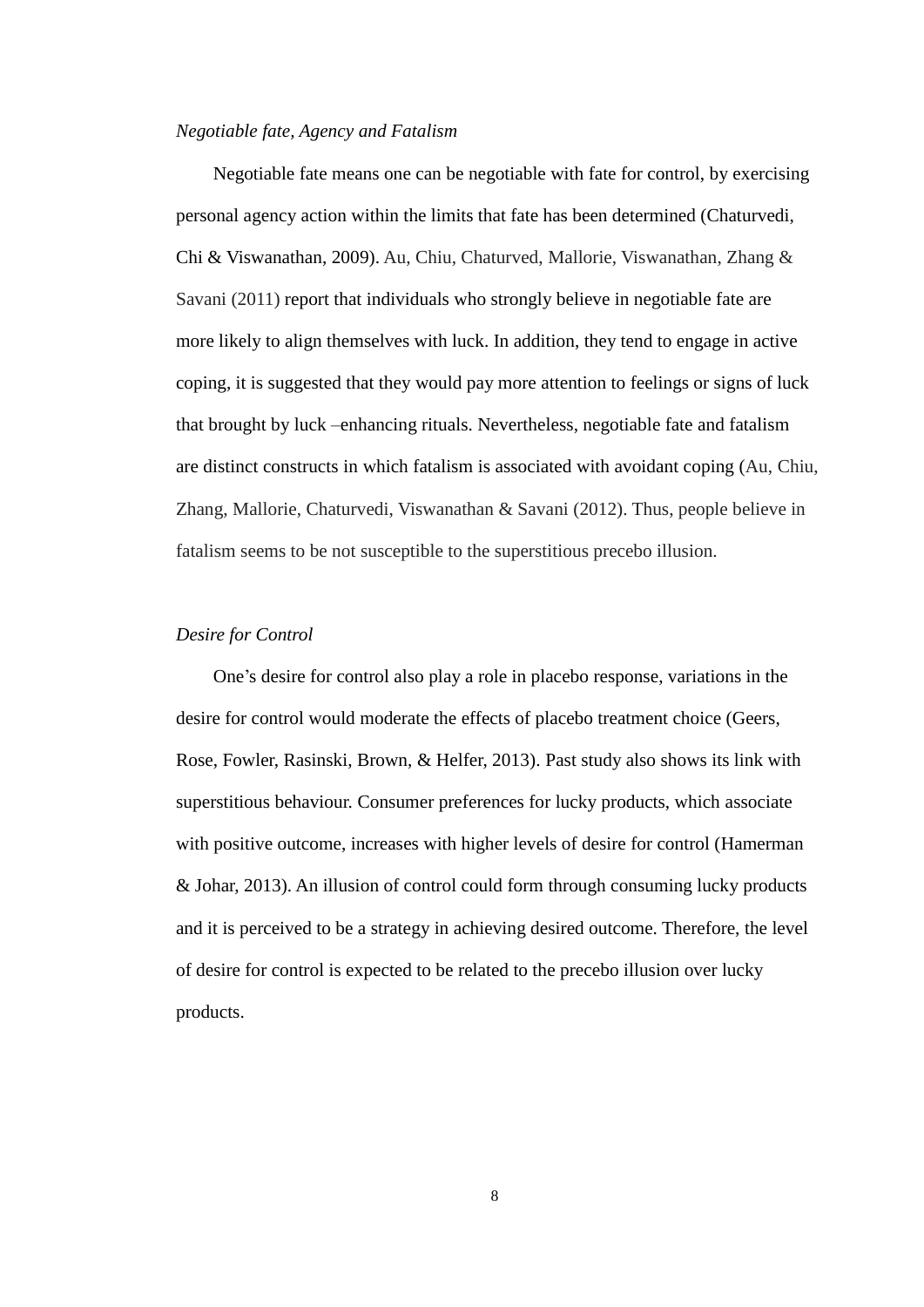## *Spirituality*

Spirituality, the tendency of spiritual belief and practices, is found to be a predictor of perceived benefit engaging in placebo therapy, when it is contextualized as spiritual therapy (Hyland & Whalley, 2008).When therapies were contextualized as less-spiritual therapy, they were perceived as less effective. Similarly, it is expected to find linkage between spirituality and precebo responding in possessing luck charm (a spiritual ritual).

## *Suggestibility*

Suggestibility is found to be significantly contributing to the placebo effect. Highly suggestible subjects reported significant pain intensity reductions under the treatment of placebo analgesia, when compared with subject scored lower in suggestibility (De Pascalis, Chiaradia, & Carotenuto, 2002). People who are highly suggestible are more inclined to accept suggestion and prone to placebo response.

## **2.5 The Roles of other factors**

## *Anticipated benefit*

The luck precebo illusion is believed to be affected by one's anticipation benefit from the rituals. Past research has hypothesized that expectancies on the benefits of spiritual therapies can affect people's placebo responses (Hyland & Whalley, 2008). When one's anticipation on the benefit of products is low, it is unlikely for precebo illusion to occur.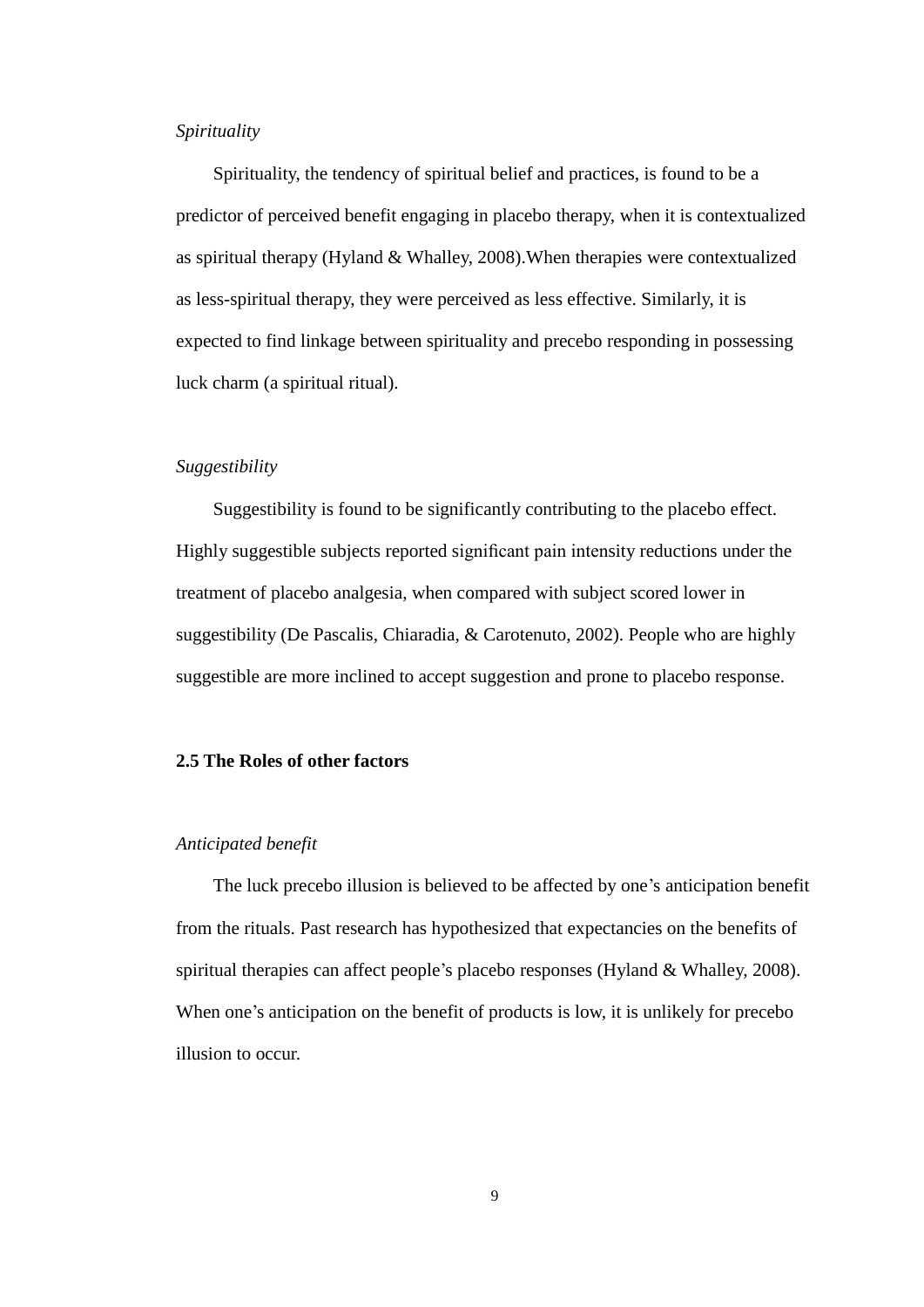## *Current view of ritual*

Though the present study aims to demonstrate the precebo effect before any usage of product, it is still important to examine people's immediate view on the rituals, including the likelihood of people's future behavioral engagement, such as the possibility of future usage and the perceived ease of rituals. Hyland & Whalley (2008) argued that behavioral engagement, including compliance and ease of ritual, can predict placebo responding. They suggested that the perceived easiness of ritual could be an important factor for long-term placebo effects. Thus, the present study also measures one's current view of ritual(bracelet), including one's perceived control of luck/ empowerment, perceived control of bracelet, intention to use the bracelet, imagined consumption and reward responsiveness.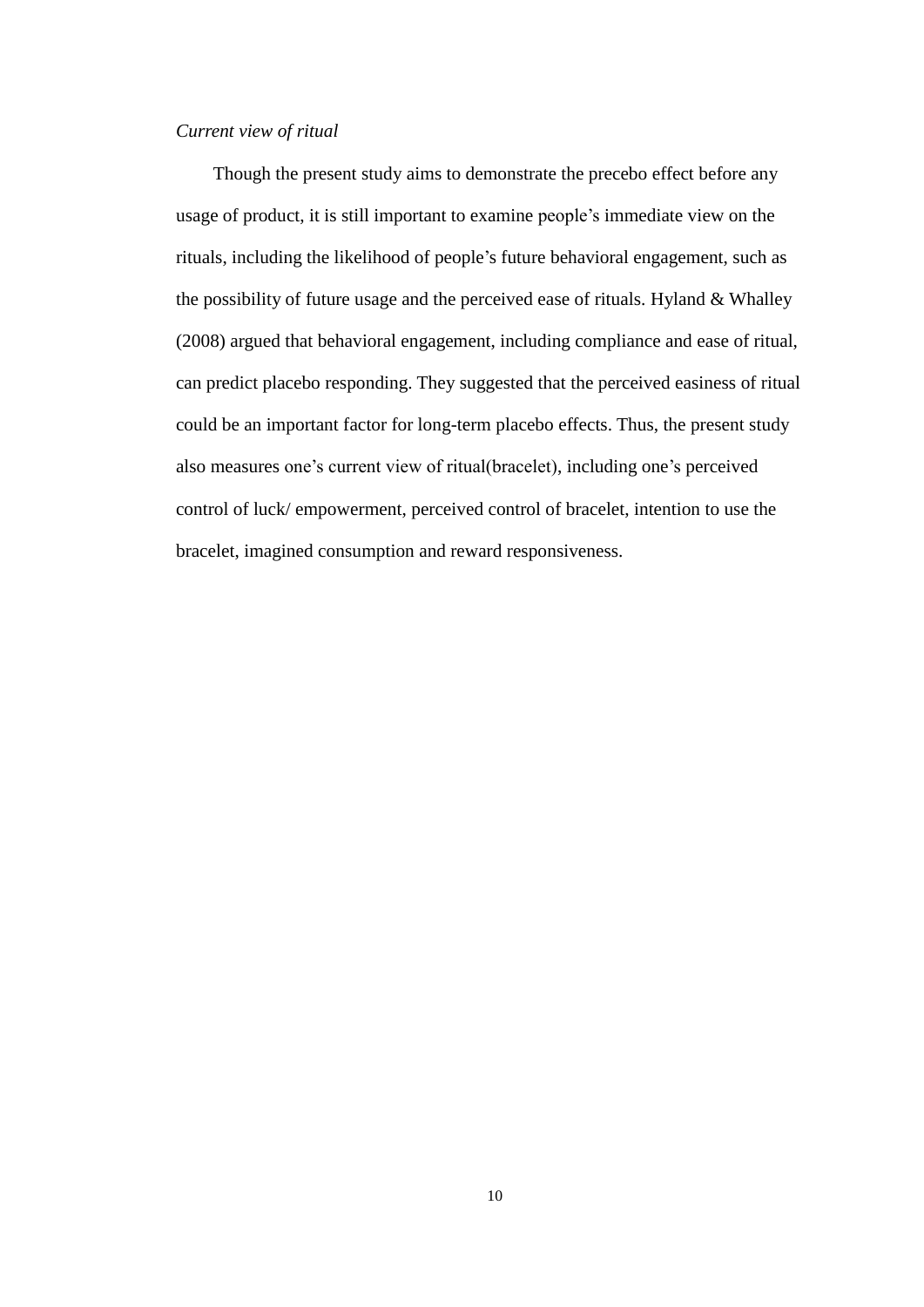#### **Chapter 3: Hypotheses**

This chapter introduces the hypotheses of this research and provides rationale on it. Based on the review of previous studies introduced in Chapter 2, the following hypotheses are proposed.

## **3.1 Superstitious precebo illusion**

To reiterate, the present study aims to demonstrate the precebo effect of superstitious ritual (object). It is hypothesized that mere possession of a luck-enhancing item can induce a superstitious precebo illusion of luck when the instrumental value of the lucky product match with one's goal, even before usage.

The present study assumed that certain contextual activations are prerequisite of the precebo illusion based on the extant literature, in which experimental manipulation is needed. As past reseach suggested goal activation is important in predicting illusory benefit (Geers, et. Al., 2005). Participants were first manipulated to hold a precebo-compatible goal, in which they are motivated to acquire luck.

Moreover, it is proposed that precebo effect is driven by the Quality Transference mechanism. Through manipulation, participants would either be presented with a bracelet that acquire the quality (luck-enhancing) and feature (matched zodiac sign) that matched with one's identity, in which the positive qualities endowed by the bracelet can be transferred to the possessor to achieve one's goal (improving luck), which is the Possession-Matched condition  $(P_m)$ ; or be presented with a bracelet that acquire the quality (luck-enhancing), but its feature do not match with one's personal identity (mismatched zodiac sign), in which the

11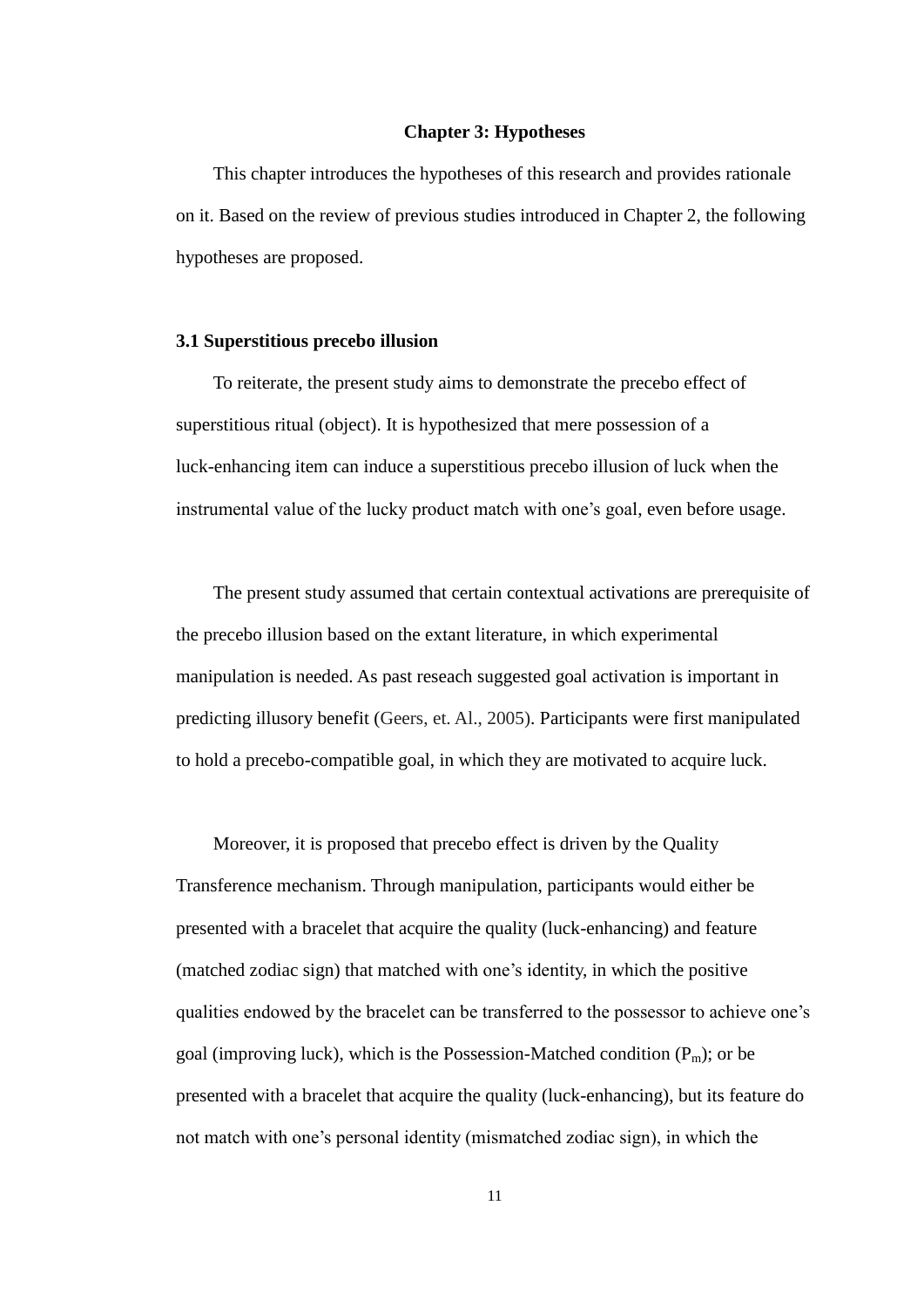positive qualities endowed by the bracelet cannot be transferred to achieve one's goal. Among the latter group, half of them would have possession on the bracelet, which is the Possession-Mismatched condition  $(P_{mm})$  and half of them have no possession on it, which is the Non-possession condition (NP). (Please see Chapter 4 for details)

It is hypothesized that superstitious precebo illusion will occur only when the instrumental value of the possession match with one's motive. Thus, it suggests only participants in  $P_m$  condition would experience such an illusion.

In this study, the superstitious luck precebo illusion would be examined by two dependent variables, which are self-reported luck level and behavioral effects. Past study suggested that people would make more risky choices when they feel they acquire good luck as they felt empowered to defeat the odd under the protection from fate (Au et al., 2011).Thus, it is hypothesized that superstitious precebo illusion would not only include self reported luck level, and also affect one's risk-taking tendency. To sum up, it is hypothesized that participants in the  $P_m$  group would score higher in both dependent variables, when compared with the other two groups.

*Hypothesis 1a: Possession-Matched group* (P<sub>m</sub>) will report higher luck precebo illusion.

*Hypothesis 1b:* Possession-Matched group (P<sub>m</sub>) will report higher tendency of risk-taking decisions.

Whilst it is proposed that Possession-Mismatched group  $(P_{mm})$  and Non-possession group (NP) would report similar score in both dependent variables.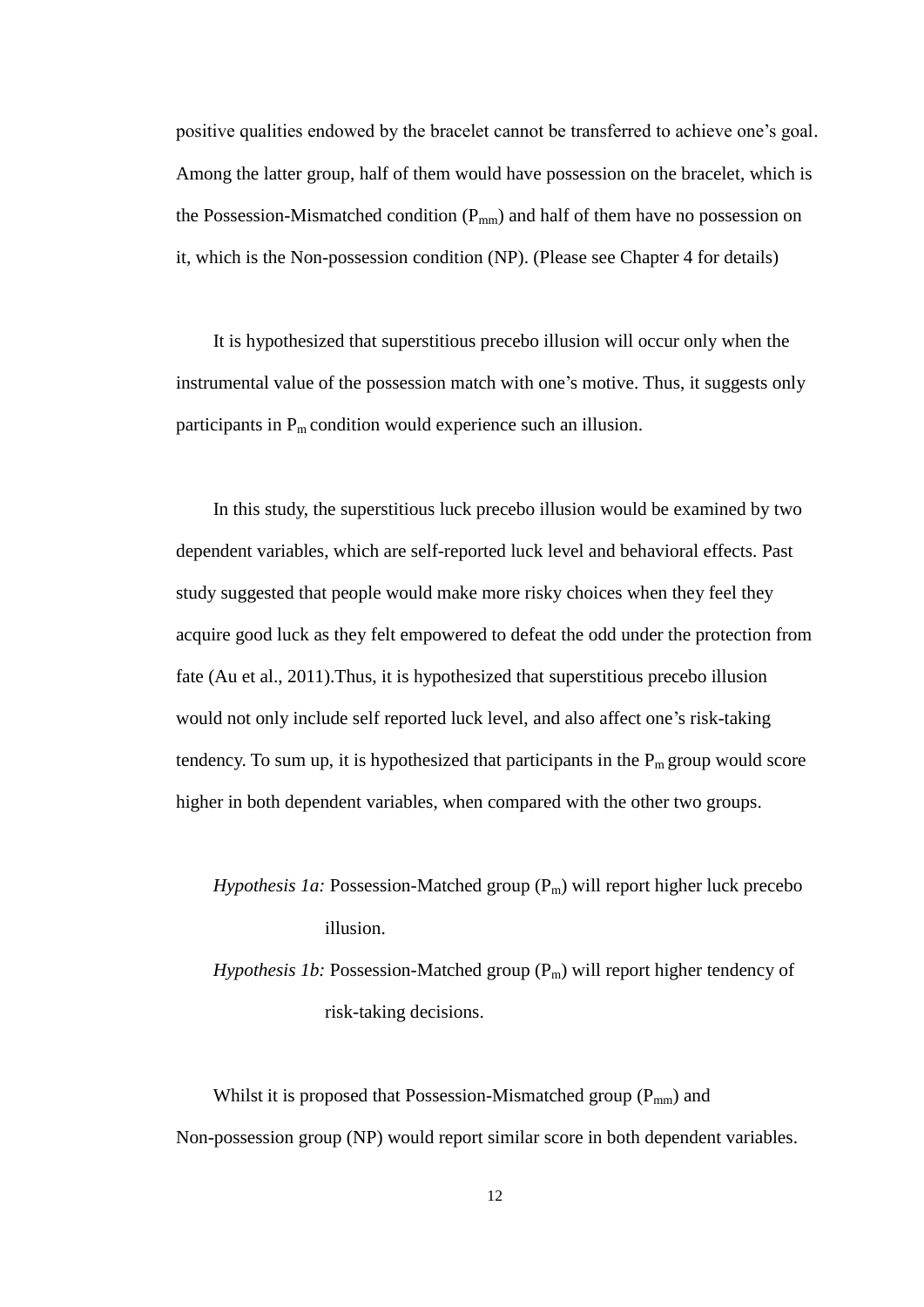Since it is supposed that the possession of a lucky product that its features do not match with one's perceived identity (zodiac sign) would not activate the Quality Transference mechanism, no precebo illusion is expected to be found in these two groups.

*Hypothesis* 2: Possession-Mismatched group  $(P_{mm})$  and Non-possession group (NP) will report similar scores on both luck precebo illusion and risk-taking decisions.

## **3.2 The Roles of Dispositional traits**

Based on the literature review in the previous chapter, the present study intends to identify the dispositional factors that possibly driven the precebo effect. These dispositional traits are believed to be associated with the strength of precebo response.

*Hypothesis 3*: Specific Dispositional traits will be positively related to luck precebo illusion.

> *(hypothesis 3a*: Dispositional Optimism *hypothesis 3b*: Negotiable fate *hypothesis 3c*: Agency *hypothesis 3d*: Desire for control *hypothesis 3e*: Spirituality *hypothesis 3f:* Suggestibility)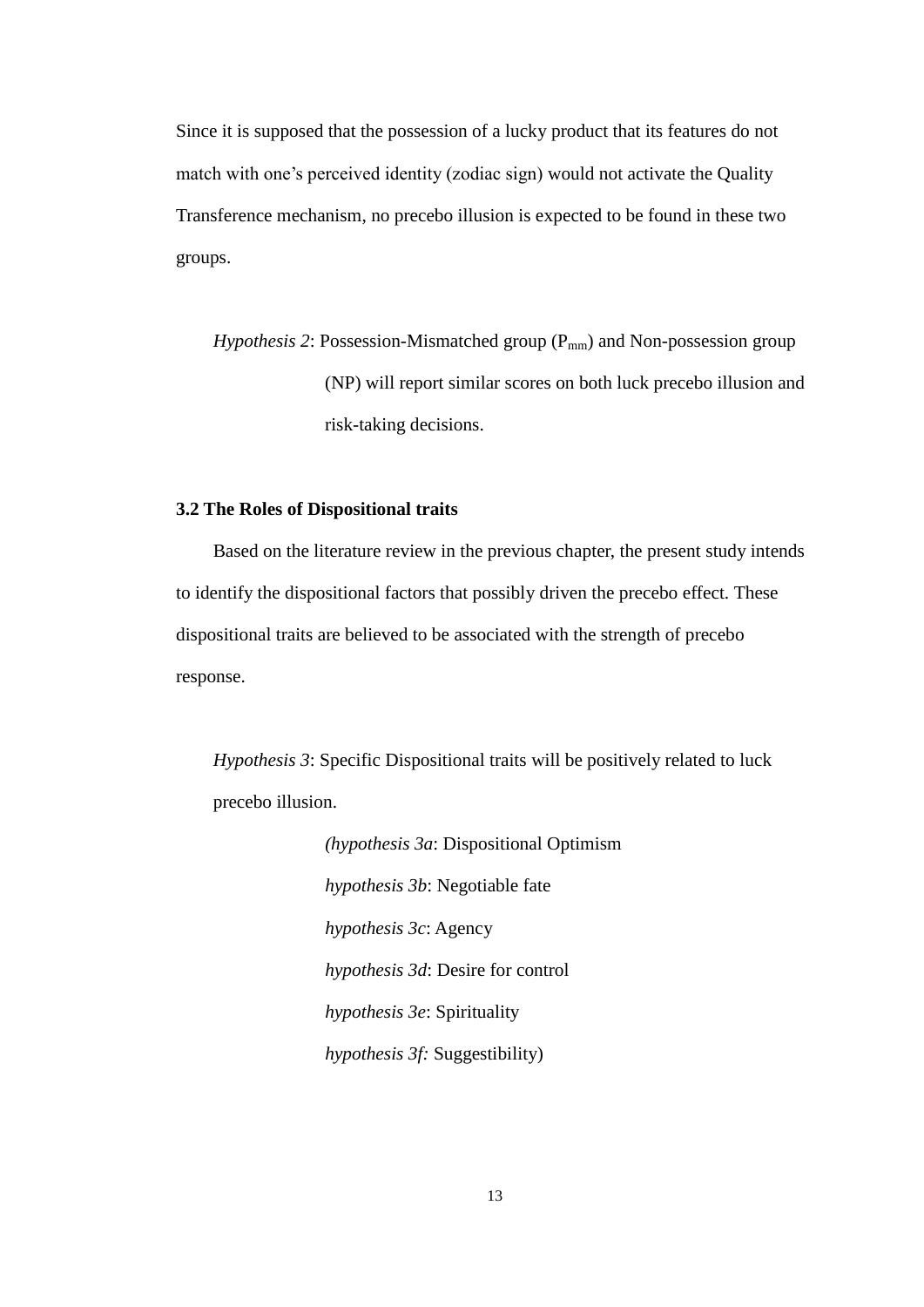## **3.3 The Roles of other factors**

The effect of a spiritual ritual on precebo illusion is believed to be moderated by other factors, including anticipated benefit and one's current view of the rituals.

*Hypothesis 4*: Anticipated benefits moderate the luck precebo illusion.

*Hypothesis 5*: Current views of ritual moderate the luck precebo illusion. (hypothesis 5a perceived control of luck/ empowerment hypothesis 5b: Perceived control of bracelet hypothesis 5c: Intention to use the bracelet hypothesis 5d: Imagined consumption hypothesis 5e: Reward responsiveness)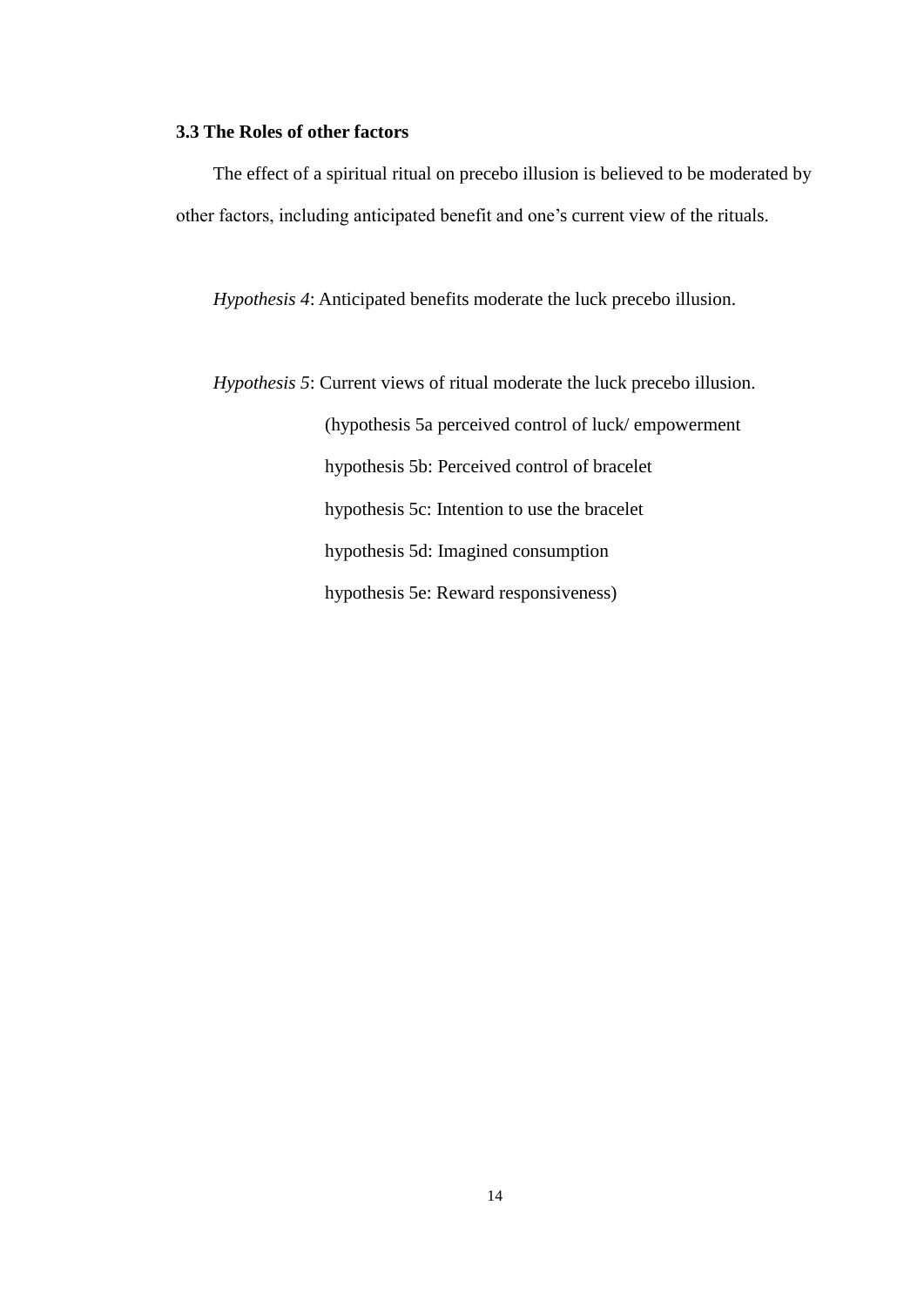## **Chapter 4: Methodology**

### **4.1 Pilot study**

The aim of pilot study is to identify which type of lucky product is suitable to be used as stimulus in the main study. As the product will be purported to have metaphysical properties to promote good luck to the possessors, it should have similar characteristics with the luck enhancing products seen from the market, such as colour, materials and appearances. Moreover, it should be gender neutral in which it is suitable for both gender to wear.

## *Method*

33 participants (19 female; 14 male) age ranged from 17 to 27, were recruited in the pilot study<sup>1</sup>. They completed an online survey in which they have to rate on different types of bracelets. In this online survey, pictures of 10 bracelets that are made with different materials and designs were presented, participants were asked to rate on a 7-point Likert scale for each product:

(1) How likely they want to possess and wear the product and

(2) Their perceived effectiveness of the product in bringing luck.

For some products, participants were also asked to select a colour they most prefer.

Each item was examined by reviewing the participants' preference and its perceived effectiveness as a lucky product. To avoid gender bias, items which have significant differences between genders in their preferences were screened out.

<sup>&</sup>lt;sup>1</sup> Participants who have participated in the pilot study were not recruited to participate in the main study.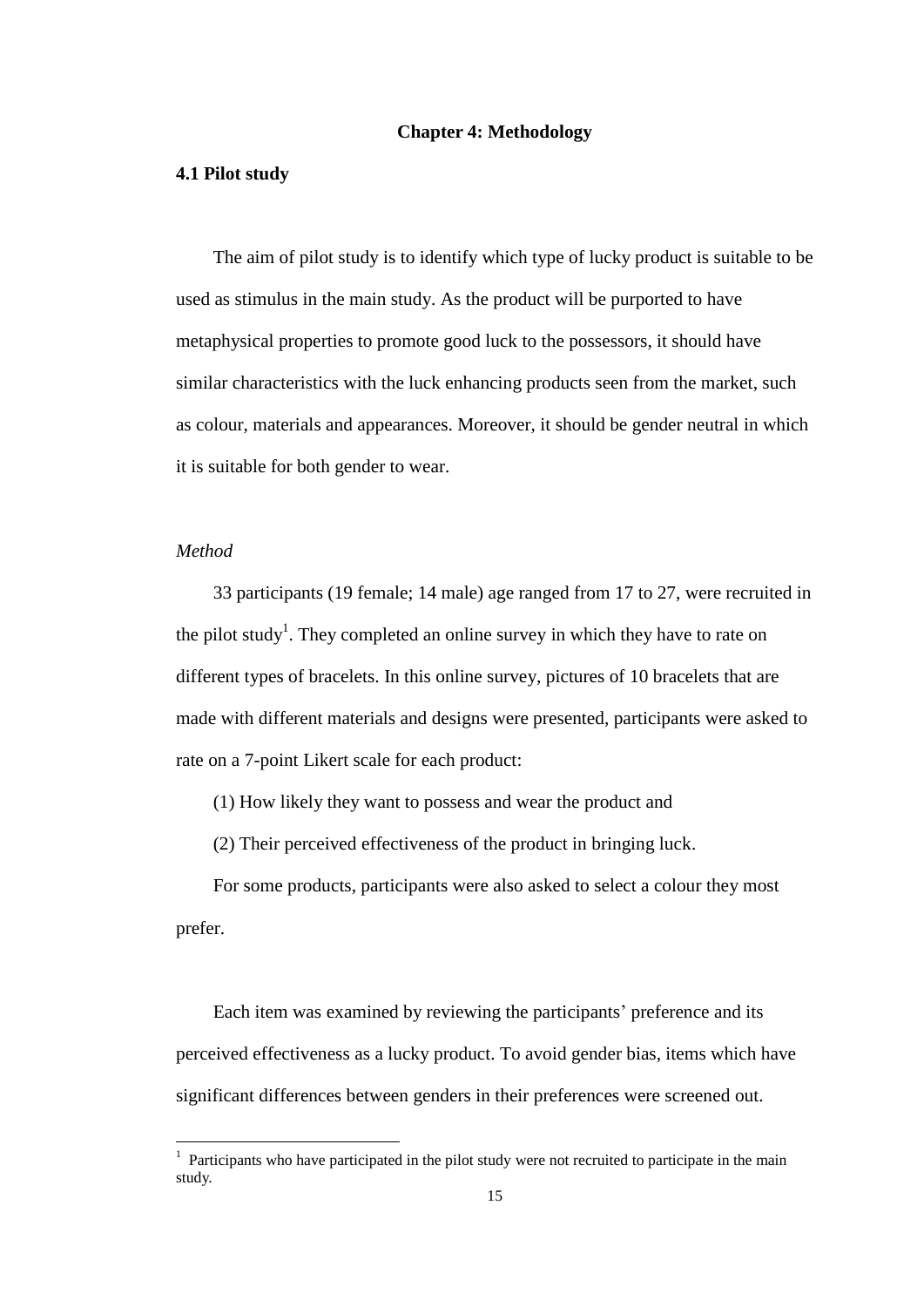## *Results*

An azure crystal bead bracelet was selected as the stimulus. Azure colour is chosen as various metaphysical crystals in the existing market are also in blue colour and it is gender neutral. In the main study, this crystal bead bracelet was used as a purported astrological lucky charm bracelet, which has the metaphysical capability to bring good fortune.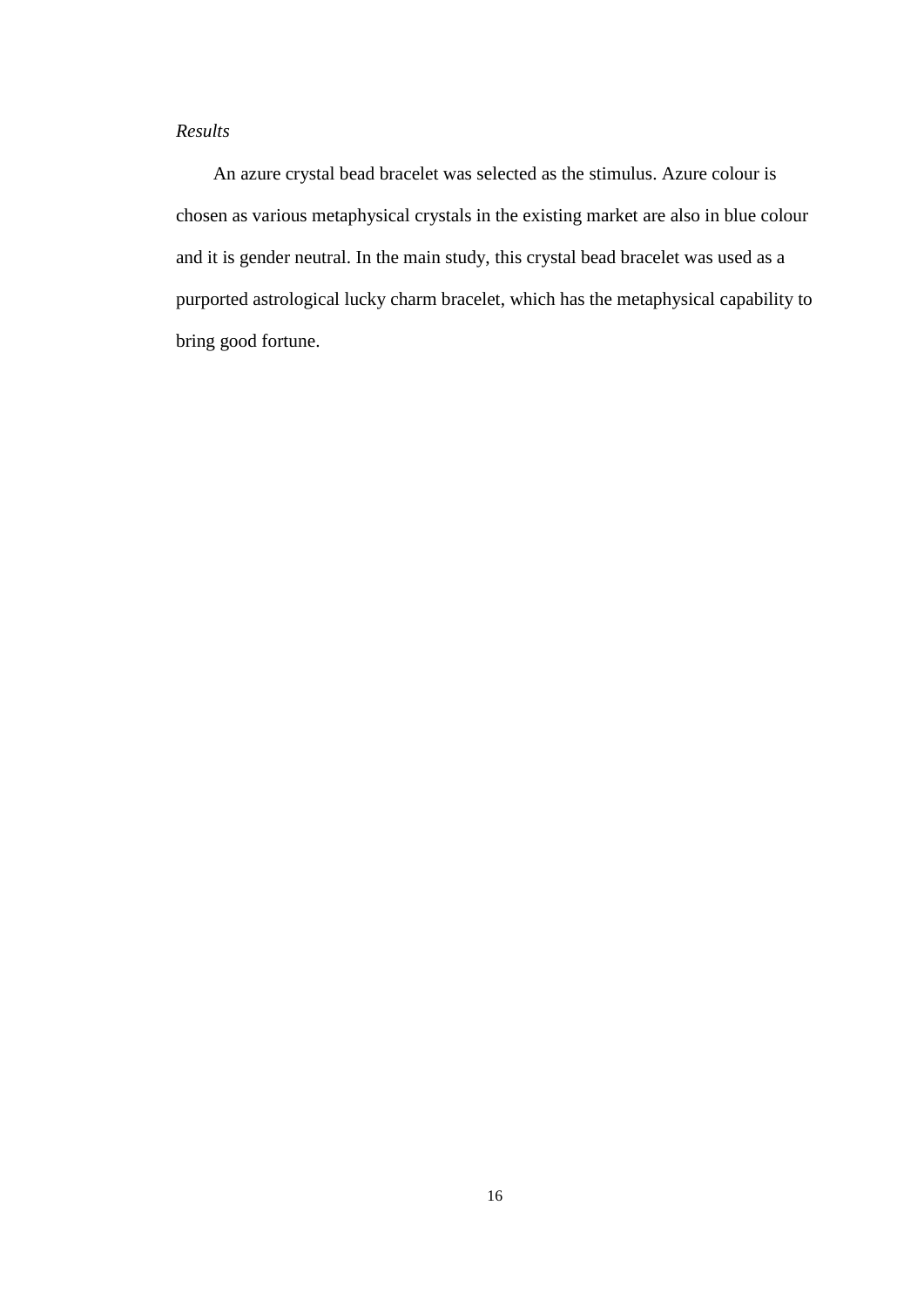## **4.2 Main study**

#### **4.2.1 Participants**

The participants were seventy-five (16 males, 59 females,  $M_{\text{age}} = 21.5$ ,  $SD = 1.1$ ) university students, some of them participated to fulfill the course requirement, and some were recruited from personal network of the researcher. Participants were first asked to complete an online survey through Qualtrics survey system in Phrase I, and then participated in the experiment in Phrase II a week later, participants were randomly assigned into three groups: Possession-Matched group  $(P_m)$ , Possession-Mismatched group ( $P_{mm}$ ) and Non-possession group (NP). Table 1 shows the demographical characteristics of the sample.

|             |                 |                  |       |       |                |          | Possession-Matched Possession-Mismatched Non-possession |                  |          |       |
|-------------|-----------------|------------------|-------|-------|----------------|----------|---------------------------------------------------------|------------------|----------|-------|
|             |                 | $(n=26)$         |       |       |                | $(n=24)$ | $(n=25)$                                                |                  |          |       |
| Variables   |                 | $\boldsymbol{n}$ | $\%$  | Mean  | $\overline{n}$ | $\%$     | Mean                                                    | $\boldsymbol{n}$ | $\%$     | Mean  |
| Gender Male |                 | 6                | 23.1% |       | 5.             | 20.8%    |                                                         | 5.               | 20.0%    |       |
|             | Female 20 76.9% |                  |       |       | 19             | 79.2%    |                                                         |                  | 20 80.0% |       |
| Age         |                 |                  |       | 21.38 |                |          | 21.63                                                   |                  |          | 21.56 |

**Table 1. Demographical Characteristics of Participants (***N***=75)**

## **4.2.2 Procedures**

The study comprised of two phrases. In Phrase 1, participants did an online survey. In the first page of the online survey, an informed consent form was included, participant must click on the button of agreement indicating that they have read the consent form information and agree to participate in the study voluntarily.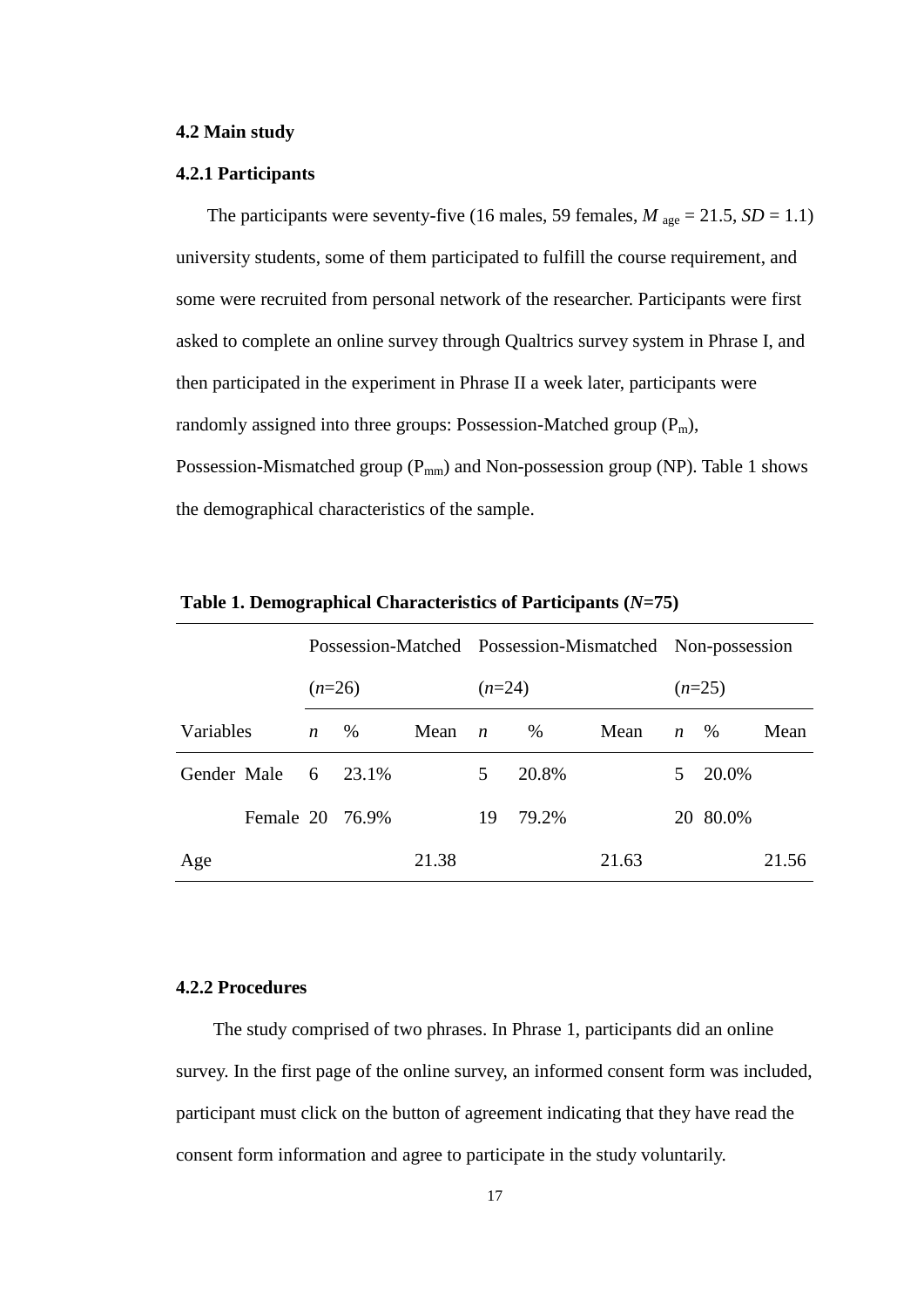Afterwards, they were redirected and asked to complete a questionnaire concerning seven measures of personality traits (dispositional optimism, negotiable fate, fatalism, agency, desire for control, spirituality and suggestibility) and demographical information. The survey was conducted in Chinese and the order of all items was randomized by the system. Upon completion, participants received a participant code through email and it was then used for data matching with those in Phrase 2.

In Phrase 2, all participants were instructed to perform two tasks – the communication task and the memory task, and were later asked to complete a questionnaire concerning luck perception and other various luck-relevant measures.

Before the communication task, all participants were first asked to write down a personal unlucky experience over the past three months, which brought them very bad consequences, and wrote down the experience in detail. Participants were given the instruction: *"Try to recall an unlucky experience/event in the past three months and that particular experience due to lack of luck has led to an unpleasant consequence or given your life bad influences. Please write down the course of this experience/event in detail (i.e. its cause, consequence and influence on you)".* After writing down the event, they answered questions concerning this event, (1) "*In which aspects is this event related to your life?"* and (2) "*To what extent is this event related to luckiness?"* The purpose of this recalling task is to induce participants to have the feeling of unlucky.

Then, participants were asked to complete a communication task. They were told to compose a persuasive message to a communication partner, which is about the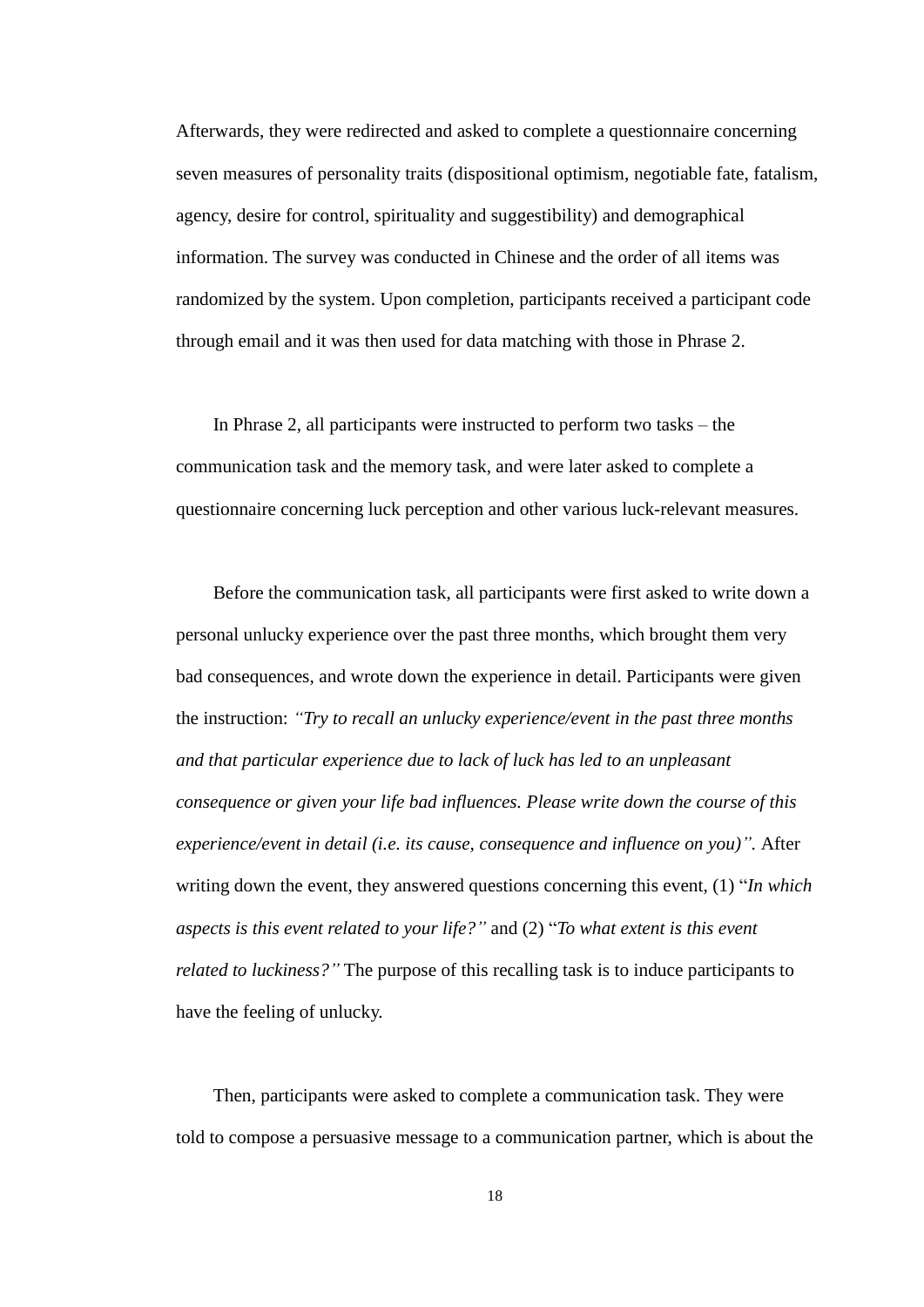importance of acquiring good luck. Specifically, participants received the instruction: *"This is a communication task, imagine you have a communication partner (e.g. your friend/ family member) and you need to convey a message to him/her, which is "Good luck is very important in one's life". Please write down how would you persuade and convey this message to your partner."* The purpose of this communication task was to enhance participants' motivation in acquiring good luck. Afterwards, participants completed the current motivation of luck enhancement scale, in which their immediate motivation to enhance their luck was measured.

In the memory task, participants were given a stimulus set, which was a folder comprised of a sheet of information about a particular zodiac sign and a crystal bead bracelet. In the information sheet, it introduced the personality characteristics of a particular zodiac sign, its specific birthstone lucky bead bracelet, its effects and the instructions of using the bracelet. A real object of the luck bracelet was attached to the folder as a stimulus. Participants were asked to read and memorize the information at their own pace and notify the researcher once they finished. Afterwards, they were required to complete a questionnaire regarding the stimulus set they have read.<sup>2</sup>

Participants from the three conditions were presented with different stimulus set in the memory task. For Possession-Matched  $(P_m)$  group, participants were given a stimulus set that matched with their own zodiac sign (e.g. participants born under the sign of Leo were presented with a stimulus set about Leo.) Once they finished

 $\overline{a}$ 

.

<sup>&</sup>lt;sup>2</sup> This memory test can mask the goal of the experiment and to lead the participants to believe that the experiment was about human memory, so as to minimize the demand effect. Besides, it served as a manipulation check to ensure participants have awared whether the luck bracelet was applicable to their own zodiac sign or not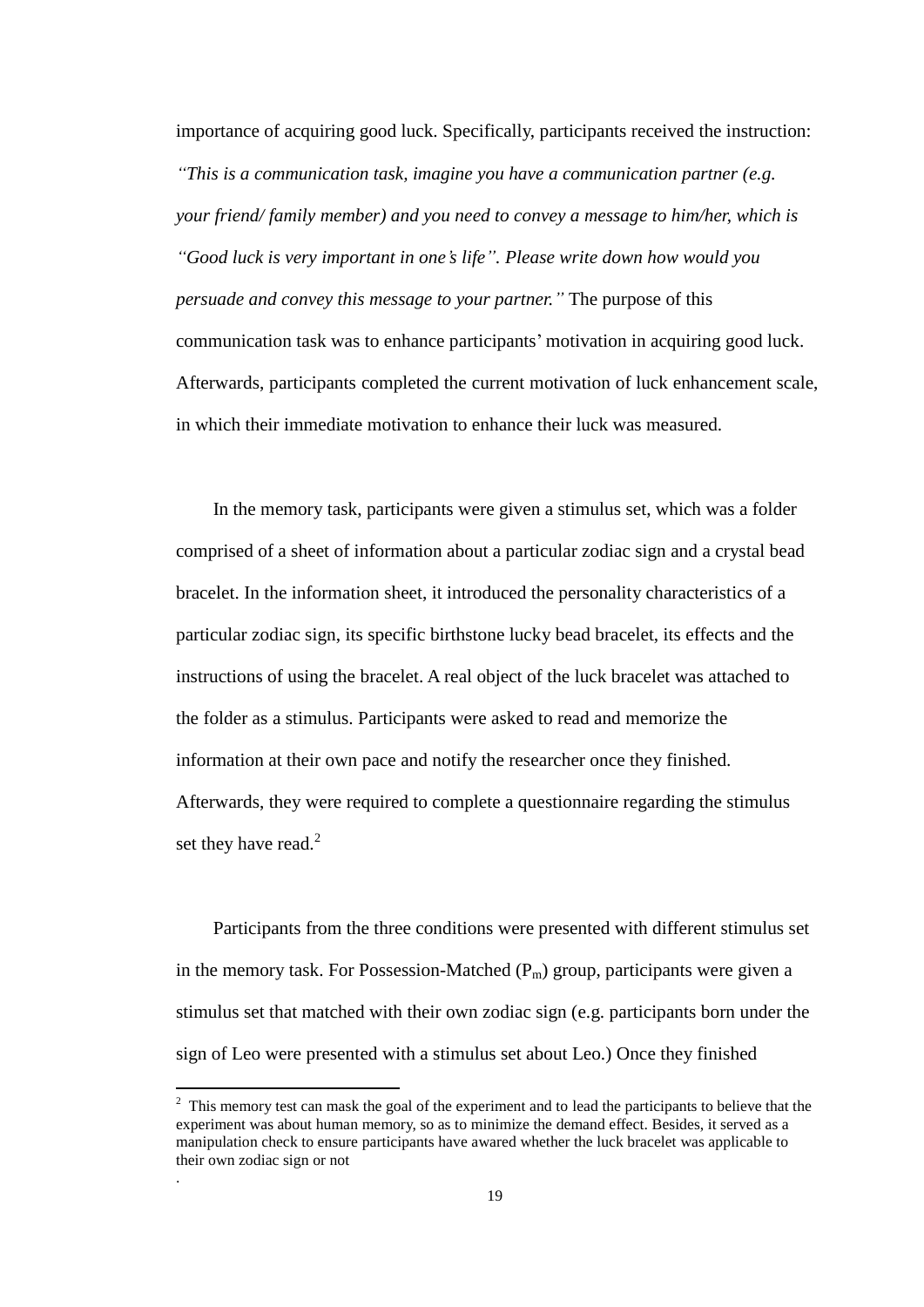reading the stimulus set, they were told by the researcher that the luck bracelet was a gift to thank them for their participation in the study. They were given the bracelet attached in the stimulus set as a present<sup>3</sup> and asked to sign on a form as an acknowledgement in receiving the bracelet, so as to establish their sense of ownership in possessing the luck bracelet. For the Possession-Mismatched  $(P_{mm})$ group, the procedure was almost identical to the  $P_m$  group, except that they were presented with a stimulus set that was not matched with their zodiac sign (e.g. participants born under the sign of Leo were presented with a stimulus set about Taurus.) For the Non-possession (NP) group participants, they were presented a stimulus set that was not matched with their zodiac sign and did not receive the bracelet or any kind of gift. Though the NP group participants did not receive any bracelet, they were still being exposed to it during the memory task. This was to ensure all participants were exposed to the same stimulus, and any difference in their perceived luck feeling was not caused by the priming effect or mere proximity of the bracelet.

Though participants received different stimulus sets, all the descriptions in the stimulus sets (for twelve horoscope sign) were identical except for the name of zodiac sign. Specifically, it contained the identical descriptions for personality traits and the birthstone lucky bead bracelet, which was Aquamarine. The Aquamarine lucky bracelet was described as the birthstone of a particular zodiac sign (depends on participants' condition) and it was a talisman of good luck. It has the metaphysical properties that promote good luck, strengthens relationships and attract wealth through balancing individual chakras. It was stated clearly that the bracelet needs to

 $\overline{a}$ 

 $3\overline{ }$  Bracelets were packed in a plastic bag to prevent participants from wearing it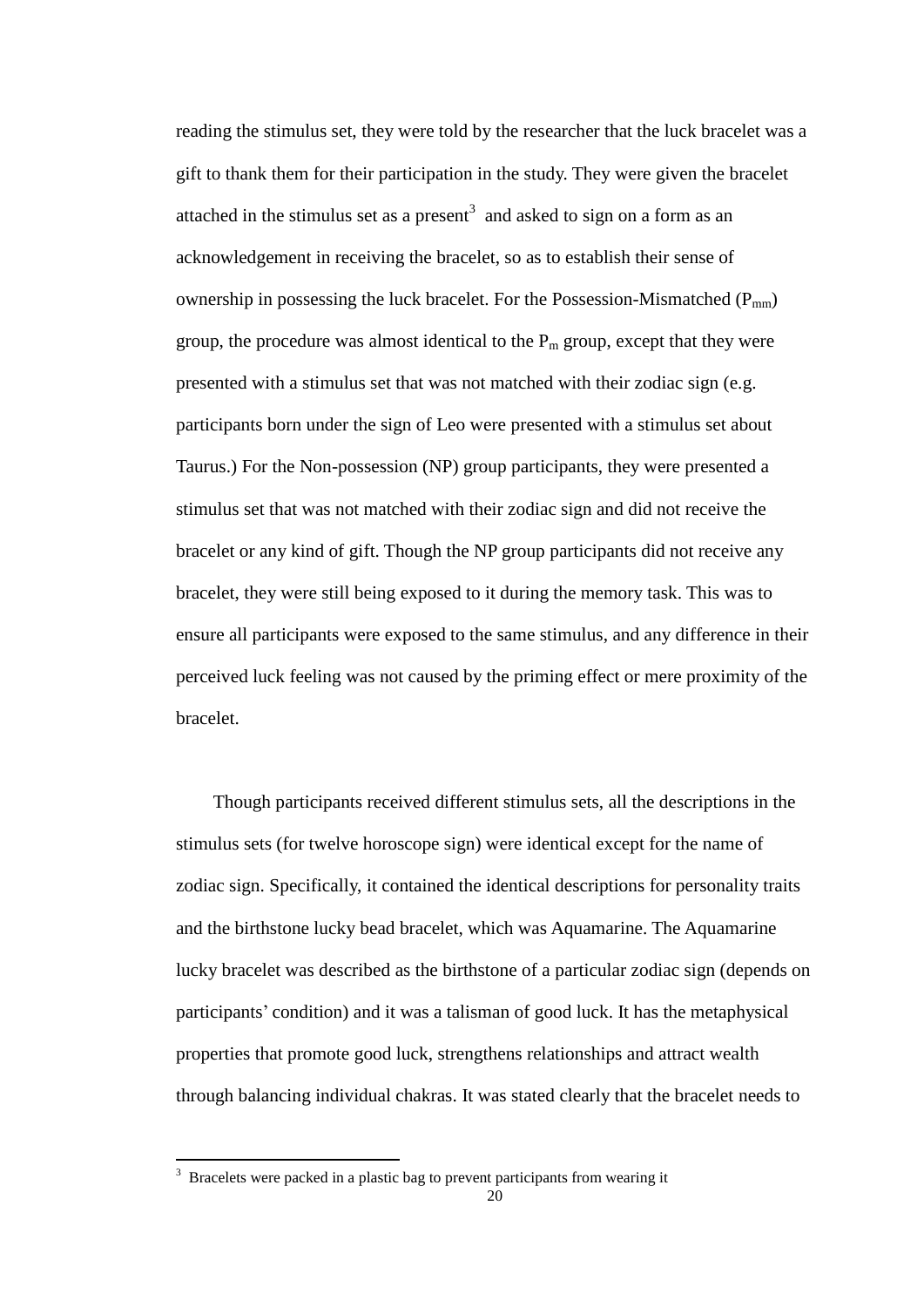be soaked in distilled water to purify overnight before usage and it only takes effects when one wears it for a long time. In other words, the lucky bracelet does not have any immediate effect to benefit the possessor, regardless of any condition, because the participants did not "use" or "wear" the bracelet as prescribed.

Lastly, all participants were asked to complete a set of questionnaire measuring affect, luck perception, risk-taking decision and other related measures concerning their current view of luck and bracelet (perceived control of luck, perceived control of bracelet, current and future intention to use the bracelet, anticipated benefit, imagined consumption of the bracelet, belief in lucky bracelet and reward responsiveness of luck enhancement). Participants were also asked to reveal their past and current usage of any luck enhancing item and their astrological-related habits. Demographical information was collected, including gender, age, religion and nationality.

## **4.2.3 Materials/ Measures for Phrase 1**

Factor analysis was conducted to explore the factor structure of all scales (see Appendix 1 for details of factor loadings).

*Dispositional Optimism.* Dispositional Optimism, a dispositional sense to have positive expectations about one's life, was assessed by the 6-item Chinese Revised Life Orientation Test (CLOT-R) (Lai et al., 1998), which is an adaptation of the 10-item Revised Life Orientation Test (LOT-R) developed by Scheier, Carver and Bridges's (1994) to measure dispositional optimism among Chinese subjects. To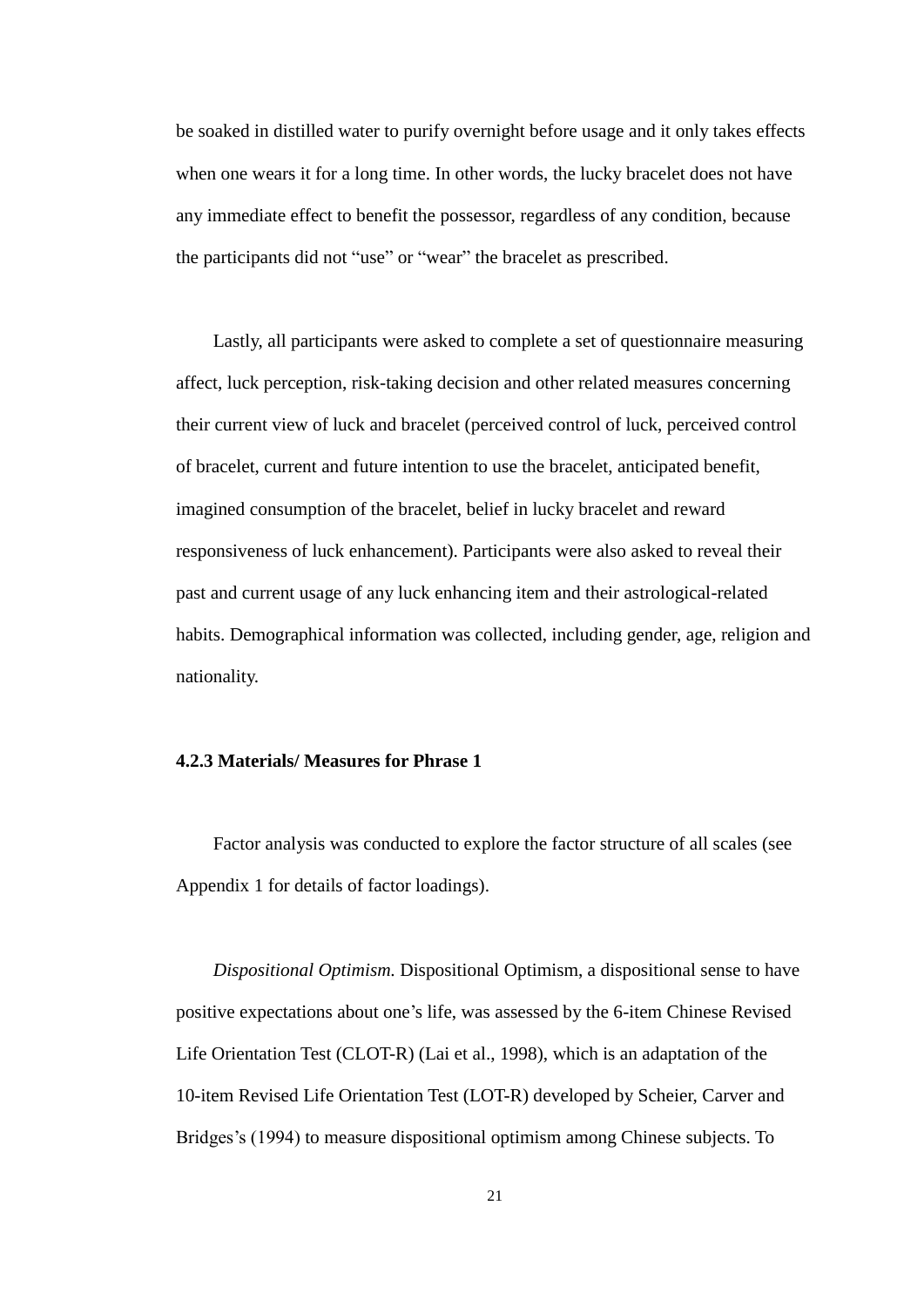reduce the length of the survey, four filler items were excluded. Only six of the ten items were used to derive the dispositional optimism score. Three were positively worded (e.g. "I'm always optimistic about my future.") and three were negatively worded items (e.g. I hardly ever expect things to go my way). Participants were asked to indicate the extent of agreement with each item on a seven-point scale (from 1="strongly disagree" to 7="strongly agree"). The scale showed a good internal consistency ( $\alpha = .78$ ).

*Negotiable fate.* Negotiable fate, the belief that one can negotiate with fate by exercising personal agency even the circumstances and boundaries have determined by fate, was measured by the 4-item Negotiable Fate Measure (Au et al., 2011). All items were translated into Chinese. A sample item is "When fate does not give you the most favorable situations, you need to make the best of the situations you are given". Participants were asked to indicate their extent of agreement on a seven-point scale (from 1="strongly disagree" to 7="strongly agree"). The scale showed an acceptable reliability ( $\alpha = .64$ ).

*Fatalism*. The idea that all things and events are predetermined by fate and are inevitable, beyond the capacity of individual to control. It is a distinct construct with negotiable fate and holds that fate are unalterable. It was measured by the 4-item measure of Fatalism (Chaturvedi et al., 2009). All items were translated into Chinese. A sample item is "Your paths in life are decided by fate, whether you want it to or not". Participants indicated their extent of agreement on a seven-point scale (from 1="strongly disagree" to 7="strongly agree"). The scale demonstrated a good internal consistency ( $\alpha = .72$ ).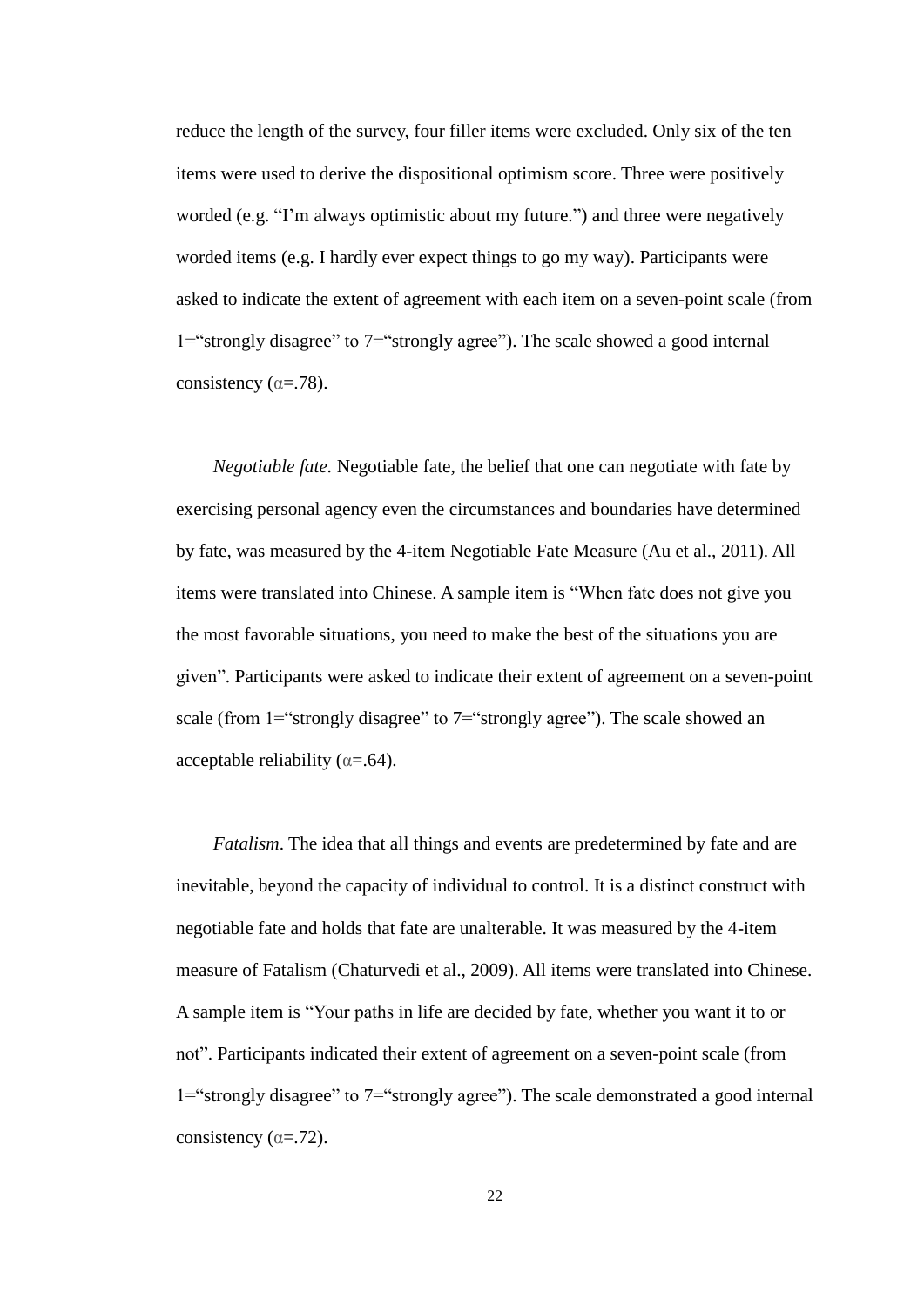*Agency.* The idea that individual are in control over environmental constraints and are able to overcome any influence of fate by exercising agentic actions. This is in direct opposition to the concept of fatalism. It was measured by the 4-item measure of Agency (Au et al., 2011), all the items were translated into Chinese. An example item is "You have the power to change and create your destiny". Participants were asked to indicate how much they agreed on each statement (from 1="strongly disagree" to 7="strongly agree"). The scale showed a good reliability  $(\alpha = .80)$ .

*Desire for control.* Desire for control, the motivation to exercise control over one's life events, was measured by the Desirability of Control (DC) Scale (Burger & Cooper, 1979). Three of the 20 items were excluded as they are inapplicable to the current participants. The remaining 17 items were translated into Chinese based on the Chinese version by Wei (2003) and were further modified. Among 17 items, 12 were positively worded (e.g. "I enjoy having control over my own destiny") and 5 were negatively worded (e.g. "There are many situation in which I would prefer only one choice rather than having to make a decision"). Participants indicated their extent of agreement on each items. (from  $1 =$ "strongly disagree" to  $7 =$ "strongly agree"). Initial factor analysis shows five factors with eigenvalues greater than one were extracted, a second factor analysis was conducted to extract only one factor. This scale demonstrated good reliability ( $\alpha = .77$ ).

*Spirituality.* A search for the sacred, and the tendency of spiritual belief and practices, was assessed by a 20-item scale, which was adapted from four existing

23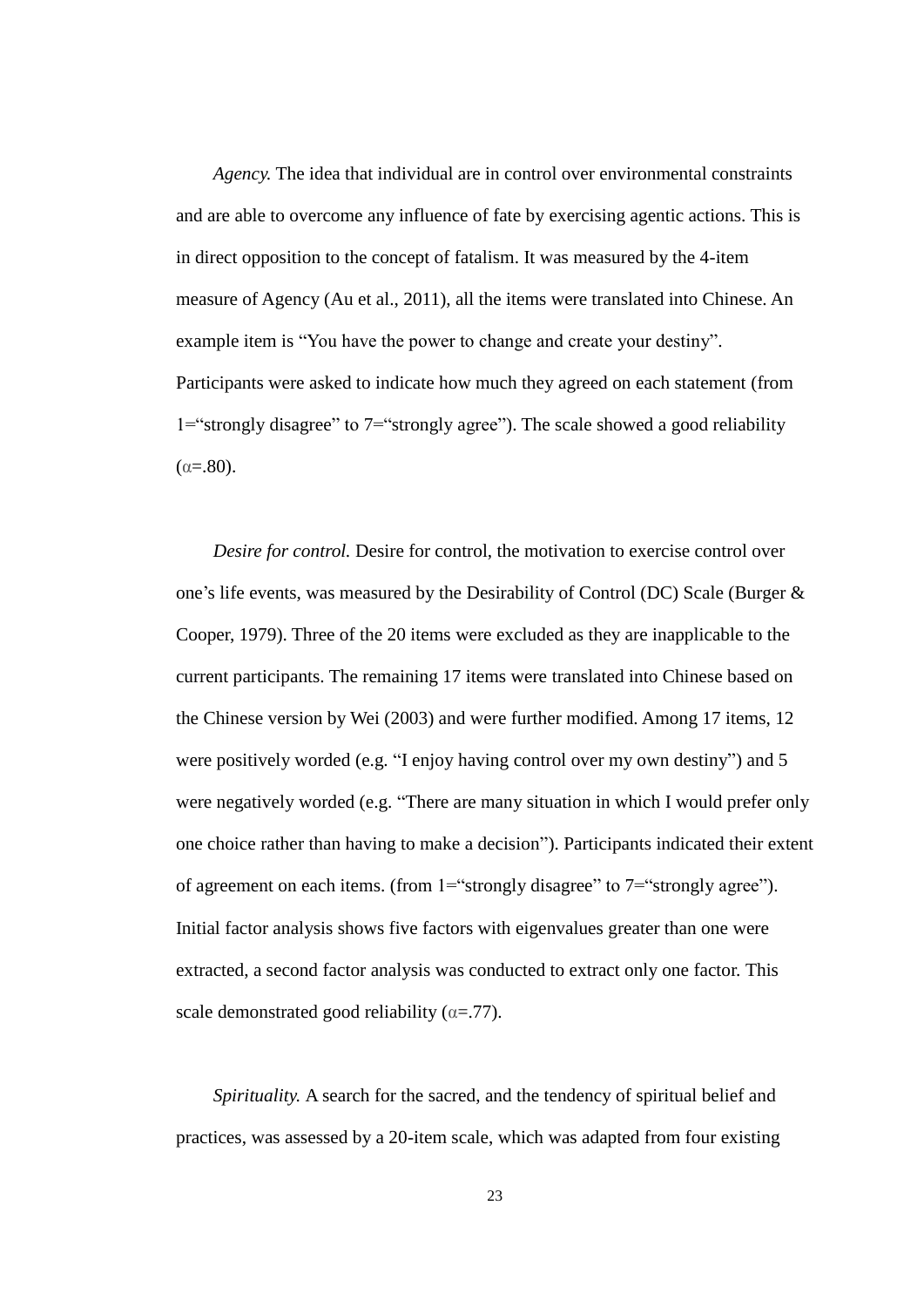scales. Three items were adapted from the Spirituality Questionnaire (SQ) developed by Parsian (2009) (e.g. "My spirituality is integrated into my life"), 7 items were adapted from a scale measuring spirituality developed by Lin (2007) (e.g. "I try to achieve inner peace through mediation"), 4 items were adapted from the Spiritual Connection Questionnaire (SCQ)-14 (Wheeler & Hyland, 2008), in which one item was positively scored ("I feel that I am always protected by an ultimate principle, force or being") and 3 items were reversed scored (e.g. "I feel no spiritual connection to the world around me"). Two additional items were added by the researcher (e.g. "I read books about life philosophy and spirituality"). Participants rated the extent of agreement for each item (from  $1 =$ "strongly disagree" to  $7 =$ "strongly agree"). Another 4 items were adapted from WHOQOL SRPB Group's (2002) WHOQOL Spirituality, Religiousness and Personal Beliefs (SRPB) field-test instrument (e.g. "To what extent does any connection to a spiritual being provide you with comfort / reassurance?"), participants rated on the 4 items to indicate the extent that their spiritual belief have affected the different aspects of their life (from 1="not at all" to 7="an extreme amount"). Initial factor analysis shows four factors with eigenvalues greater than one were extracted, a second factor analysis was conducted to extract only one factor. The scale demonstrated good reliability ( $\alpha = .94$ ).

Suggestibility. A personality trait reflects the tendency to accept suggestions from others, was measured by the 21-item Short Suggestibility Scale developed by Kotov and Watson (2007). The instrument consisted of five suggestibility subscales: consumer suggestibility, persuadability, physiological suggestibility, physiological reactivity and peer conformity. All items were translated into Chinese. Participants were asked to indicate the extent to which each statement apply to them on a 5-point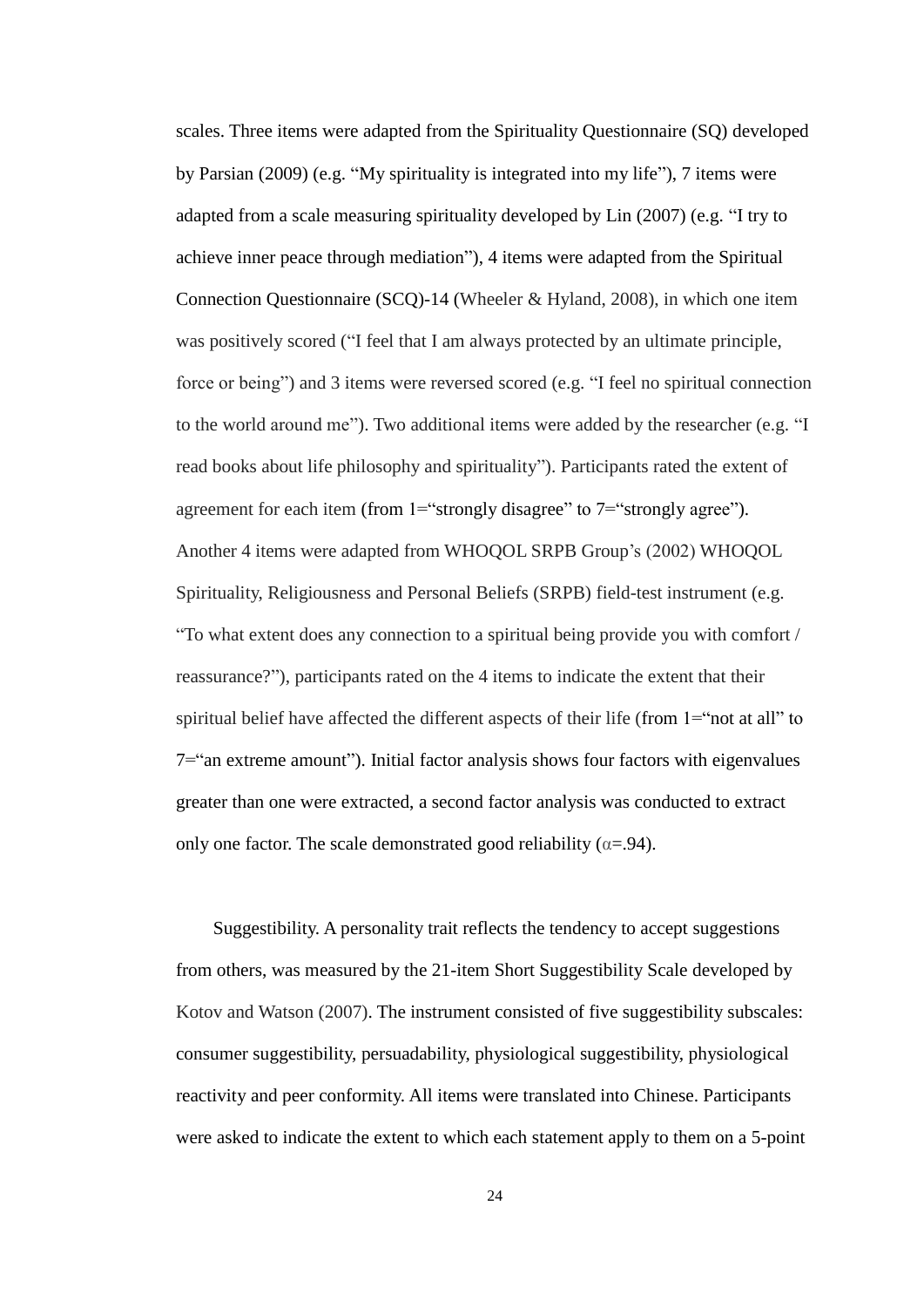Likert scale.  $1 =$ "not at all or very slightly" to  $5 =$ "a lot". A sample item of consumer suggestibility is "I can be influenced by a good commercial" ( $\alpha$ =.76). An example item of persuadability is "I frequently change my opinion after talking with others"  $(\alpha = .77)$ . An example item of physiological suggestibility is "If I am told I don't look well, I start feeling ill" ( $\alpha = 79$ ). An example item of physiological reactivity is "Thinking about something scary can make my heart pound" ( $\alpha$ =.57). A sample item of peer conformity is "It is important for me to fit in" ( $\alpha$ =.68). Initial factor analysis shows five factors with eigenvalues greater than one were extracted and a second factor analysis was conducted to extract only one factor. The overall scale showed good internal consistency ( $\alpha = .92$ ).

*Demographical variables.* Demographical information was collected, including gender, date of birth and astrological sign. The astrological sign served as an manipulation variable in the experiment in Phrase II.

## **Materials/ Measures for Phrase 2**

Factor analysis was conducted to explore the factor structure of all scales (see Appendix 1 for details of factor loadings).

*Current motivation of luck enhancement.* The immediate motivation of enhancing luck was assessed by a 6-item scale. Participants were asked to indicate their extent of agreement on each item (from  $1 =$ "strongly disagree" to  $7 =$ "strongly agree"). An example item is "I want to be lucky." The scale shows good reliability  $(\alpha = .86)$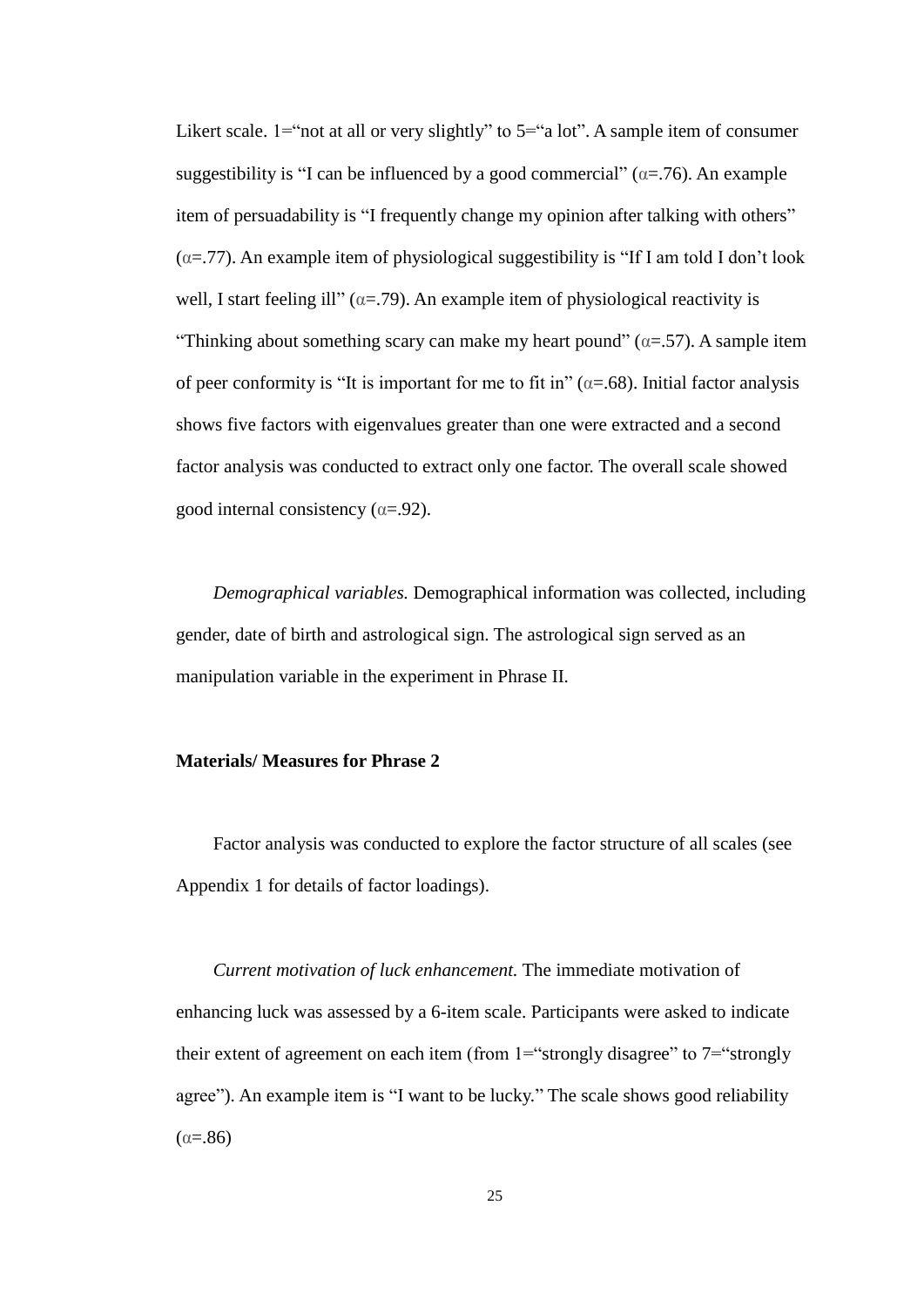*Affect.* Affect, individual's current state of emotion, was measured by the 20-item Positive and Negative Affect Schedule (PANAS) (Watson, Clark & Tellegen, 1988). Ten items measured positive affect and 10 measured negative affect. Participants were asked to indicate the extent to which they felt this way right now on a 5-point scale (from  $1 =$ "not at all" to  $5 =$ "extremely"). Both the positive affect scale ( $\alpha$ =.83) and negative affect scale ( $\alpha$ =.89) show good internal consistency. Initial factor analysis shows five factors with eigenvalues greater than one were extracted, a second factor analysis was conducted to extract only two factors.

*Risk-taking decision task.* The tendency of taking risky decisions was assessed by a set of scenarios that involved real-life dilemma. This risk-taking decision task comprises of 7 scenarios, which were modified based on the Risk Scenarios Questionnaire (RSQ) (Rohrmann, 2003). Real-life scenarios were presented, each involve a risk-taking option and a risk-adverse option, participants were asked to rate the extent to which they would choose the risk-taking option on a 10-point scale (from 1="definitely not" to 10="for sure"). A sample item is "*Imagine that you will be travelling overseas for several months, taking various equipment with you - a smartphone, video cameras, your lap-top. Because of the risk of theft, you are advised to take comprehensive travel insurance. However, the premium is very expensive for insurance longer than the standard duration of a month. It's possible that you might be lucky and not getting burgled, in which case the insurance costs would be wasted. In such a situation, how likely is it that you would decide to travel without insurance?"*

26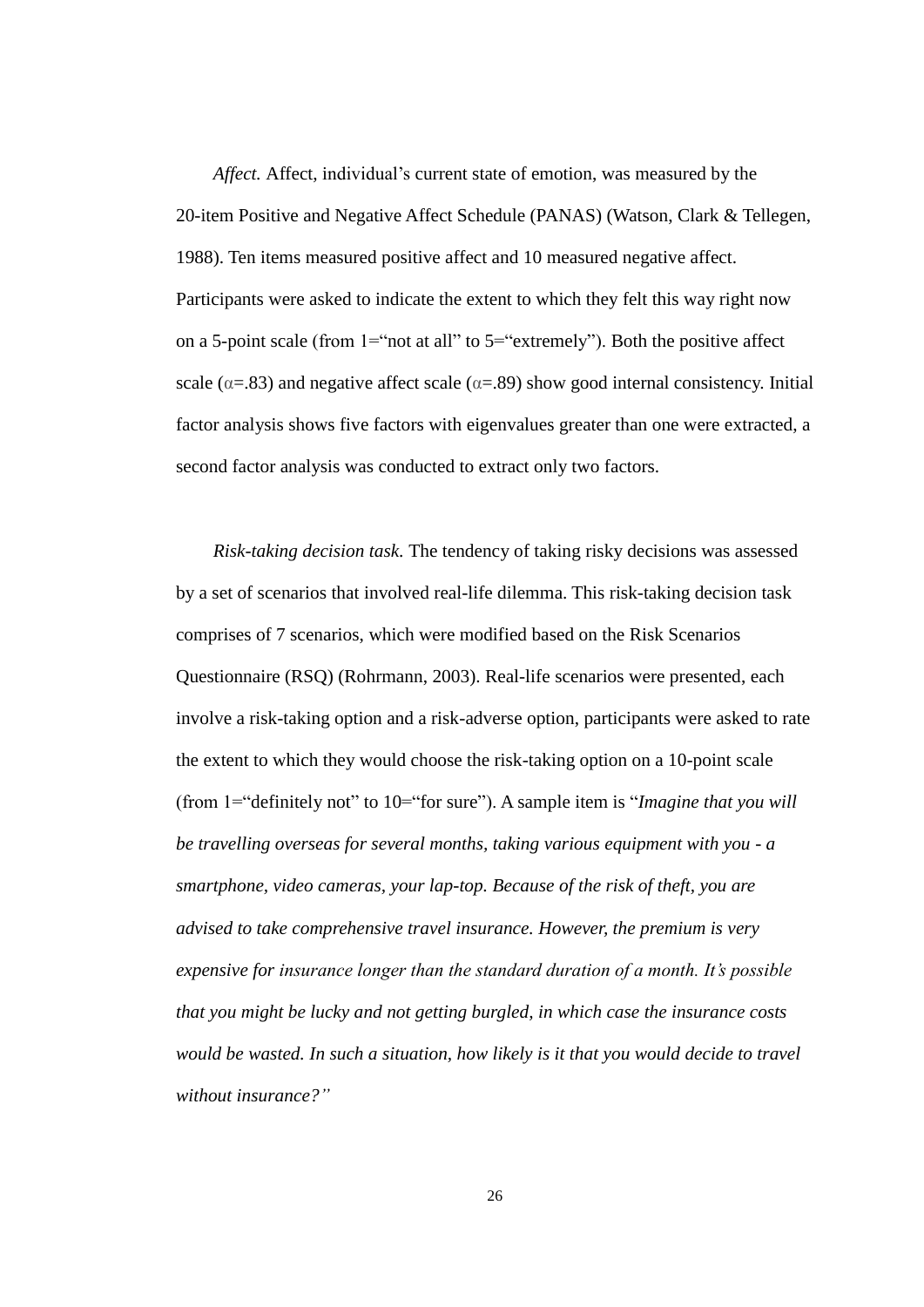*Luck precebo illusion.* Luck precebo illusion was measured by a 8-item scale, 6 were positively worded (e.g. "Luck works in my favor.") and 2 were negatively worded (e.g. "I will encounter unlucky event.") Participants were asked to indicate the extent of agreement with each item on a 7-point scale (from 1="strongly disagree" to 7="strongly agree"). Initial factor analysis shows two factors with eigenvalues greater than one were extracted, a second factor analysis was conducted to extract only one factor. The scale demonstrated good reliability ( $\alpha = .76$ ).

*Perceived control of luck/empowerment* Perceived control of luck/empowerment was measured by a 11-iem scales, 7 were positively worded (e.g. "I have the ability to enhance my luck") and 4 were negatively scored (e.g. "I don't know how to improve my luck.") Participants indicated the extent of agreement with the items on a 7-point scale (from  $1 =$ "strongly disagree" to  $7 =$ "strongly agree"). Initial factor analysis shows three factors with eigenvalues greater than one were extracted, a second factor analysis was conducted to extract only one factor. The scale shows good reliability ( $\alpha = 0.85$ ).

*Perceived control of bracelet.* Perceived control of bracelet was measured by a 6-item scale, 4 were positively scored (e.g. "I can use this bracelet anytime if I want.") and 2 were negatively scored (e.g. "The instructions of using this bracelet is difficult for me.") Participants indicated the extent of agreement with each item (from 1="strongly disagree" to 7="strongly agree"). Initial factor analysis shows two factors with eigenvalues greater than one were extracted, a second factor analysis was conducted to extract only one factor. The scale shows good internal consistency  $(\alpha = .72)$ .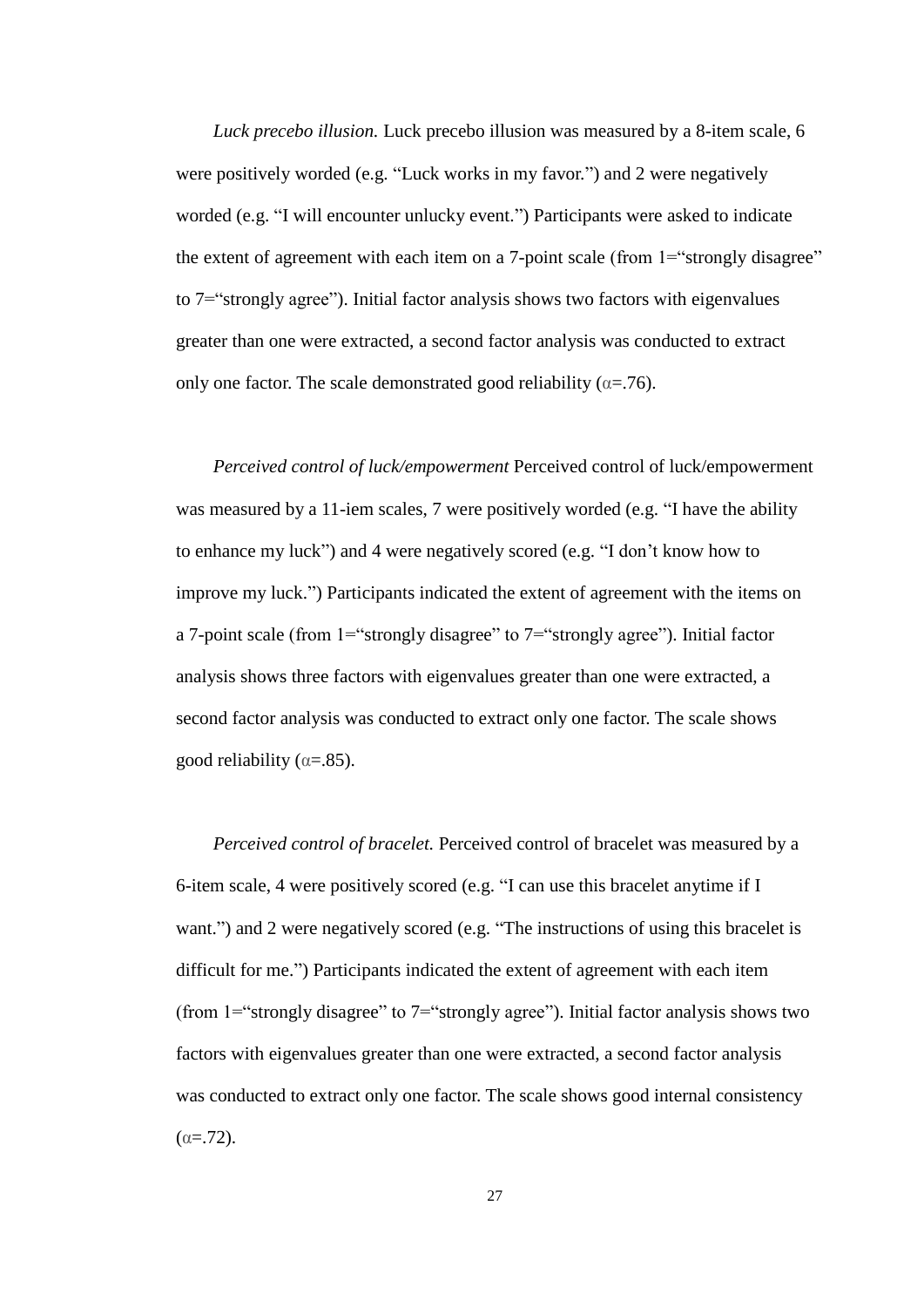*Intention to use the bracelet.* Intention to use the bracelet was assessed by a 3-item scale, including current and future intention. An example item of current intention is "I want to use the bracelet immediately." And future intention is "In the future, I will use the bracelet." Participants indicated the extent of agreement on each items (from 1="strongly disagree" to 7="strongly agree"). The scale has good internal consistency ( $\alpha = .87$ ).

*Anticipated benefit.* Anticipated benefit of using the bracelet was measured by a 6-item scale. A sample item is "I believe wearing this bracelet can enhance my luck effectively." Participants were asked to indicate the extent of agreement on each item (from 1="strongly disagree" to 7="strongly agree"). The scale demonstrated good reliability ( $\alpha = .93$ ).

*Imagined consumption.* Imagined consumption of the bracelet was measured by a 3-item scale, 2 were positively scored (e.g. "I can imagine how and when I will use this bracelet.") and 1 was negatively scored ("It is difficult for me to imagine myself using this bracelet.") Participants indicated the extent of agreement with each item (from 1="strongly disagree" to 7="strongly agree"). The scale shows good internal consistency ( $\alpha = .72$ ).

*Reward responsiveness*. The responsiveness to the benefit of bracelet was assessed by 2 items (e.g. I feel excited when I know I am able to enhance my luck.) Participants indicated the extent of agreement with each item on a 7-point scale (from  $1 =$ "strongly disagree" to  $7 =$ "strongly agree").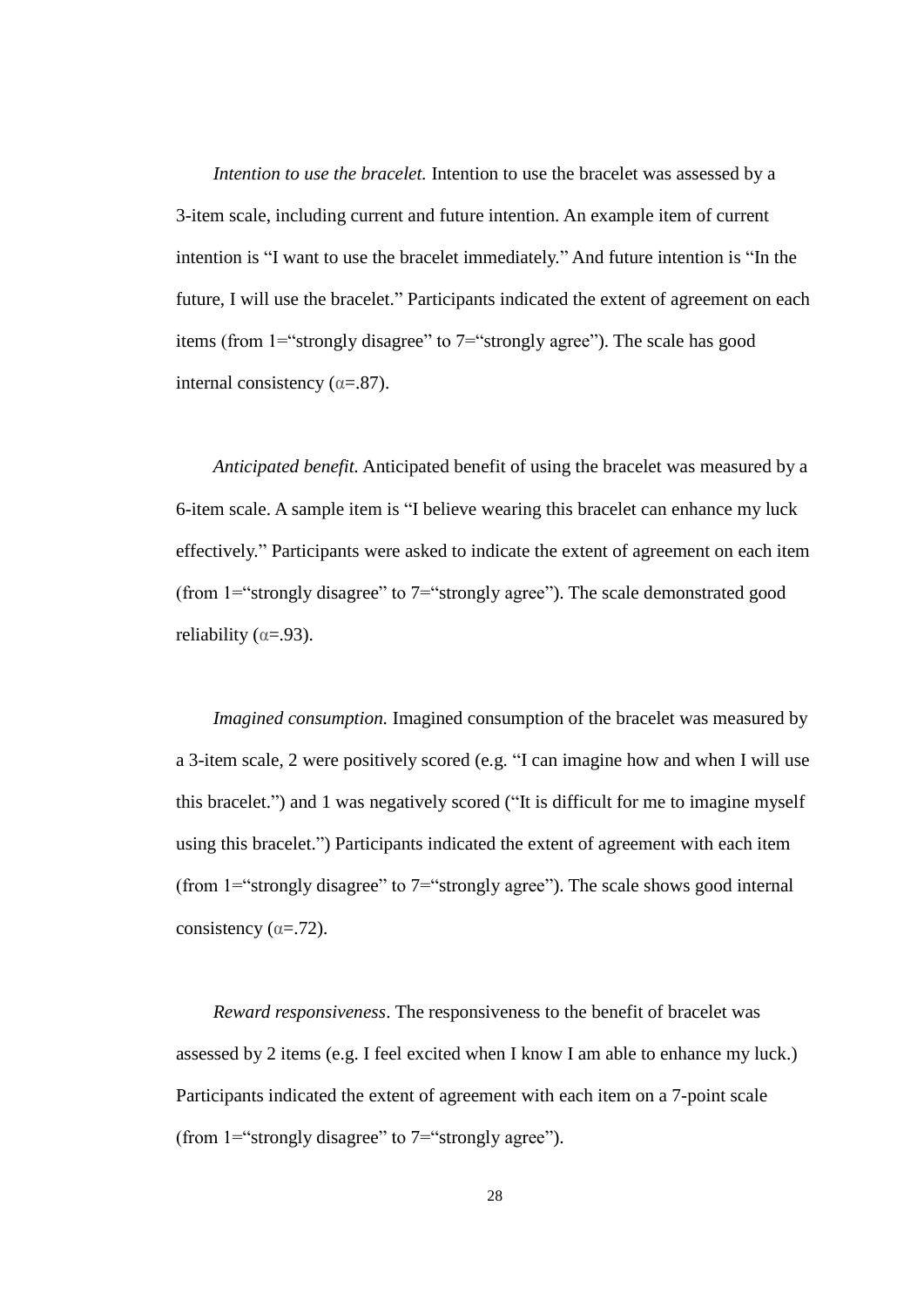*Belief in lucky bracelet.* Individual's belief in lucky bracelet was measured by one item ("To what extent you believe lucky bracelet can enhance your luck?") Participants were asked to indicate their extent of belief on a 7-point scale (from 1="strongly disbelieve" to 7="strongly believe").

## **4.2.4 Data Analysis**

Various statistical tests were conducted for data analysis. For all scales, their reliabilities were assessed by Cronbach's alpha, which is a coefficient measuring the internal consistency of scales. This is to examine whether all items in a scale are measuring the same construct.

Exploratory factor analysis (EFA) was conducted to explore the factor structure of all scales (see Appendix 1 for details of the factor loadings). Under the Kaiser's rule (Kaiser, 1960), it suggests to retain those factors with eigenvalues higher than 1. Initial analysis was done to extract factors with eigenvalues greater than one. For certain scales, analysis were rerun to extract only one factor for all items to see how they could be explained under a single factor.

One-way analysis of variance (ANOVA) was conducted to investigate the difference in luck precebo illusion among different groups. With a 95% of confidence level, p-value that is less than .05 indicate a statistically significant result. Post-hoc tests (Bonferroni test) were used to further examine the pattern of differences among different conditions.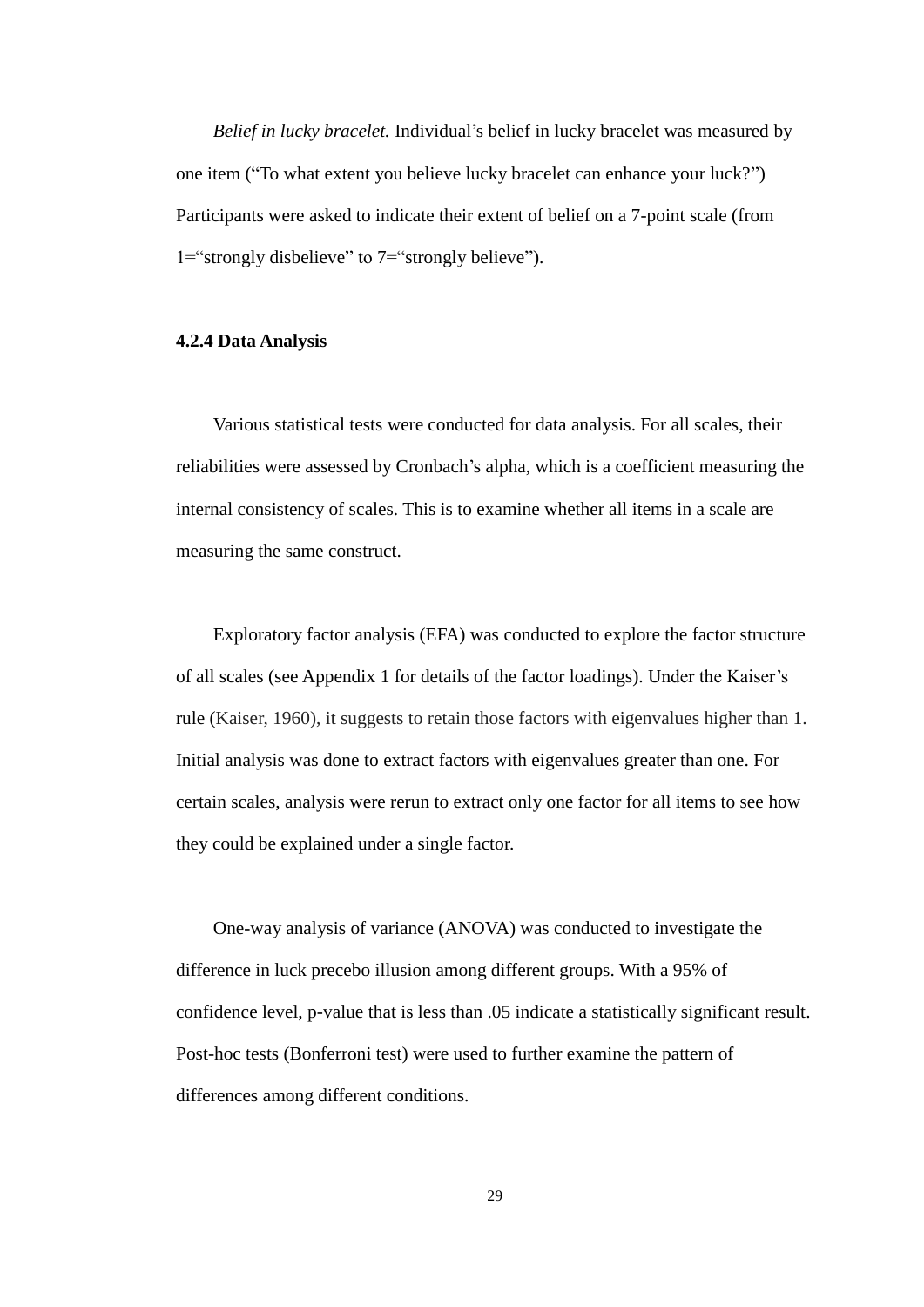Analysis of Covariance (ANCOVA) was used to examine if there was still significant difference in luck precebo illusion among three groups while controlling for the effects of covariance such as dispositional traits and luck-relevant variables. P-value that is less than .05 indicates significant results with a 95% confidence level.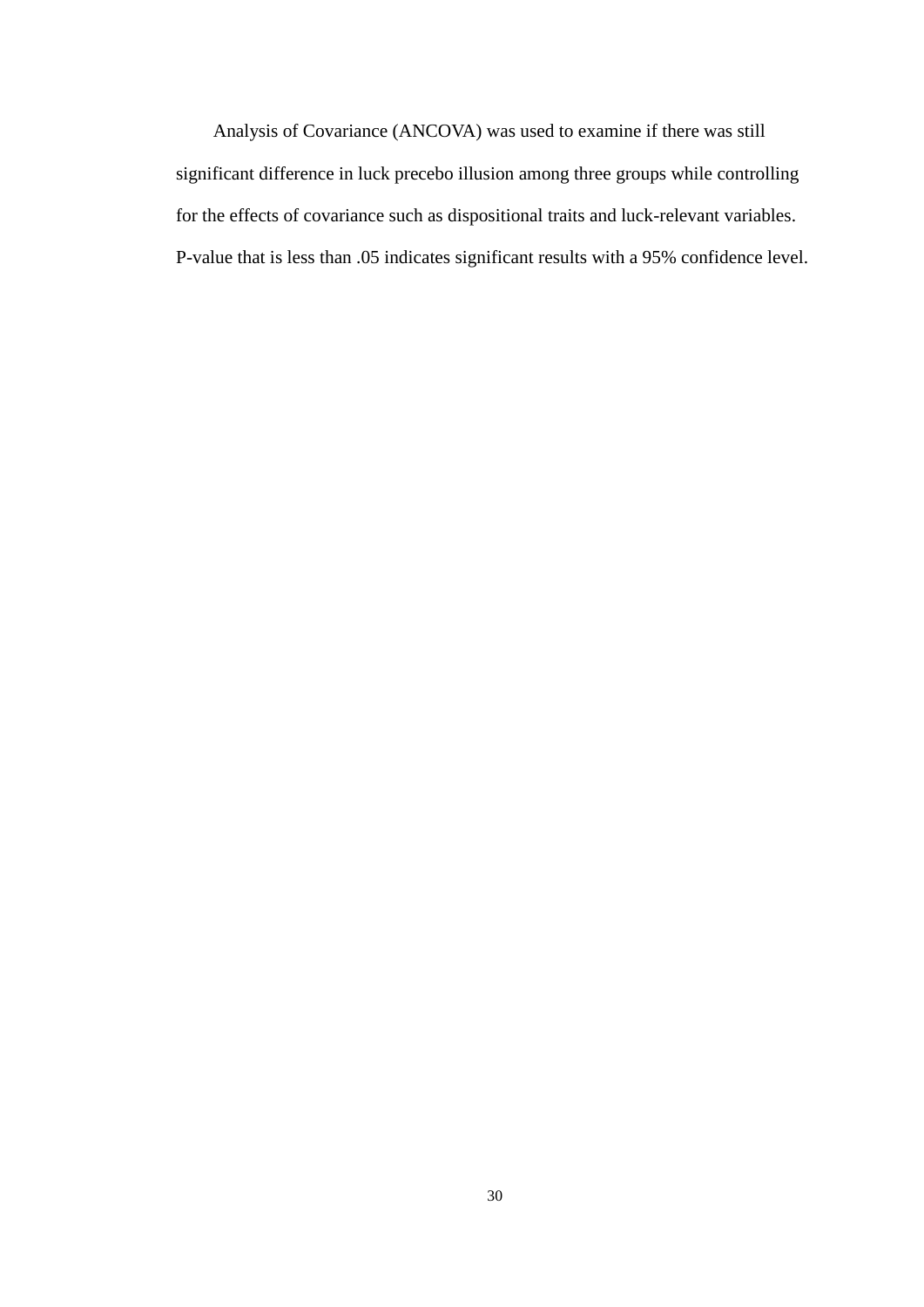#### **Chapter 5 Results**

## **5.1 Manipulation of participants' luck enhancing motivation**

As a manipulation of the experiment, participants' current motivation of luck enhancement was measured. A one-way analysis of variance (ANOVA) was conducted to test the differences of mean score among three conditions. There was no significant difference of current motivation of luck enhancement at the *p* < .05 level for three conditions,  $F(2, 72) = 2.57$ ,  $p = .083$ . The mean score ( $M = 4.82$ , SD = .96) of all participants was above 4, indicated that the manipulation of communication task was success, all participants in the three conditions were motivated to acquire luck.

## **5.2 Luck precebo illusion**

A one-way between subjects ANOVA was conducted to test if there is any difference in luck precebo illusion among participants in Possession-Matched  $(P_m)$ , Possession-Mismatched ( $P_{mm}$ ) and Non-possession (NP) conditions. There was a significant difference of luck precebo illusion at the  $p < .05$  level for the three conditions,  $F(2, 72) = 5.20$ ,  $p = .008$ . Post hoc comparisons using the Bonferroni test indicated that the mean score of the  $P_m$  condition ( $M = 4.51$ ,  $SD = .68$ ) was significantly higher than that in the NP condition ( $M = 4.0$ ,  $SD = .75$ ), t (49) = 2.56, p  $= .013$ , and also that in the P<sub>mm</sub> condition (*M* = 3.95, *SD* = .63), *t* (48) = 3.02, *p*  $= .004$  (see Figure 1).

To illustrate, in the  $P_m$  condition, participants possess a lucky bracelet that purportedly matched with their own zodiac sign showed a stronger luck precebo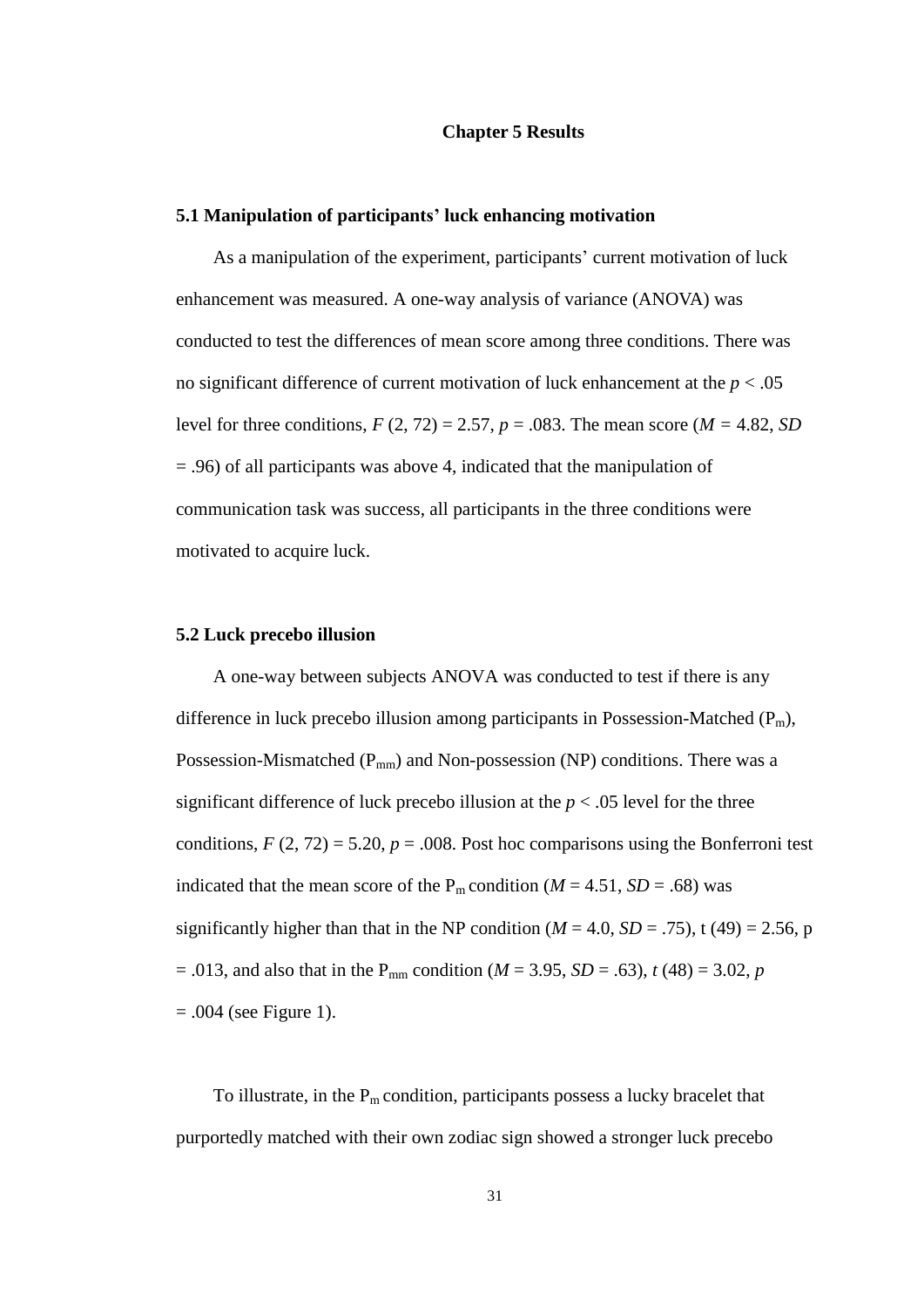illusion, compared to  $P_{mm}$  (participants possessing a bracelet mismatched with their own sign) and NP condition (participants did not possess any bracelet).



Figure 1. The mean luck precebo illusion rating in the three conditions

## **5.3 Risk-taking decisions**

A one-way ANOVA was conducted to test if there is any difference of risk –taking decisions among participants in Possession-Matched  $(P_m)$ , Possession-Mismatched ( $P_{mm}$ ) and Non-possession (NP) conditions. Nonetheless, the result did not show significant difference of risk-taking decisions at the *p* < .05 level for the three conditions ( $F(2, 72) = .23$ , *ns*). It would be addressed in the discussion part.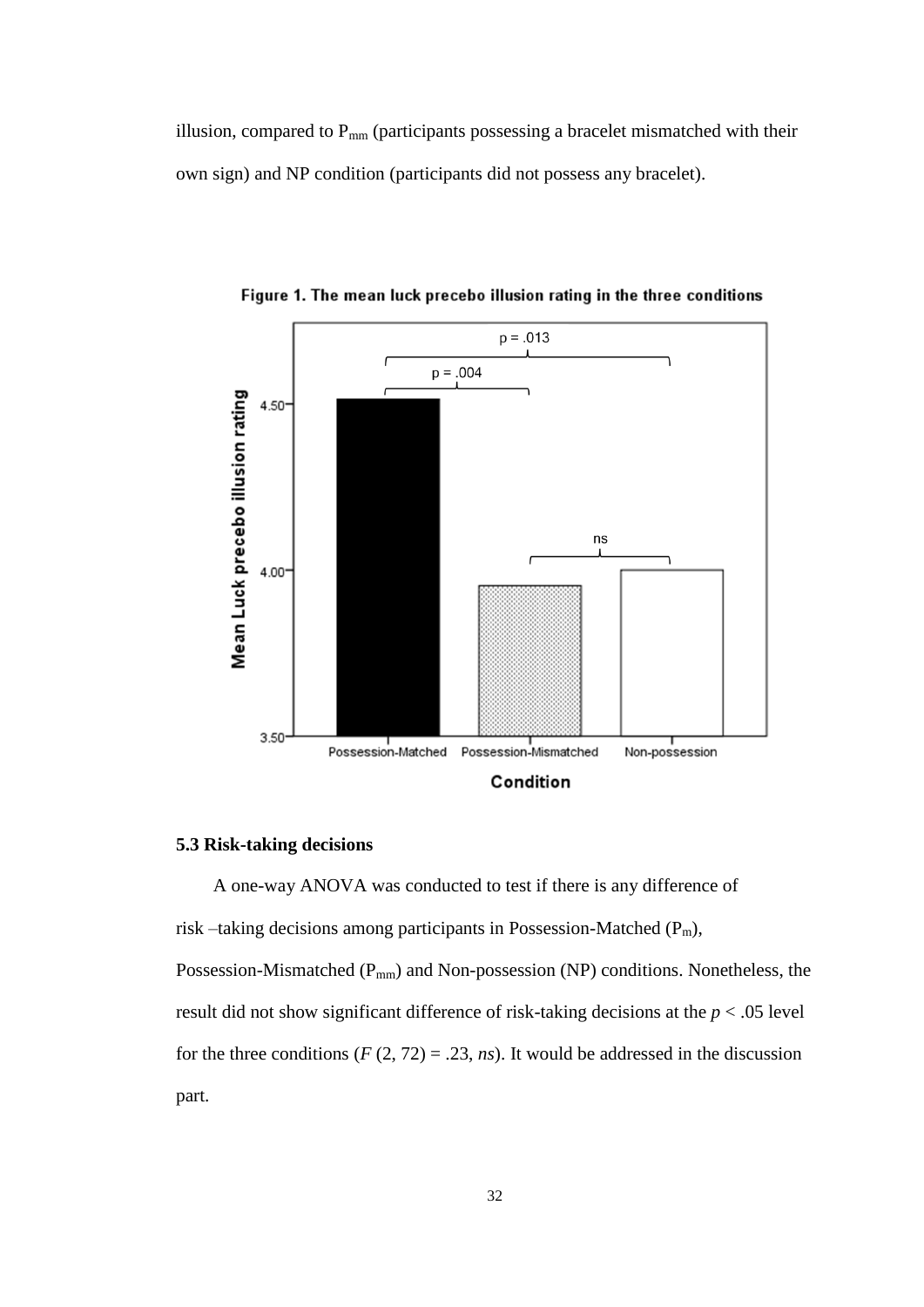## **5.4 Effects of dispositional traits**

To explore the underlying dispositional factors driven the luck precebo illusion, a Pearson product-moment correlation coefficient was computed to assess the relationship between the luck precebo illusion and the various dispositional variables (see Table 1). Luck precebo illusion was found to be positively correlated with a range of dispositional variables, including optimism,  $r(75) = 0.48$ ,  $p < 0.001$ , negotiable fate,  $r(75) = 0.42$ ,  $p < 0.001$ , agency,  $r(75) = 0.37$ ,  $p = 0.001$ , spirituality,  $r(75) = 0.36$ ,  $p = 0.001$ , persuadability,  $r(75) = 0.27$ ,  $p = 0.019$ , and peer conformity,  $r(75) = 0.23$ ,  $p = 0.05$ . This implies that participants who are more optimistic, believe in negotiable fate and agency, and who are more spiritual, easy to be persuaded and affected by peer conformity were more susceptible to the luck precebo illusion when they possess a luck bracelet.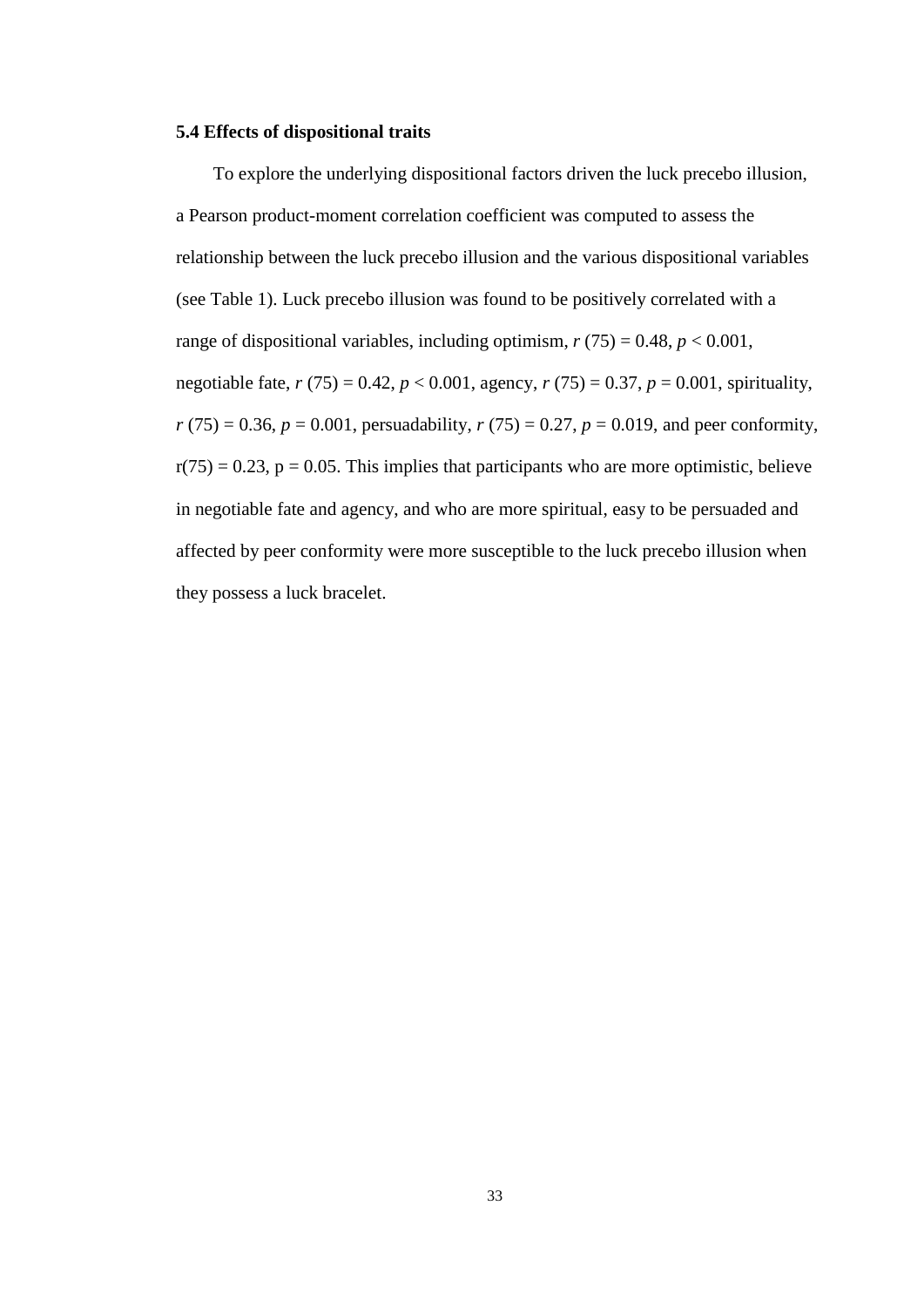| anı<br>۱e |  |
|-----------|--|
|           |  |

| Correlation matrix: Luck precebo illusion and Dispositional traits $(N=75)$ |
|-----------------------------------------------------------------------------|
|-----------------------------------------------------------------------------|

|     | Variables                         |          | $\overline{2}$ | 3       | 4         | 5       | 6        | $\overline{7}$ | 8        | 9        | 10       | 11       | 12     | 13    |
|-----|-----------------------------------|----------|----------------|---------|-----------|---------|----------|----------------|----------|----------|----------|----------|--------|-------|
| 1.  | Luck precebo illusion             | (.76)    |                |         |           |         |          |                |          |          |          |          |        |       |
| 2.  | <b>Dispositional Optimism</b>     | .476**   | (.78)          |         |           |         |          |                |          |          |          |          |        |       |
| 3.  | Negotiable fate                   | $.421**$ | .159           | (.64)   |           |         |          |                |          |          |          |          |        |       |
| 4.  | Fatalism                          | $-.022$  | $-.281*$       | .029    | (.72)     |         |          |                |          |          |          |          |        |       |
| 5.  | Agency                            | .373**   | .488**         | .356**  | $-.310**$ | (.80)   |          |                |          |          |          |          |        |       |
| 6.  | Desire for control                | .090     | .169           | .011    | $-.210$   | .165    | (.77)    |                |          |          |          |          |        |       |
| 7.  | Spirituality                      | $.363**$ | .179           | .137    | $-.028$   | .046    | $-.020$  | (.94)          |          |          |          |          |        |       |
| 8.  | Suggestibility                    | .207     | .162           | .063    | $.235*$   | .160    | $-.251*$ | $.304**$       | (.92)    |          |          |          |        |       |
| 9.  | Consumer Suggestibility (CS)      | .114     | .040           | .066    | $.286*$   | .105    | $-.135$  | .202           | .883**   | (.76)    |          |          |        |       |
| 10. | Persuadability (PER)              | $.271*$  | .197           | .211    | $.248*$   | .175    | $-.258*$ | .338**         | .875**   | $.711**$ | (.77)    |          |        |       |
| 11. | Physiological Suggestibility (PS) | .193     | .149           | .041    | .195      | .090    | $-.267*$ | $.332**$       | $.872**$ | $.701**$ | $.702**$ | (.79)    |        |       |
| 12. | Physiological Reactivity (PHR)    | .068     | .022           | $-.079$ | .098      | .076    | $-.185$  | .187           | $.710**$ | $.522**$ | .538**   | .537**   | (.57)  |       |
| 13. | Peer Conformity (PC)              | $.227*$  | $.287*$        | .010    | .133      | $.242*$ | $-.217$  | .208           | .854**   | .724**   | .738**   | $.659**$ | .481** | (.68) |

*Note*: \*  $p < .05$  (2-tailed). \*\*  $p < .01$  (2-tailed).

Cronbach's alpha reliabilities are in parentheses along the diagonal.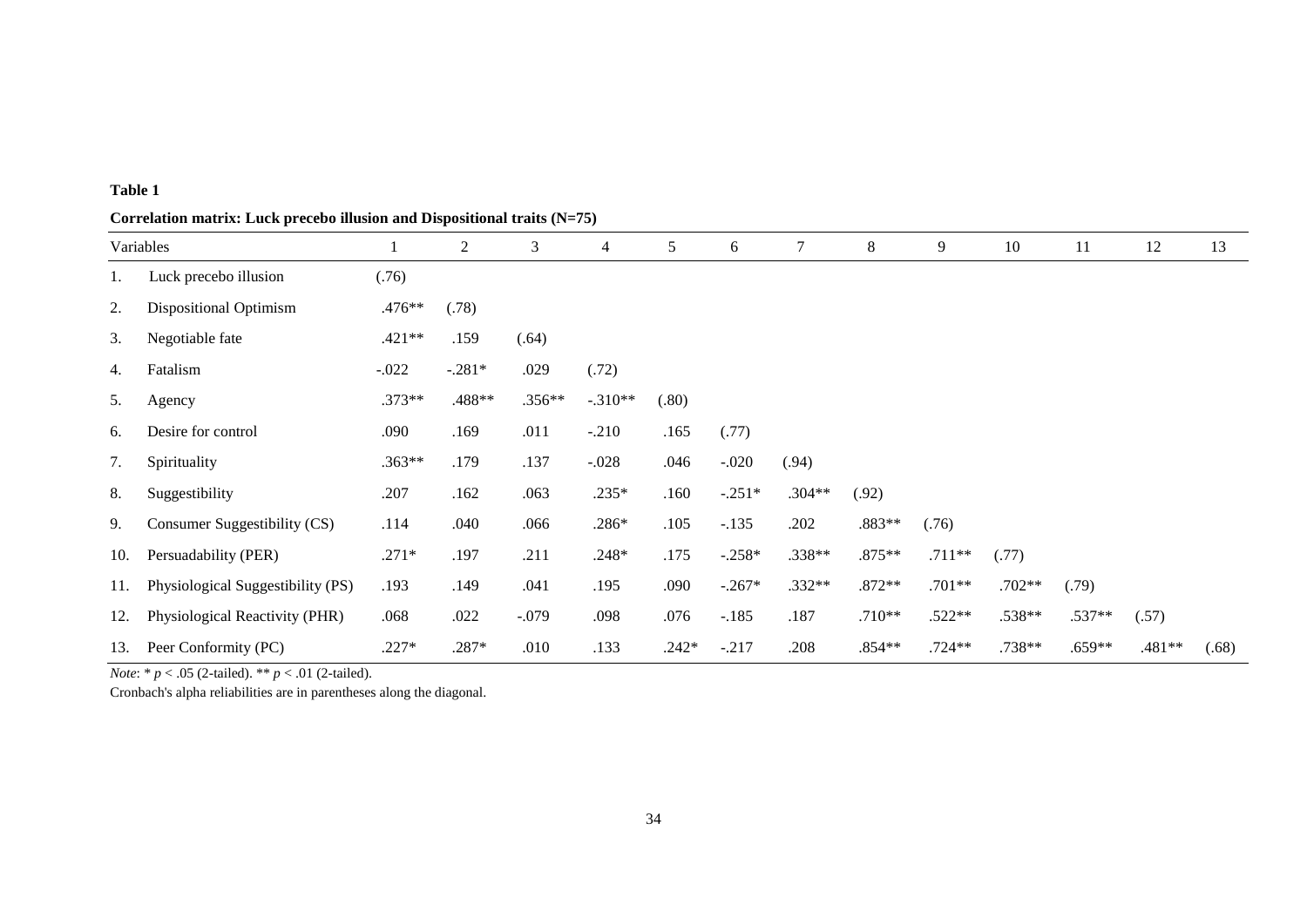## **Table 2**

## **Correlation matrix: Luck precebo illusion and luck-relevant variables (N=75)**

| Variables |                                       |         | 2        | 3        | 4        | 5                        | 6        |        | 8     |
|-----------|---------------------------------------|---------|----------|----------|----------|--------------------------|----------|--------|-------|
| 1.        | Luck precebo illusion                 | (.76)   |          |          |          |                          |          |        |       |
| 2.        | Perceived control of luck/empowerment | .219    | (.85)    |          |          |                          |          |        |       |
| 3.        | Perceived control of bracelet         | .022    | $-.065$  | (.72)    |          |                          |          |        |       |
| 4.        | Current intention to use the bracelet | $.228*$ | $.256*$  | .189     | (.87)    |                          |          |        |       |
| 5.        | Future intention to use the bracelet  | .177    | .147     | $.365**$ | $.686**$ | $\overline{\phantom{a}}$ |          |        |       |
| 6.        | Anticipated benefit                   | $.234*$ | $.342**$ | .227     | $.812**$ | $.685**$                 | (.93)    |        |       |
|           | Imagined consumption                  | .200    | .129     | .599**   | .491**   | $.505**$                 | $.612**$ | (.72)  |       |
| 8.        | Reward responsiveness                 | .157    | $.269*$  | $.273*$  | .458**   | $.288*$                  | $.527**$ | .509** | (.38) |

*Note*: \* *p* < .05 (2-tailed). \*\* *p* < .01 (2-tailed).

Cronbach's alpha reliabilities are in parentheses along the diagonal.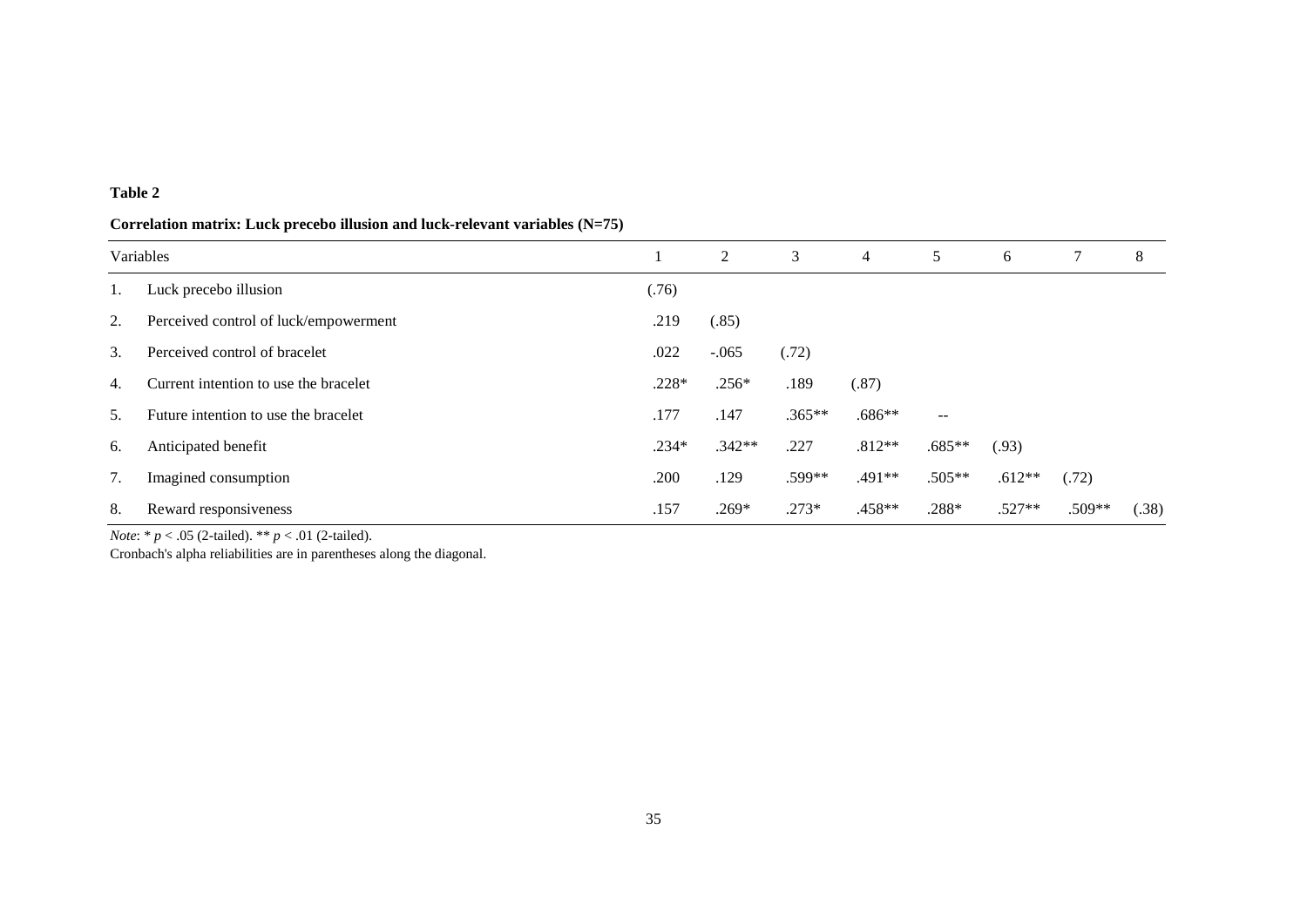#### **5.5 Current view of the lucky bracelet**

It is important to explore how individual's current state would affect luck precebo illusion, a Pearson correlation coefficient was conducted to assess the relationship between luck precebo illusion and the current perception concerning luck and bracelet (see Table 2). Luck precebo illusion was found to be positively correlated with current intention to use the bracelet,  $r(75) = 0.23$ ,  $p = 0.05$  and anticipated benefit,  $r(75) = 0.24$ ,  $p = 0.043$ .

A one-way analysis of covariance (ANCOVA) was conducted for further analysis, result indicated that once the effects of current intention to use the bracelet and anticipated benefit were taken into account as covariates, the relationship between conditions and luck precebo illusion is no longer significant,  $F(2, 70) =$ 2.98,  $p = 0.057$ . It implies that current intention to use the bracelet and anticipated benefit are potential moderators of the effect.

## **5.6 Beliefs in lucky bracelets**

Participants' beliefs in the capability of lucky bracelets to enhance luck were measuredat the end of the experiment. A one-way ANOVA was conducted to test if there is any difference among participants in the three conditions. At the  $p < .05$  level, there was a significant difference,  $F(2, 72) = 3.73$ ,  $p = .029$ . Post hoc comparisons using the Bonferroni test indicated that only the mean scores of the  $P_m$  condition ( $M$  $= 3.62$ , *SD* = 1.53) and P<sub>mm</sub> condition (*M* = 2.5, *SD* = 1.38) were statistically different among the 3 pairs, t (48) = 2.70, p = .010. No significant difference were found between the P<sub>m</sub> condition and NP condition ( $M = 3.4$ ,  $SD = 1.63$ ).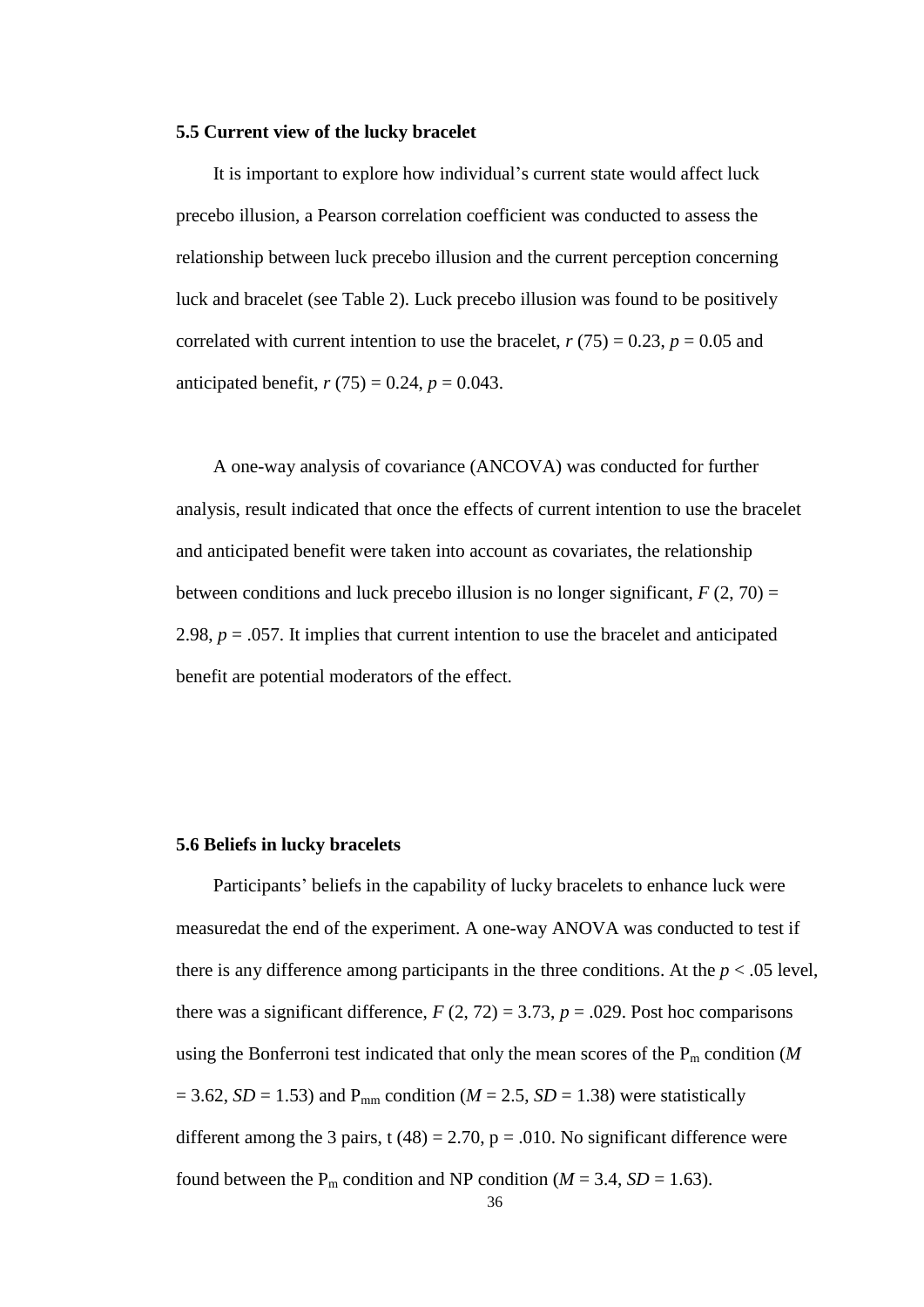## **5.7 Summary**

Taken together, these results suggest that luck precebo illusion only occur when participants possess a luck bracelet that is relevant to their horoscope.

And for those who are more optimistic, believe in negotiable fate and agency, and who are more spiritual, easily be persuaded and conform to their peers were more susceptible to the luck precebo illusion. Regarding the luck-relevant variables, results show that the current intention to use the bracelet and the anticipated benefit were potential moderator of the effects on luck precebo illusion.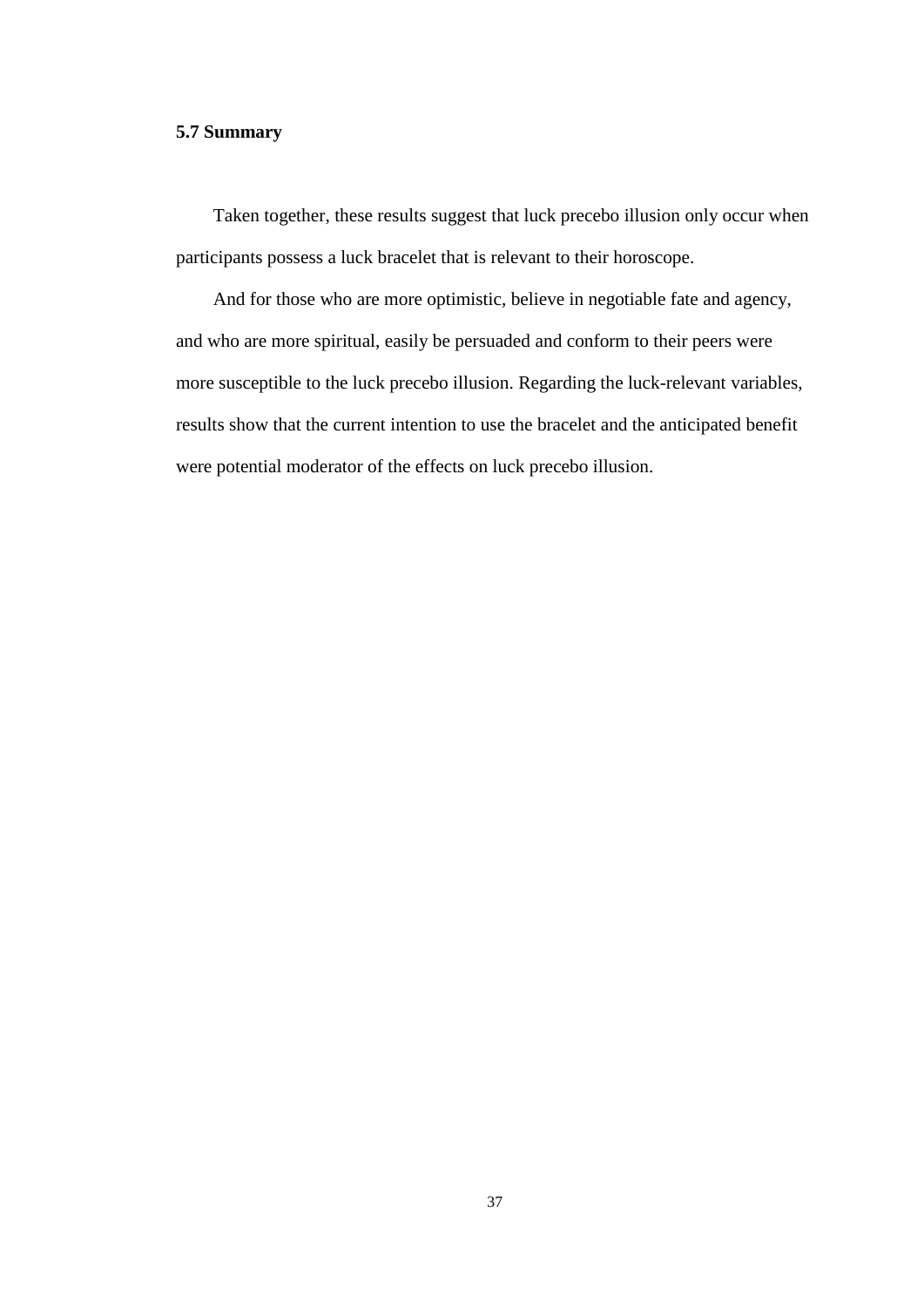## **Chapter 6: Discussion and Conclusion**

This chapter discusses the results of the study to examine the superstitious precebo illusion. Theoretical and practical implication, limitation and direction for future research are also discussed.

#### **6.1 Discussion of findings and Theoretical implications**

The purpose of the present study is to demonstrate the existence of superstitious precebo illusion and to explore the underlying factors that possibly driven this effect.

In the present study, the results (1) shows the existence of superstitious precebo illusion, (2) identify the dispositional traits and (3) one's current view of ritual that possibly driven this effect.

### *Existence of Superstitious precebo illusion*

Hypotheses 1 concerns the existence of superstitious precebo illusion and its effects. Hypothesis 1a stated that Possession-Matched Group (Pm) will report higher luck precebo illusion rating. Figure 1 depicts the mean luck precebo illusion ratings of three conditions and shows that only participants in the Pm group did report a higher luck precebo illusion rating. This indicates that participants felt luckier after possessing the lucky bracelet, but before any usage. Hypothesis 1a is hence supported.

Hypothesis 1b stated that Pm group will report higher tendency of risk-taking decision. Nonetheless, results did not show any significant difference on participants' risk-taking tendency among three groups. It fact, it is possibly because the risk-taking scenario measures used in the present study was not specifically designed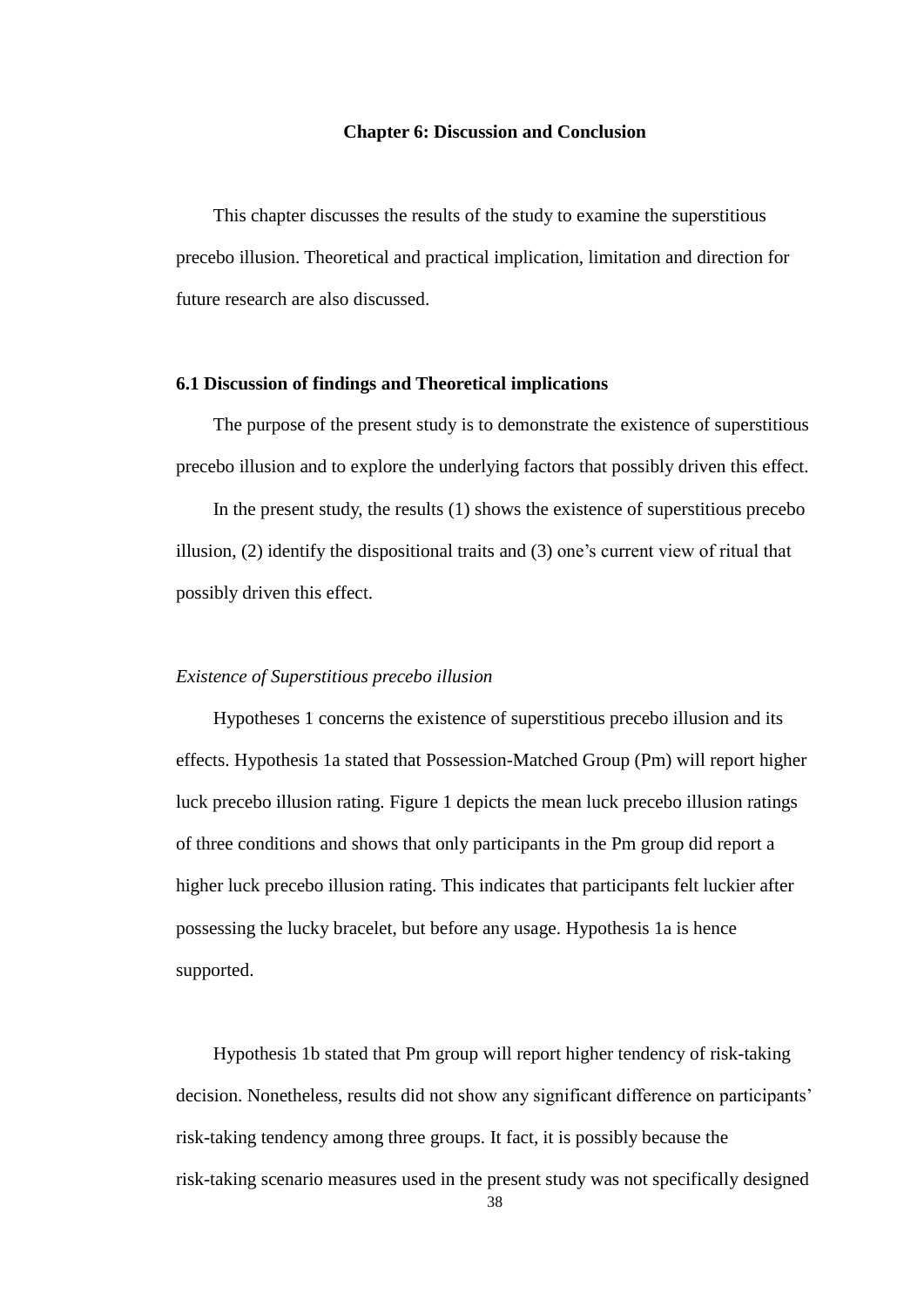to evaluate luck-related effects. The presented risk scenario questions mainly examined participants' risk-taking decisions in real-life scenarios, for example, how likely one would bet on horse racing game when facing financial difficulties, but these scenarios are not pure game of chance, one's decision would not only depend on the perceived personal luck, but also the contextual factors, such as one's skill, knowledge and circumstances.

Pure game of chance represents the condition which the outcome is fully determined by chance and people may engage in magical thinking when making decisions. For instance, the roll of dice, the fall of a roulette ball are pure game of chance in which the outcome are out of human control. Wohl & Enzle (2003) suggested that people might convert the pure game of chance into one that the outcomes are controllable through unconventional magical intervention. It has been demonstrated that people's self perception of luck were heightened when they make choices on pure game of chance, which in turn, promote an illusion of control on the games. Thus, approaches of the present study should direct towards pure game of chance in order to examine the behavioral effect of luck precebo illusion rather than risk-taking scenarios that the outcomes are not fully by chance. As such, Hypothesis 1b cannot be supported.

## *Quality Transference Mechanism*

Hypothesis 2 concerns the role of Quality Transference mechanism on creating the luck precebo illusion. It is supposed that possessing a lucky bracelet that their instrumental values do not match with one's perceived identity would not activate the Quality Transference mechanism. Thus,  $P_{mm}$  group is expected to have no precebo illusion, same with the NP group. Results show no significant difference between the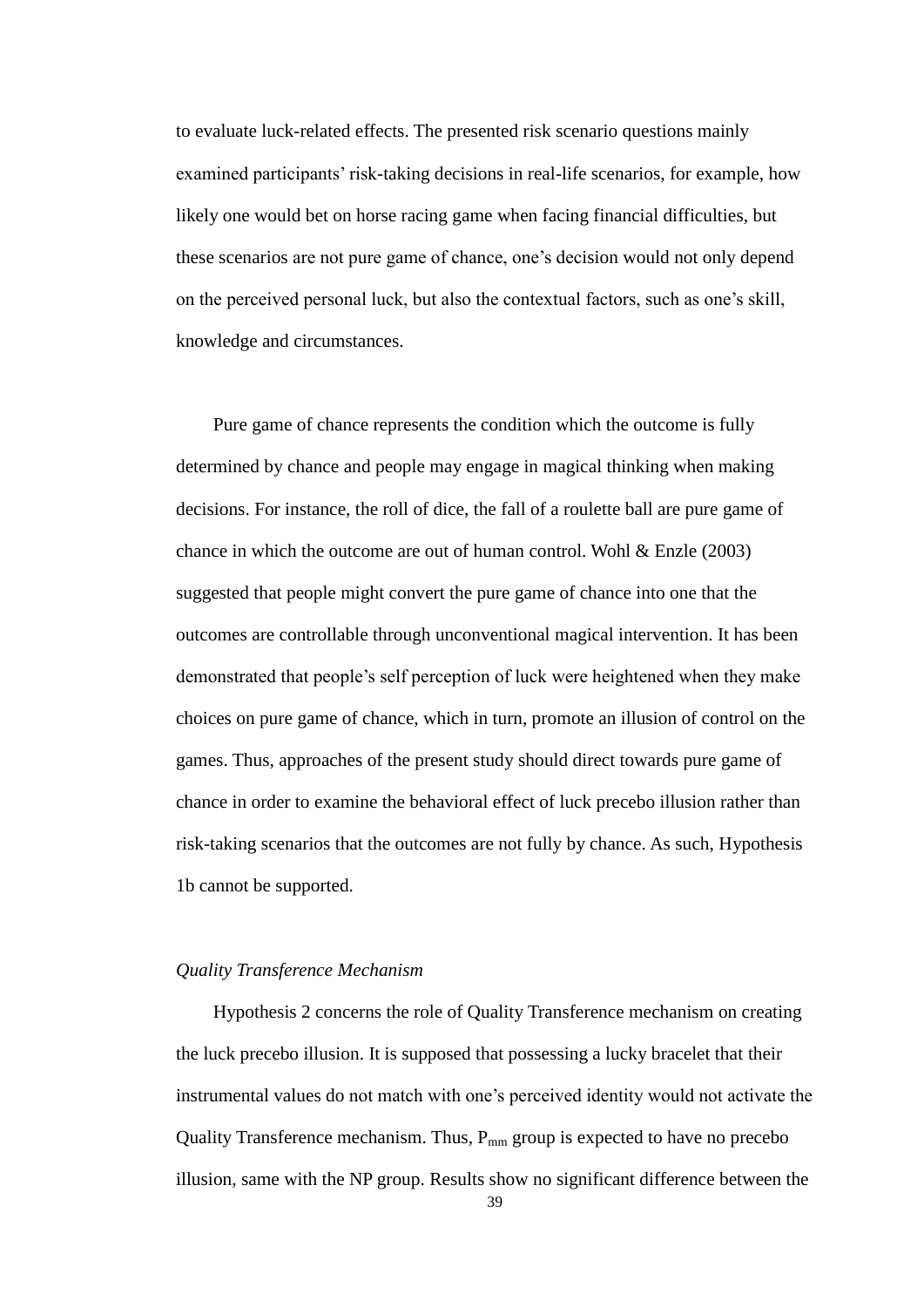scores of the  $P_{mm}$  group and NP group, it indicated that hypothesis 2 can be supported. Quality Transference mechanism could possibly be an underlying mechanism of the precebo effect.

#### *The Effect of Dispositional traits*

Hypothesis 3 concerns the role of dispositional traits on the precebo effect, certain dispositional traits were expectedo positively related to precebo illusion (H3a: Dispositional Optimism; H3b: Negotiable fate; H3c: Agency; H3d:Desire for control; H3e: Spirituality; H3f:Suggestibility). As shown in the result, dispositional optimism, negotiable fate, agency, spirituality and two sub-scales of suggestibility (persuadability and peer conformity) were found to positively correlate with luck precebo illusion. Thus, H3a, H3b, H3c, H3e and H3f were supported.

## *The Role of Anticipated benefit and current view of rituals*

Hypothesis 4 hypothesized that one's anticipated benefit from the bracelet can moderate the luck precebo illusion. Results revealed that it successfully moderate the precebo effect. Thus, hypothesis 4 is supported.

Hypothesis 5 hypothesized that various current view of rituals can also moderate the luck precebo illusion (H5a: Perceived control of luck/ empowerment; H5b: Perceived control of bracelet; H5c: Intention to use the bracelet; H5d: Imagined consumption; H5e: Reward responsiveness). From the result, it can be seen that current intention to use the bracelet can moderate the precebo illusion. As such, H5c was supported.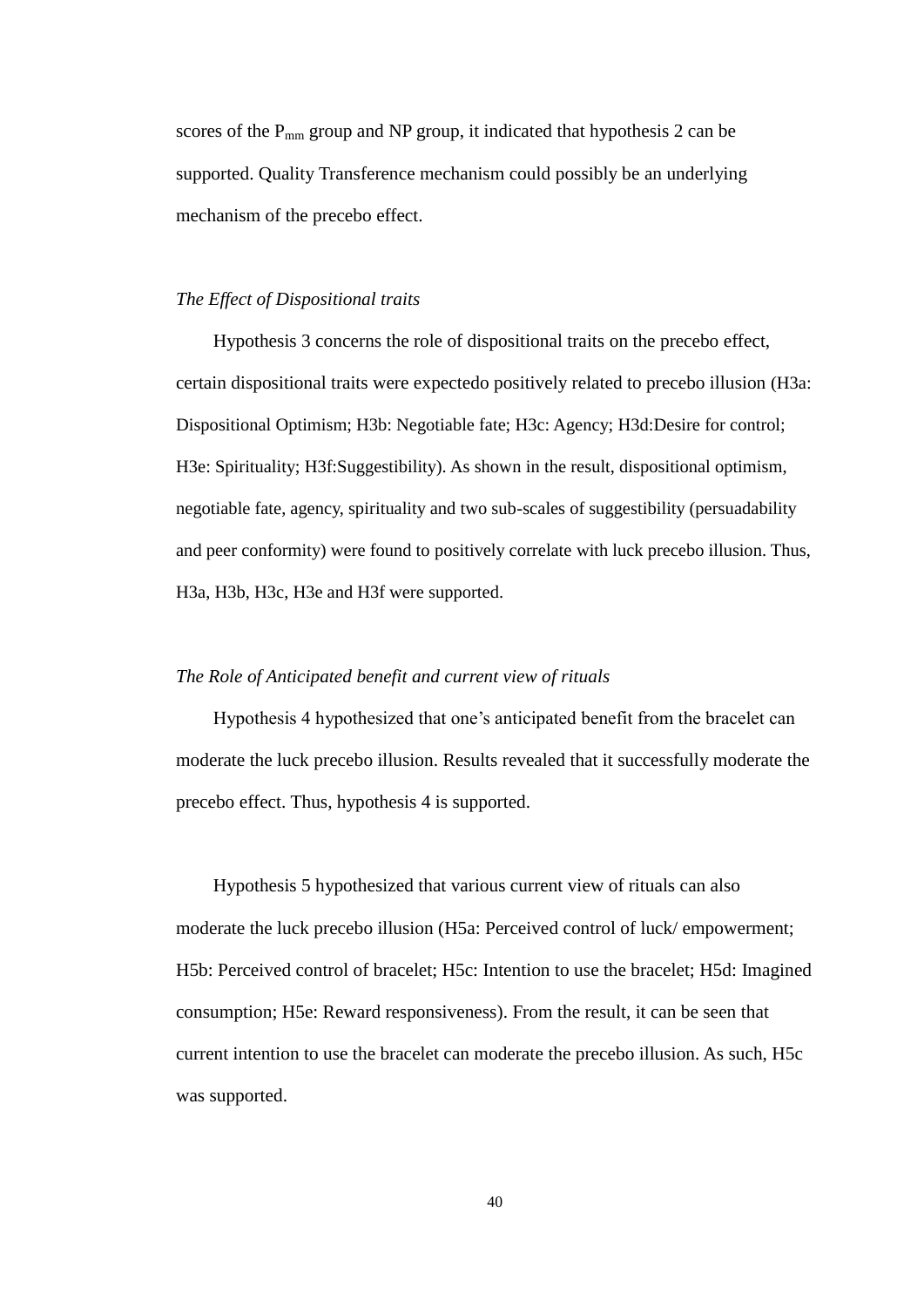## *Beliefs in lucky bracelets*

Results shows that participants in the Pm and NP condition held similar level of belief in the effectiveness of lucky bracelet to bring them fortune. This implies that the difference of luck precebo illusion among  $P_m$  and NP condition is not caused by the degree of participants' belief in lucky bracelets, participants in NP condition still hold similar level of belief even though they have no possession of the bracelet. However, participants in  $P_{mm}$  condition, after receiving bracelet that is not relevant to their horoscope shows significantly lower belief in the capability of lucky bracelets. The reason behind it is in need of further studies.

## **6.2 Theoretical implications**

The findings of the present study provide additional evidence with respect to the precebo effect. The existence of luck precebo effect was demonstrated through possession of a superstitious luck-enhancing product. This research provides insight on the underlying mechanism of placebo effect by separating the concept of possessing and consuming an object, which imply that people's placebo response might have already been triggered when one possess an object, even before usage. It serves as a base for future studies on how mere possession of objects could drive the placebo response.

In addition, it enhances our understanding on precebo effect by exploring the underlying factors that give rise to it. Findings supported the Quality Transference mechanism to be a potential mechanism drive the precebo effect. Moreover, several dispositional traits were identified as reliable predictors of the superstitious precebo illusion, which could affect people'susceptibility to precebo illusion. It also further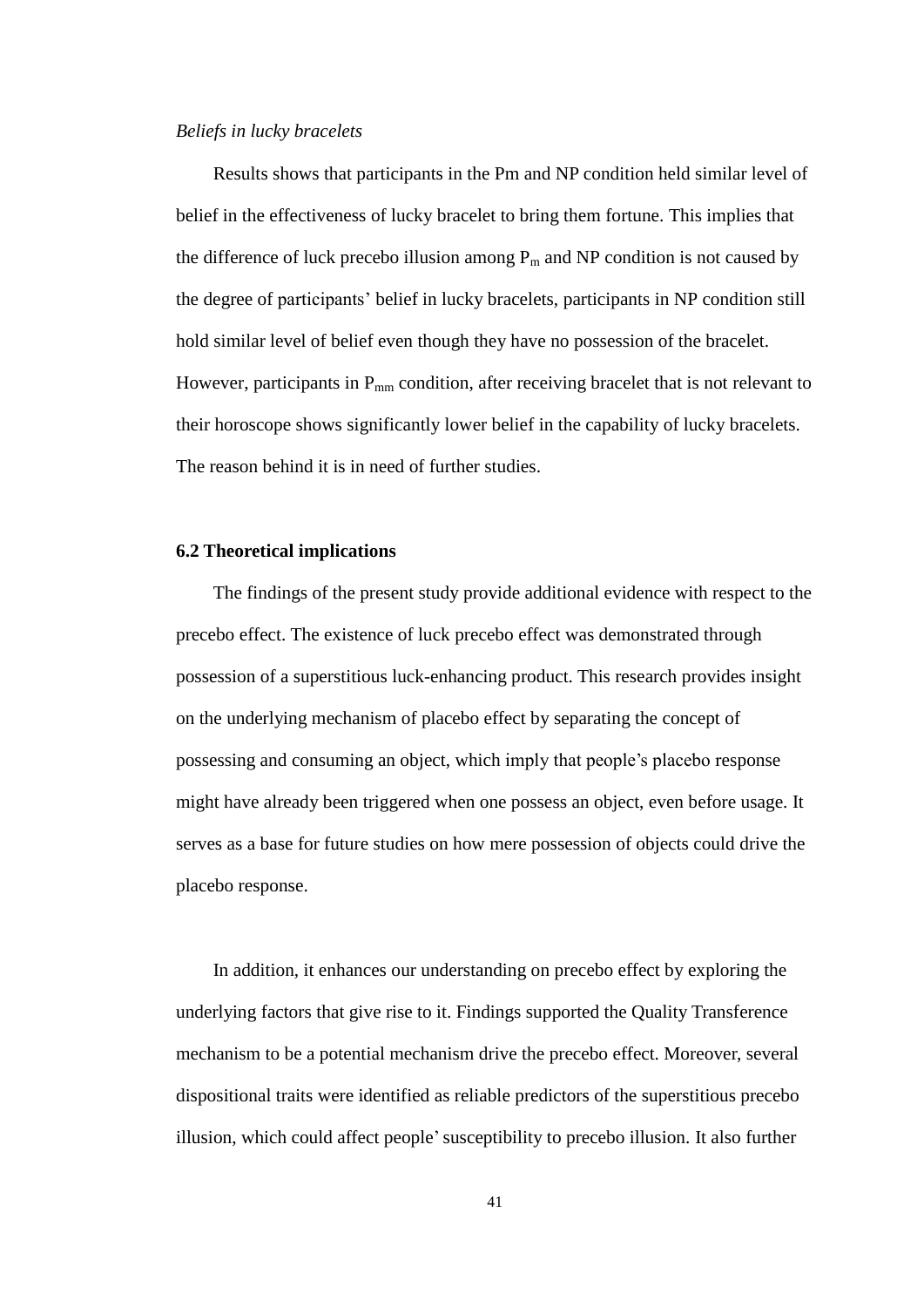confirms previous findings that suggest people's expectations (anticipated benefit) play a moderating role in bringing about the precebo effect.

## **6.3 Practical implications**

This research has two major practical applications. First, it provides evidence to show precebo illusion as a prevalent experience commonly occurs in our daily life, by focusing on superstitious practices. This research can reveal how merely possessing a luck product could make people to feel benefited from it before utilizing it. This precebo effect can even be extended to other kinds of objects/ products that we encounter in daily life, such as medical treatment and various daily necessities too.

Second, it can also extend our knowledge on consumer behaviour and marketing action. For instance, it extends the scope of effects that marketing actions evoke, such as advertising a product according to consumers' buying motives, might affect consumers' perceived effectiveness of marketed products. This current study revealed the effectiveness of marketing strategy in relation with superstitious belief. Due to the perceived high transferability nature of "luck", people commonly engage in superstitious practices to enhance their own luck. In the existing market, relating products with superstitious belief is one of the prevalent marketing strategies, for example, products such as earphones are adorned with diamond stimulant that matched with zodiac sign and advertised as an astrological luck enhancing item (Japan Today, 2009). The present study provides additional evidence of the effectiveness of superstition-related marketing strategies.

42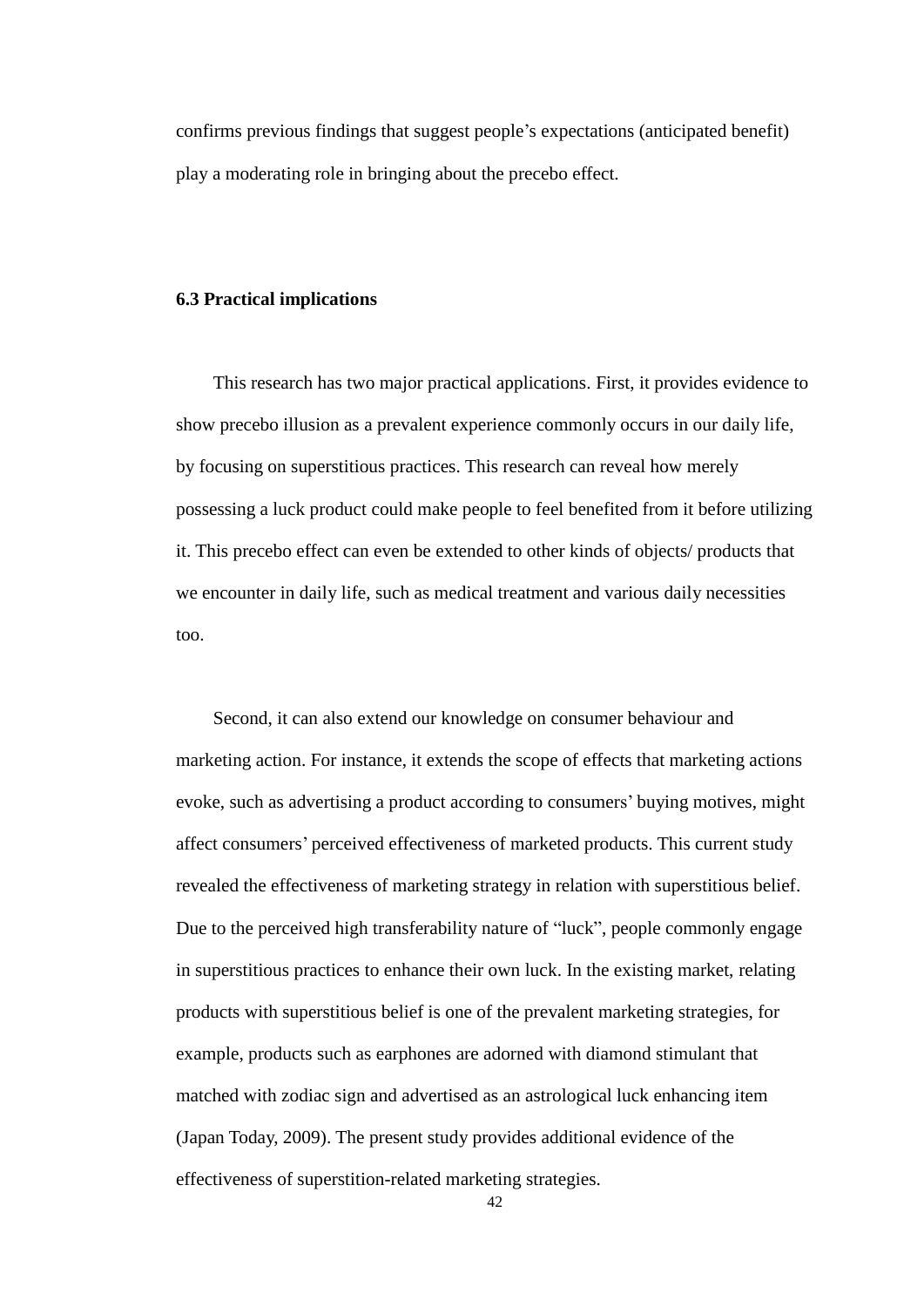## **6.4 Limitations and Direction for Future Research**

The findings in this study are subject to a few limitations. First, due to a small sample size and its limited focus on college students, caution must be applied, the findings might not be transferable to the general population. Second, the current sample mostly consists of women, in which gender bias might exists. It is recommended that future research should address a larger sample in order to fully examine the precebo effect.

Thirdly, the post-behavioral effects of precebo effects cannot be demonstrated in the present research through questioning on participants' risk-taking tendency. Future experimental investigations are needed to explore how precebo effect would influence one's real-life behavioral risk-taking tendency in pure games of chance, such as the roll of dice, or poker game.

Finally, more research work is required to better understand the underlying mechanism of precebo effect. Present research revealed anticipated reward as a potential moderator of this effect, but future experimentation is required to investigate and confirm its role in the occurrence of precebo effect through manipulation. It is suggested that future research can manipulate one's reward anticipation by engaging participants in cognitively distracting tasks, in which they would not have cognitive resources for reward anticipation. Thus, the role of reward anticipation on precebo illusion can be examined by comparing the outcome of different conditions.

43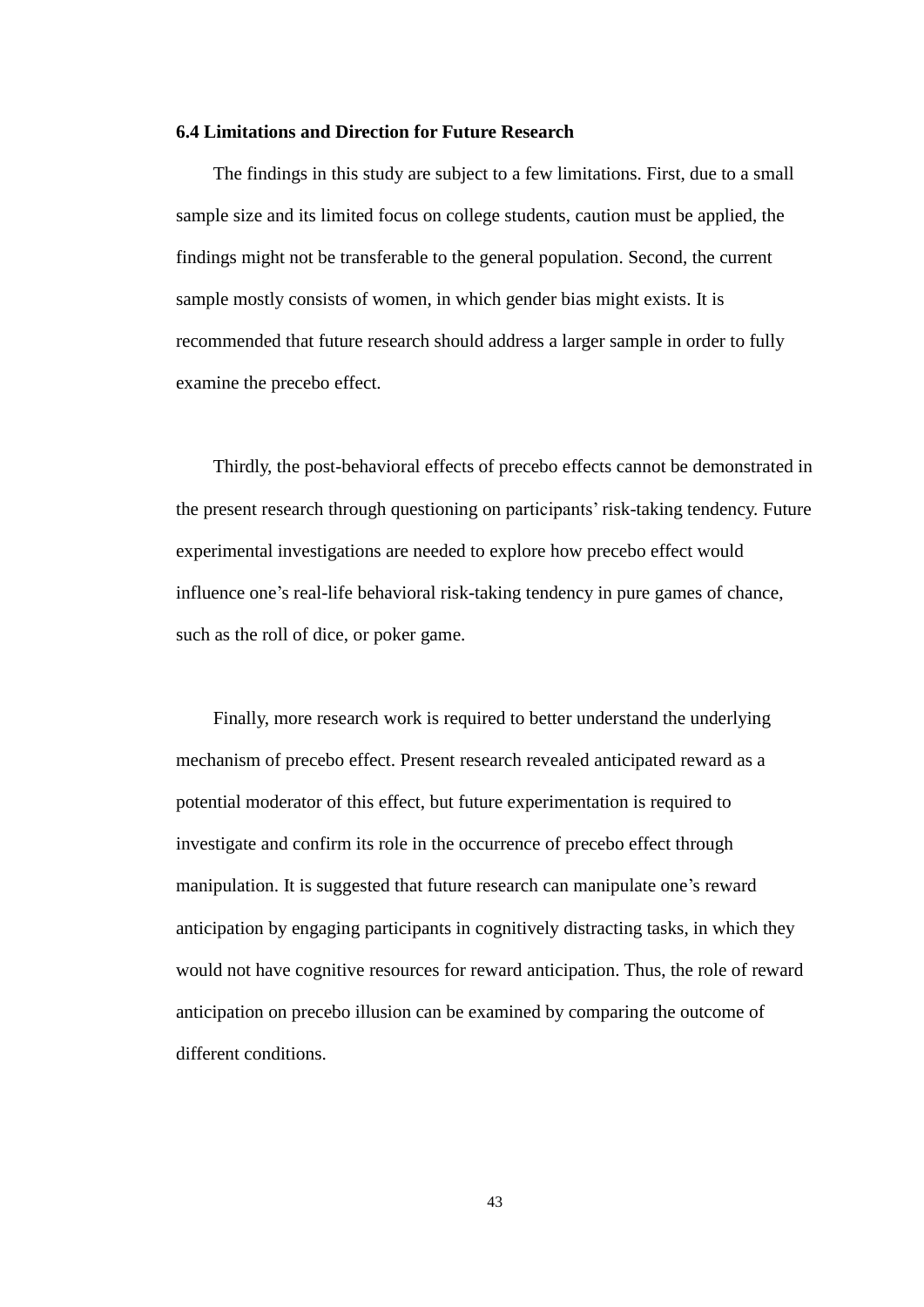## **6.5 Conclusion**

Despite its several limitations, the present research still provides contribution to our understanding of precebo illusion. All in all, it has demonstrated the existence of precebo illusion through superstitious rituals, and the findings reveal its underlying mechanism and factors related to the illusion. The study has also gone some way towards enhancing our understanding of marketing strategy, but further research are recommended to explore the types of products which are more susceptible to this precebo illusion and to investigate its underlying mechanism.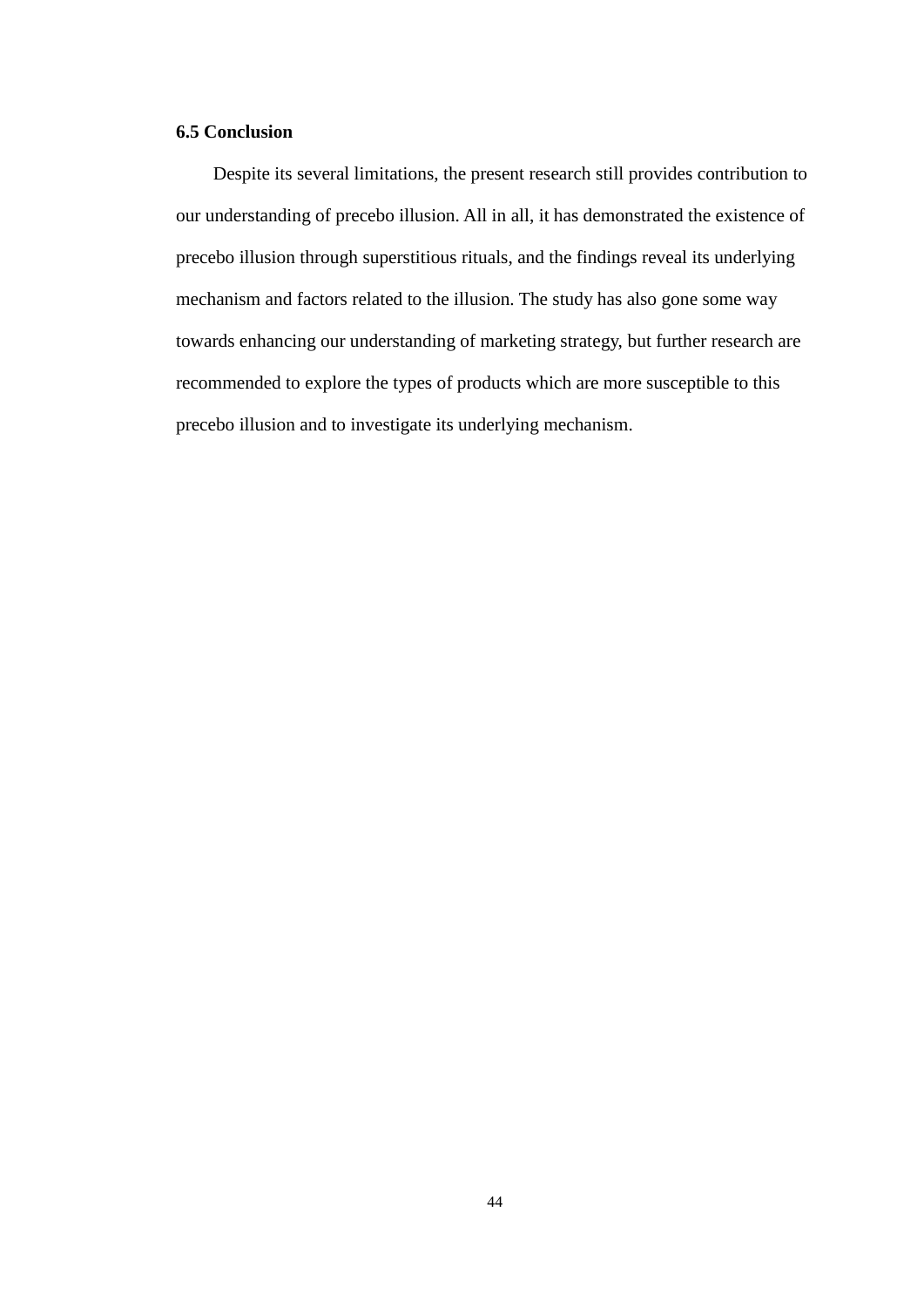#### **References**

- Au, E. W., Chiu, C. Y., Chaturvedi, A., Mallorie, L., Viswanathan, M., Zhang, Z. X., & Savani, K. (2011). Maintaining faith in agency under immutable constraints: Cognitive consequences of believing in negotiable fate. *International Journal of Psychology*, *46*(6), 463-474.
- Au, E. W., Chiu, C. Y., Zhang, Z. X., Mallorie, L., Chaturvedi, A., Viswanathan, M., & Savani, K. (2012). Negotiable Fate Social Ecological Foundation and Psychological Functions. *Journal of Cross-Cultural Psychology*, *43*(6), 931-942.
- Beecher, H. K. (1955). The powerful placebo. *Journal of the American Medical Association*, *159*(17), 1602-1606.
- Beggan, J. K. (1991). Using what you own to get what you need: The role of possessions in satisfying control motivation. *Journal of Social Behavior & Personality*, 6(6), 129-146.
- Beggan, J. K. (1992). On the social nature of nonsocial perception: The mere ownership effect. *Journal of Personality and Social Psychology*, *62*(2), 229.
- Burger, J. M., & Cooper, H. M. (1979). The desirability of control. *Motivation and emotion*, *3*(4), 381-393.
- Chaturvedi, A., Chiu, C. Y., & Viswanathan, M. (2009). Literacy, negotiable fate, and thinking style among low income women in India. *Journal of Cross-Cultural Psychology*, *40*(5), 880-893.
- Damisch, L., Stoberock, B., & Mussweiler, T. (2010). Keep your fingers crossed! How superstition improves performance. *Psychological Science*, *21*(7), 1014-1020.
- De Pascalis, V., Chiaradia, C., & Carotenuto, E. (2002). The contribution of suggestibility and expectation to placebo analgesia phenomenon in an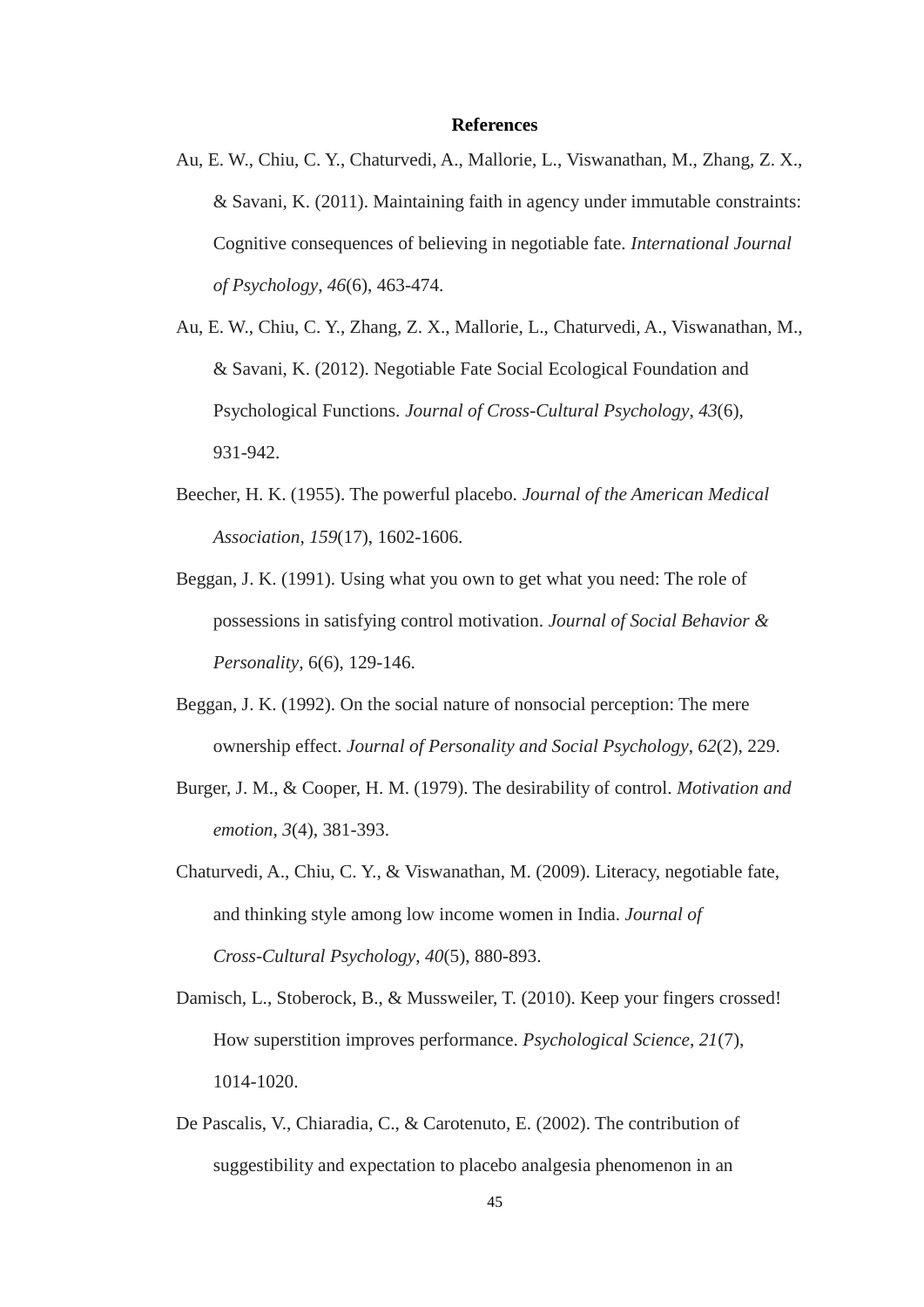experimental setting. *Pain*, *96*(3), 393-402.

- Geers, A. L., Kosbab, K., Helfer, S. G., Weiland, P. E., & Wellman, J. A. (2007). Further evidence for individual differences in placebo responding: an interactionist perspective. *Journal of psychosomatic research*, *62*(5), 563-570.
- Geers, A. L., Rose, J. P., Fowler, S. L., Rasinski, H. M., Brown, J. A., & Helfer, S. G. (2013). Why does choice enhance treatment effectiveness? Using placebo treatments to demonstrate the role of personal control.
- Geers, A. L., Weiland, P. E., Kosbab, K., Landry, S. J., & Helfer, S. G. (2005). Goal activation, expectations, and the placebo effect. *Journal of personality and social psychology*, *89*(2), 143.
- Huang, Y., Wang, L., & Shi, J. (2009). When do objects become more attractive? The individual and interactive effects of choice and ownership on object evaluation. *Personality and Social Psychology Bulletin*, *35*(6), 713-722.
- Hyland, M. E. (2011). Motivation and placebos: do different mechanisms occur in different contexts?. Philosophical Transactions of the Royal Society B: B iological Sciences, 366(1572), 1828-1837.
- Hyland, M. E., & Whalley, B. (2008). Motivational concordance: An important mechanism in self-help therapeutic rituals involving inert (placebo) substances.*Journal of psychosomatic research*, *65*(5), 405-413.
- Irmak, C., Block, L. G., & Fitzsimons, G. J. (2005). The placebo effect in marketing: Sometimes you just have to want it to work. *Journal of Marketing Research*, *42*(4), 406-409.
- Japan Today. (2009). Earphones for women. http://www.japantoday.com/category/features/view/earphones-for-women/com ments/asc/id/339222
- 46 Kaiser, H. F. (1960). The application of electronic computers to factor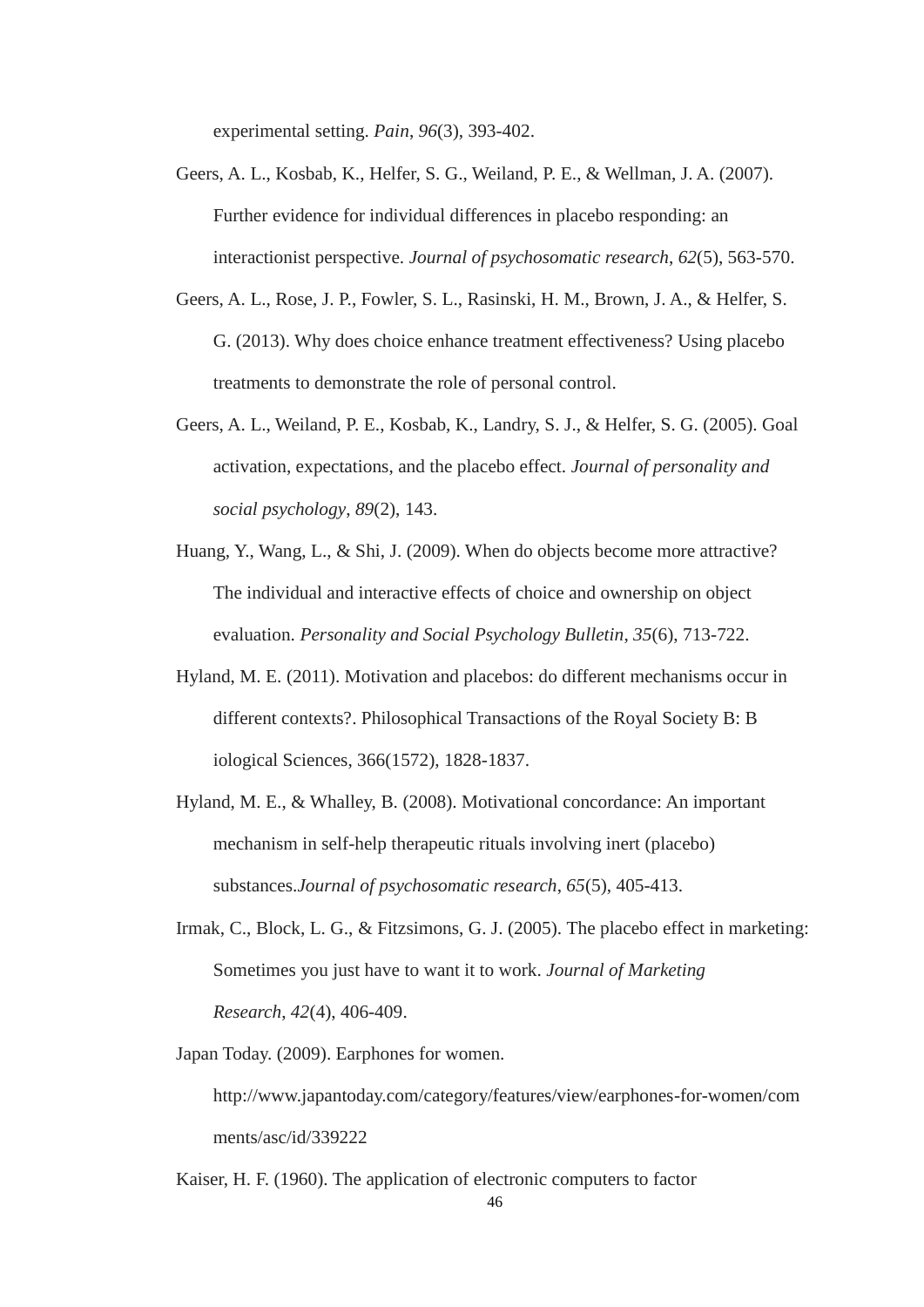analysis.*Educational and psychological measurement*.

- Kotov, R., Bellman, S., & Watson, D. (2007). Multidimensional Iowa suggestibility scale: Brief manual.
- Lai, J. C., Cheung, H., Lee, W. M., & Yu, H. (1998). The utility of the revised Life Orientation Test to measure optimism among Hong Kong Chinese. *International Journal of Psychology*, *33*(1), 45-56.
- Lin, Y. L. (2007). *The relationship of spiritual wellness, social interest and well-being of university students.* (Unpublished master's thesis). National Taiwan Normal University, Taiwan (Chinese: 林彥伶. (2006). 不同人口變項大學生之靈性安適, 社會興趣及 幸福感的差異比較.臺灣師範大學教育心理與輔導學系學位論文, 1-137)
- Nesselroade, K. P., Beggan, J. K., & Allison, S. T. (1999). Possession enhancement in an interpersonal context: An extension of the mere ownership effect. *Psychology & Marketing*, *16*(1), 21-34.
- Parsian, N. (2009). Developing and validating a questionnaire to measure spirituality: a psychometric process. *Global journal of health science*, *1*(1), P2.
- Rohrmann, B. (2003). Risk Scenarios Questionnaire (RSQ) English version. provided by B. Rohrmann at Roman Research Road, Melbourne/Australia.
- Rudski, J. M., & Edwards, A. (2007). Malinowski goes to college: Factors influencing students' use of ritual and superstition. *The Journal of general psychology*, *134*(4), 389-403.
- Scheier, M. F., Carver, C. S., & Bridges, M. W. (1994). Distinguishing optimism from neuroticism (and trait anxiety, self-mastery, and self-esteem): a reevaluation of the Life Orientation Test. *Journal of personality and social psychology*, *67*(6), 1063.
- 47 Watson, D., Clark, L. A., & Tellegen, A. (1988). Development and validation of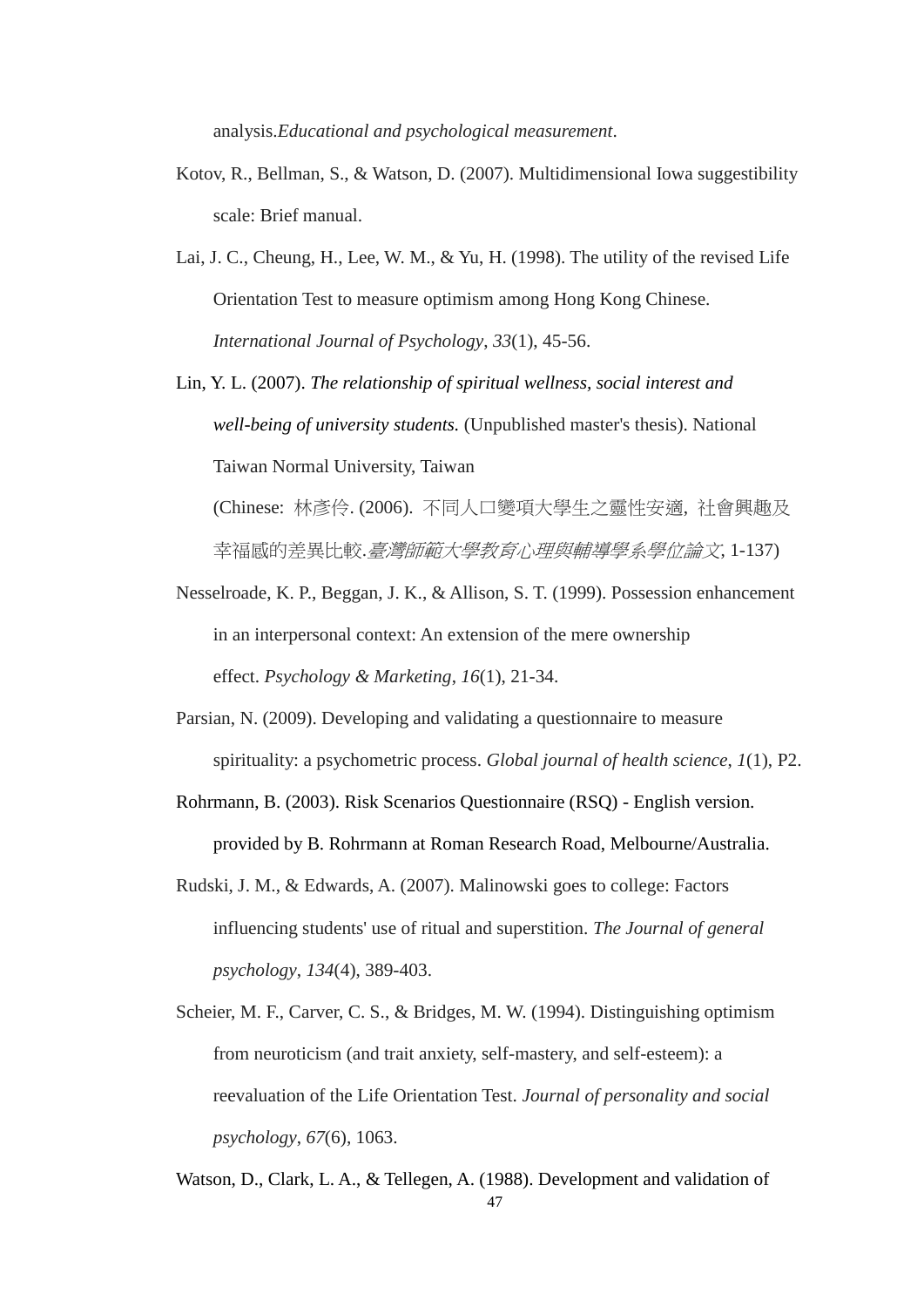brief measures of positive and negative affect: The PANAS scales. Journal of Personality and Social Psychology, 54(6), 1063-1070.

- Wei, J. (2003). *The involvement of drug abuse, the desire for control, irrational beliefs on the intention to relapse among adult illicit drug users* (Unpublished master's thesis). National Chung Cheng University, Taiwan (Chinese: 韋若蘭(2003)。成年吸毒者吸毒涉入強度、自我控制、非理性信 念與再吸毒意向之關係研究。國立中正大學犯罪防治研究所碩士論文)
- Wheeler, P., & Hyland, M. E. (2008). The development of a scale to measure the experience of spiritual connection and the correlation between this experience and values. *Spirituality and Health International*, *9*(4), 193-217.
- WHOQoL SRPB Group. (2002). WHOQOL Spirituality, Religiousness and Personal Beliefs (SRPB) Field test Instrument. *Geneva, Switzerland: World Health Organization Mental Health: Evidence and Research, Department of Mental Health and Substance Dependence*.
- Wilson, S. (2011). Power Balance Admits Bracelets Don't Have Magical Powers; Lakers Still Superstitious. LA weekly. http://blogs.laweekly.com/informer/2011/01/power\_balance\_bracelets\_lakers.p

hp.

- Wiseman, R., & Watt, C. (2004). Measuring superstitious belief: Why lucky charms matter. *Personality and Individual Differences*, *37*(8), 1533-1541.
- Wohl, M. J. A., & Enzle, M. E. (2002). The deployment of personal luck: Sympathetic magic and illusory control in games of pure chance. Personality and Social Psychology Bulletin, 28, 1388–1397
- Wohl, M. J., & Enzle, M. E. (2003). The effects of near wins and near losses on self-perceived personal luck and subsequent gambling behavior. *Journal of*